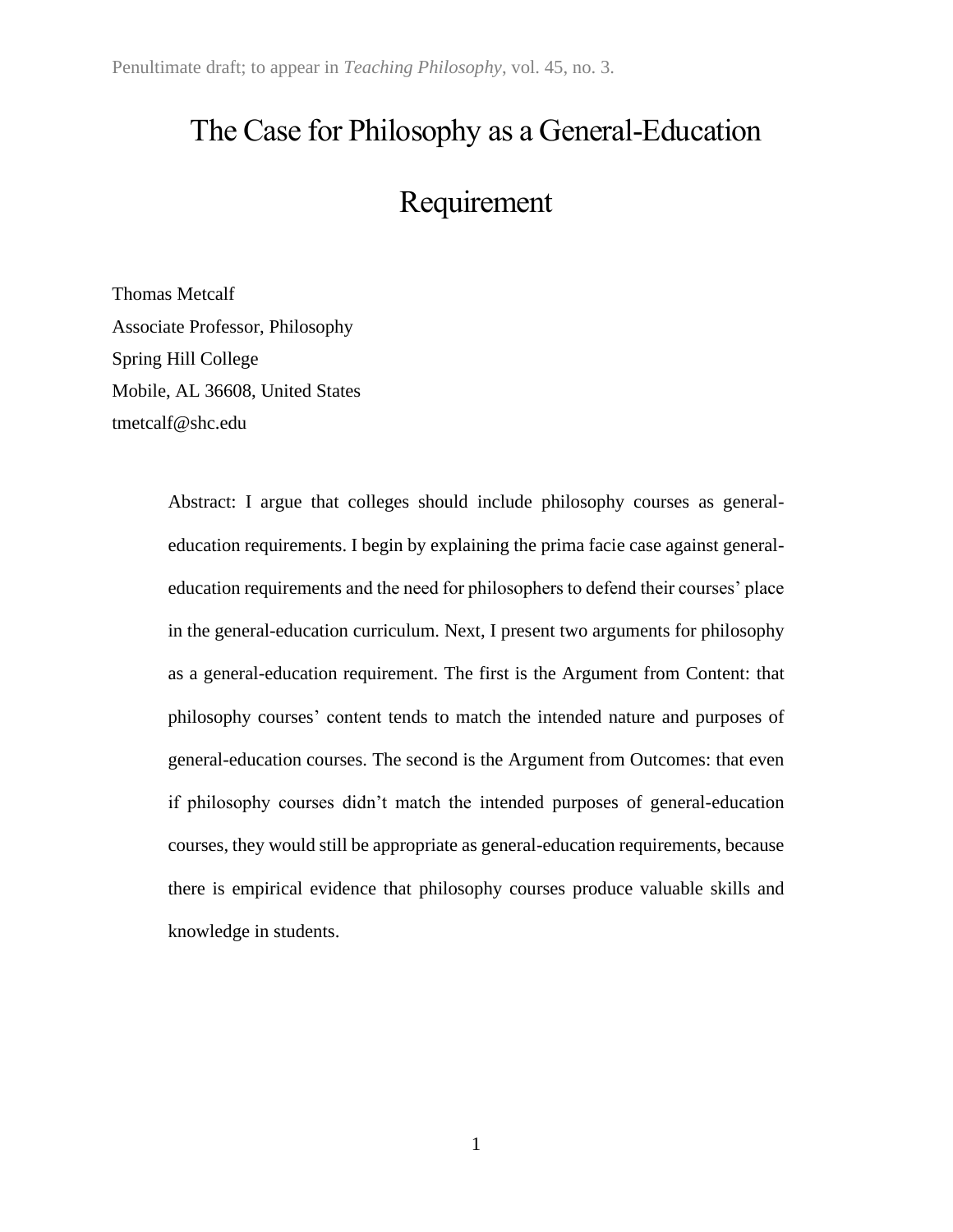# 1. The Need to Defend Philosophy

Philosophy is under threat in higher education. In recent years, several philosophy departments have been closed, and others have narrowly escaped elimination.<sup>1</sup> The most-plausible rationale for eliminating philosophy departments is the declining enrollment in those departments.<sup>2</sup> And it's not obvious how to attract more philosophy majors.<sup>3</sup> Thus, the survival of some philosophy departments, and the careers of some philosophy instructors, may depend on whether philosophy courses are included among general-education curricula. Those of us who believe that philosophy education is a genuine benefit to students and to the broader society may therefore wish to argue that philosophy courses should indeed be included among these general-education courses, and indeed, that philosophy courses should occupy a greater portion of the general-education curriculum. I will argue that fortunately, such a case can be made:

- Philosophy courses have an excellent claim—perhaps the best claim among all the disciplines—to being included as general-education requirements.
- Philosophy courses match the aims and purpose of general-education courses better than all other disciplines' courses do.
- There is good empirical evidence that philosophy instruction improves some of students' paradigmatically philosophical skills: ethical reasoning and critical thinking.
- Similarly, there is good empirical evidence that philosophy instruction improves students' general academic skills, such as those measured by postgraduate examinations and acceptance rates.

Given these points, philosophers can make a strong argument for their presence in the academy, and potentially, can also make a strong argument to students that they ought to take more philosophy courses.

2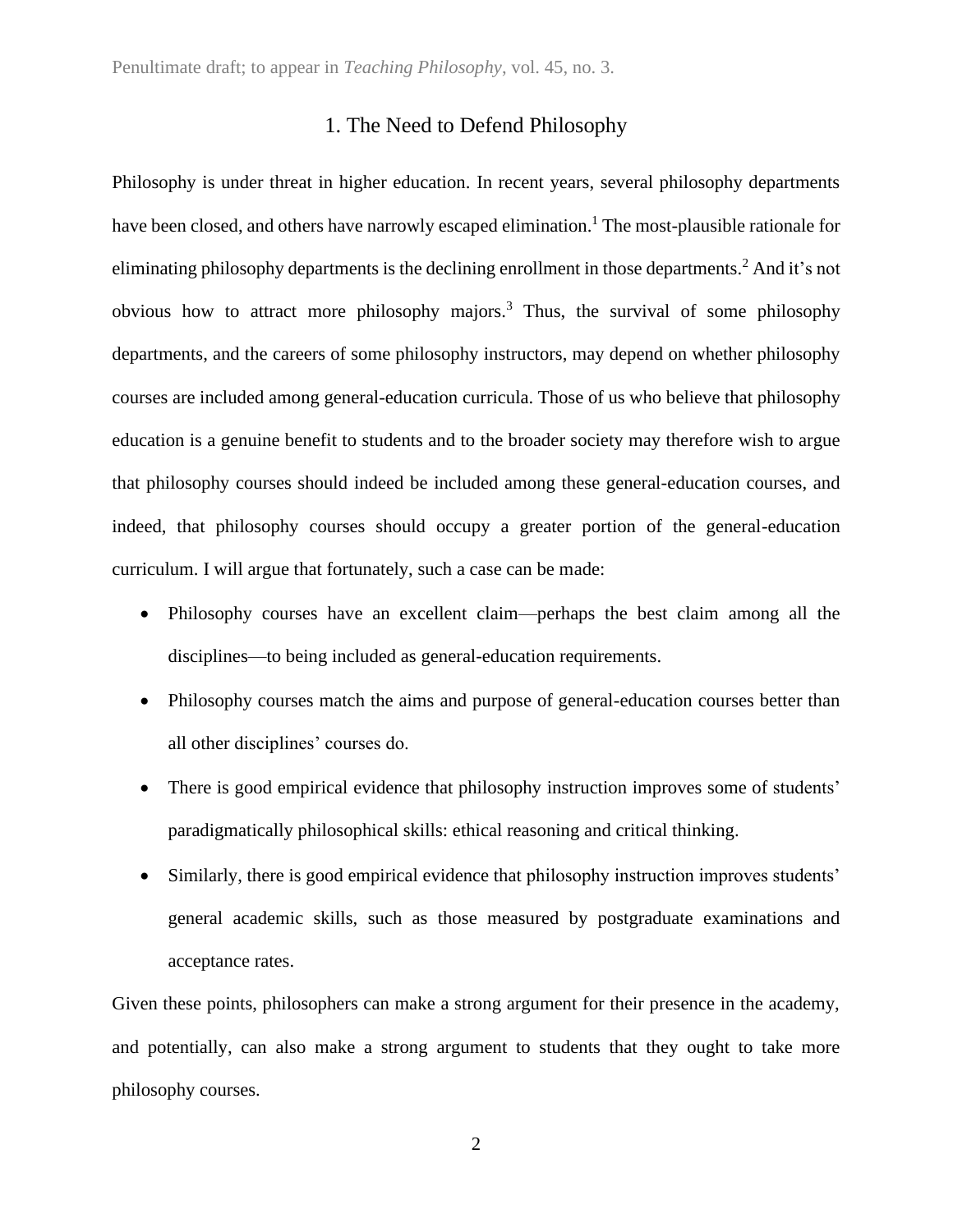As noted, even if students aren't majoring in philosophy, philosophical education can still have a place in higher education. Indeed, most colleges and universities in the United States impose general-education requirements or "gen eds" (Association of American Colleges and Universities 2015a). These typically require that students take courses from among several different disciplines, including disciplines outside the students' major areas of study. It is comparatively rare for students to major in philosophy (National Center for Education Statistics 2020b), so some students end up satisfying gen eds by taking philosophy courses. Colleges normally don't report how their students satisfy gen eds, but we may surmise that philosophy is a fairly common route, for two reasons. First, the vast majority of colleges pursue, as general-education outcomes, "critical thinking and analytical reasoning skills" and "ethical reasoning skills." Indeed, among the "intellectual skills" heading, arguably, only one discipline—philosophy—has an entire entry, "ethical reasoning skills," to itself.<sup>4</sup> Second, while philosophy *enrollment* has been declining as a percentage of total graduates, philosophy-instructor *employment* has increased as a percentage of the total higher-education employment.<sup>5</sup> It's not clear what these new philosophy instructors could be doing except for teaching general-education courses.

Therefore, it seems clear that philosophy courses currently occupy a portion of generaleducation courses. And I will argue that this is entirely appropriate; indeed, there is reason to maintain or increase the proportion of gen eds satisfied by philosophy courses. In the rest of this paper, I'll present two arguments that philosophy courses should be included among the gen eds: either that general-education requirements should be designed such that philosophy courses satisfy them, or that students should positively be required to take philosophy courses in particular. My first argument—the Argument from Content—holds that philosophy courses tend to comprise content that matches the standard view of the nature of gen eds: that a general education be liberal,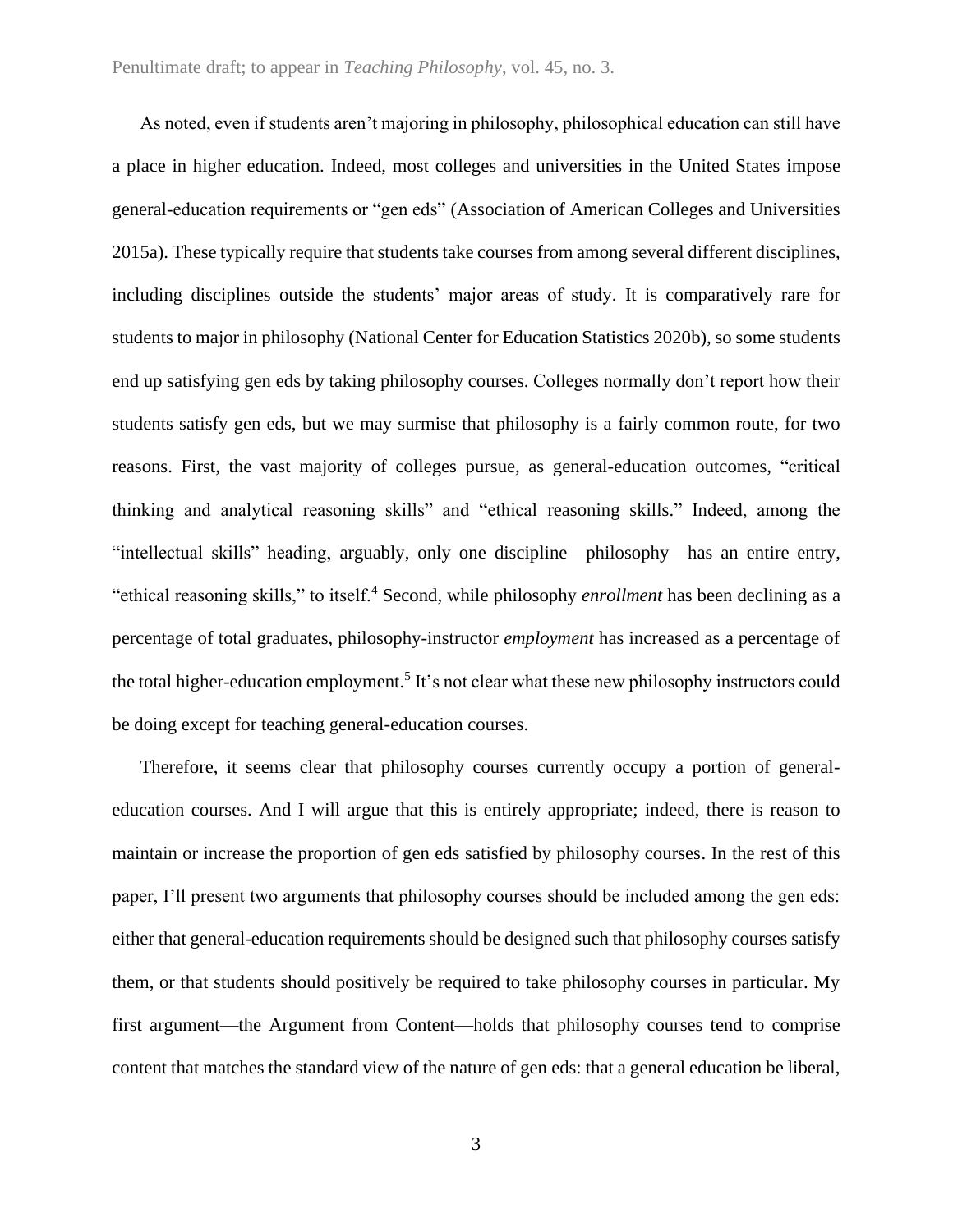widely applicable, diverse, and comprehensive. The second argument—the Argument from Outcomes—holds that philosophy courses tend to produce valuable discipline-specific academic skills, plus valuable general academic skills, and this result is likely to be partly a treatment (rather than mere selection) effect.

Indeed, I will argue that philosophy courses have one of the best cases among all the academic disciplines to be included among gen eds. Perhaps this conclusion will strike readers of this journal as obvious. Yet there is arguably a powerful prima facie case against gen eds,<sup>6</sup> and so any discipline, including philosophy, has reason to make a positive case for its inclusion. Briefly put, gen eds require many students to pay a lot of money (up front, and as loan interest) for courses they don't like and don't confer clear benefits to them.<sup>7</sup> Presumably, students enjoy their college careers less, and their desires go unsatisfied more, when they are required to pay for, and pass, courses they probably wouldn't normally take. Gen eds prima facie restrict students' autonomy, and don't clearly contribute to other well-being-related goods, such as friendship, or even knowledge (Caplan 2018, 50). Perhaps one might at least argue that these courses build virtue, and in that sense, contribute to students' well-being. But of course, that's a substantive empirical thesis, and to my knowledge, there is very little support for it.<sup>8</sup> In turn, critics of gen eds will argue that any academics who believe that their discipline should be included among gen eds bear the burden of proof.

It might seem obvious that despite all this, philosophy offers paradigmatic general-education courses, and so should occupy a central place among gen eds. But I don't want to be satisfied with this mere intuition. For one thing, I am a philosophy professor, so there's a very obvious error theory: self-interested bias. Given the fact that humanities courses are over-represented in gen eds and in college careers overall relative to the populations of students majoring in humanities, it may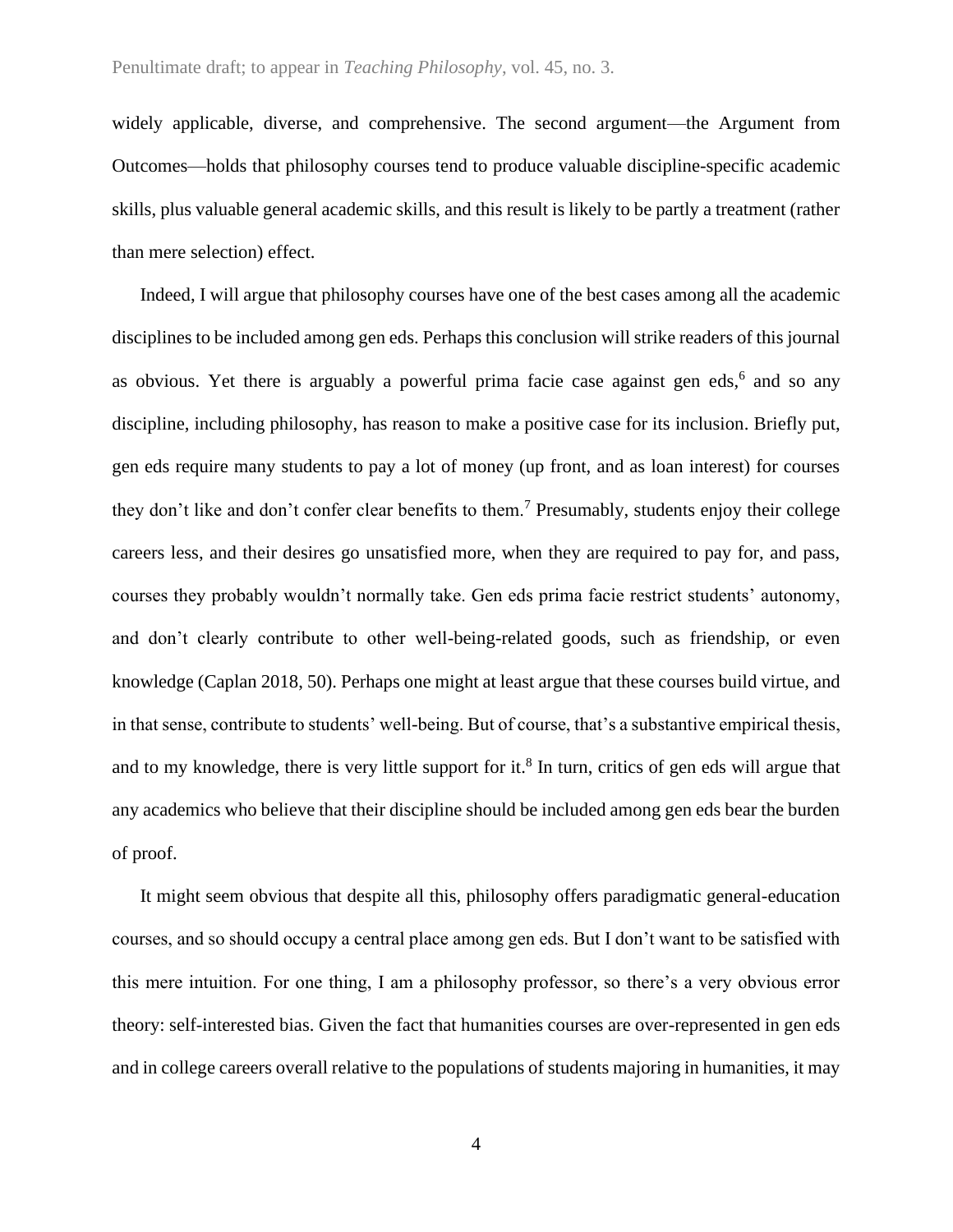#### Penultimate draft; to appear in *Teaching Philosophy*, vol. 45, no. 3.

be plausible that some disciplines' advocacy for being included among gen eds is essentially rentseeking (Brennan and Magness 2020). Thus, some professors may be employed not because they offer courses students want to take, but because their discipline is artificially insulated from competition. And in any case, my guess is that instructors from many other disciplines would find it equally obvious that their discipline should be included among the gen eds as well.

Moreover, critics of gen eds are likely to criticize including philosophy courses *as* gen eds. The standard consent-based critique of gen eds is that students don't want to take the courses (Rosenberg 2015; Hanstedt 2020). That's a fair point, but one might respond immediately that students are free to look for institutions of higher education that don't impose gen eds. The stronger critique, in my view, is that general-education requirements are pro tanto harmful to students. If gen eds provided marketable skills, then it would be difficult to sustain the harm-based critique. Yet critics of gen eds regularly cite expected value as a reason to choose a degree (or to go to college at all), and so presumably, these critics would argue that even if gen eds are to exist, they should comprise only demonstrably valuable skills (Caplan 2018, 205). Philosophers' median salary is on the lower end, at least when it comes to Bachelor's degree holders (Carnevale and Cheah 2015), and critics of gen eds challenge defenders to show how gen-ed courses produce any other measurable value (Caplan 2018, ch. 9). Thus, commentators who believe that gen eds should be reduced or eliminated are likely to argue, for essentially the same reasons, that philosophy courses shouldn't be included as gen eds.

Therefore, I believe that practitioners of any given academic discipline, including philosophy, must make a substantive case for their discipline's being included in gen eds. But what would such a case look like? We can imagine two main views of the standards required to justify including a discipline among gen eds: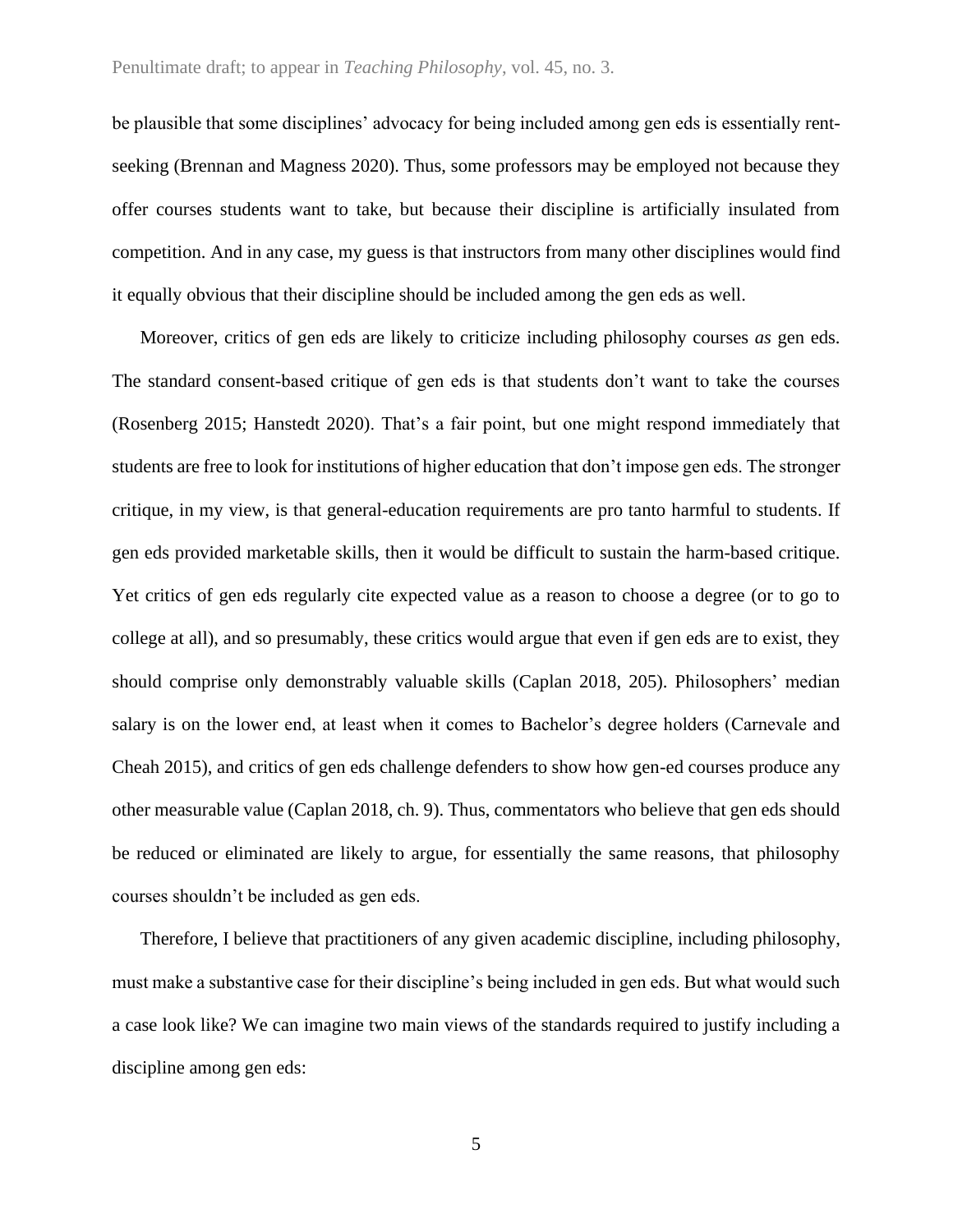- Low Bar: One must demonstrate that courses in a certain discipline satisfy the intended purposes and the standard conception of gen eds.
- High Bar: One must demonstrate empirically that courses in a certain discipline produce valuable skills or knowledge.

(These views don't represent all possible opinions about gen eds, but they give us some useful starting points.)

There is room for debate about whether the Low Bar or the High Bar view is true, or something in the vicinity of either. Of course, one might also hold the Very High Bar view, according to which one must demonstrate that a certain discipline's courses produce *long-term retention* of valuable skills. I don't believe that anyone has the empirical data to establish that their discipline satisfies the Very High Bar view, although I'll have a bit to say in Section 3 of this paper that suggests that philosophy might nevertheless have a good case. And for the record, I'm not assuming that the Very High Bar is false; I can see why some authors would find it plausible, for example if they believe that gen eds impose a high pro tanto harm. I'll try, as best I can, not to take a general stand on whether the standard gen-ed curriculum should exist.

I hope that my arguments will help guide colleges, especially those that are experiencing declining enrollments or pressure to trim their core or gen-ed curricula, in deciding whether to retain philosophy courses and instructors. I also hope that these arguments will give philosophy instructors the resources to defend their discipline's place in the academy in a time in which such a defense becomes increasingly necessary.<sup>9</sup>

# 2. The Argument from Content

The Argument from Content has two premises: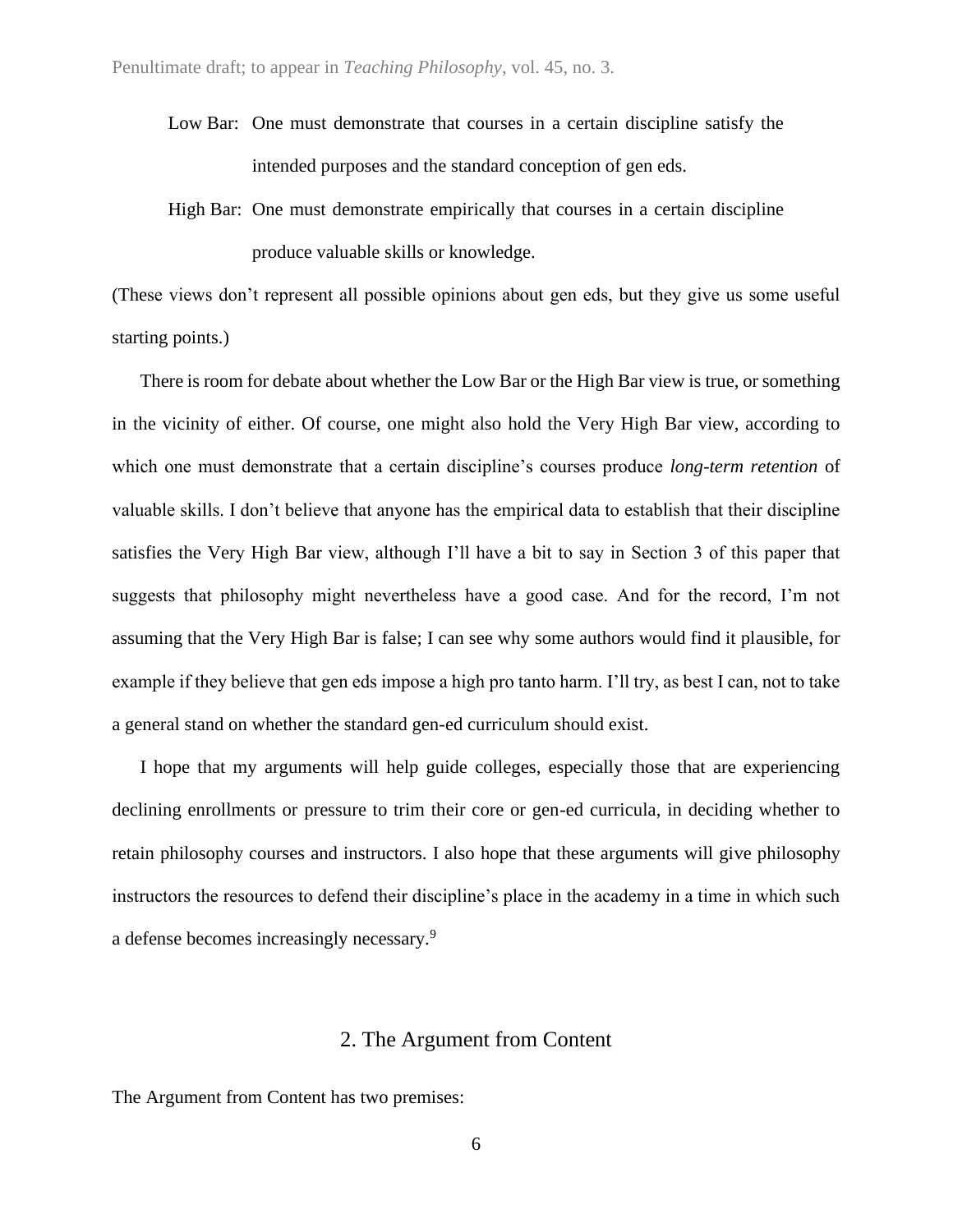- C1. If a certain discipline's courses, more than most other disciplines' courses, have content that matches the standard view of the nature and purposes of gen eds, then that discipline's courses should satisfy gen eds.
- C2. Philosophy courses, more than most other disciplines' courses, have content that matches the standard view of the nature and purposes of gen eds.

As noted, (C1) may be plausible if we accept the Low Bar view. That premise claims that whether a discipline's courses should be included among gen eds depends on whether those courses cohere well with the standard view of the nature of gen eds. But strictly speaking, the Low Bar view specifies a necessary (rather than sufficient) condition for inclusion among gen eds. Hence, to verify (C1), one would need to say more in defense of gen eds in general. Yet this problem is blunted, in part, by the condition, "… more than most other disciplines' courses." It would be a very low bar to include among the gen eds *any* discipline that seemed to match the nature and content of gen eds. And thus, the added condition makes (C1) compatible with a general *presumption* against gen eds, i.e., a view according to which the general-education portion of the required curriculum should be relatively small.

Yet one might immediately wonder: What is that "standard view" of gen eds? We turn, therefore, to the question of what a general education is supposed to be. Asher Moore, in "The Philosophy of General Education," writes that general education ought to be "liberal and general." A "liberal" education aims "at cultivation of the mind and sensibilities, not at practical training or at the inculcation of certain moral or political ideals." And a general education will impart "a general acquaintance with all of the areas of human knowledge and activity" (Moore 1957, 65). Others define a "liberal" education as "inextricably linked to a deep and abiding commitment to equity and quality as essential to … educating for democracy," but add that "a liberal education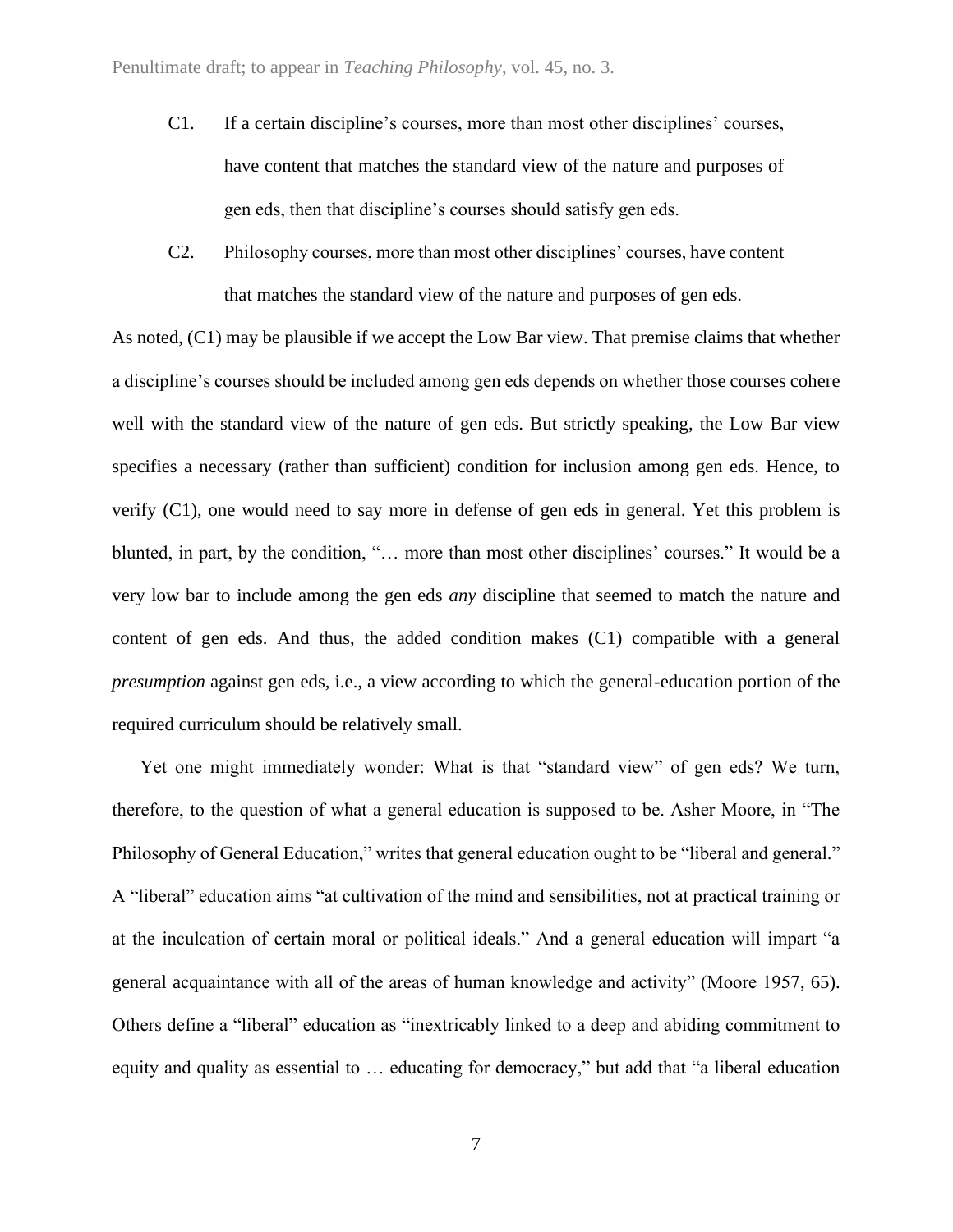… frees the mind to seek after truth unencumbered by dogma, ideology, or preconceived notions" (Association of American Colleges and Universities 2020, 2-7). Hirst and Peters (1970, 66) write that gen eds ensure that students be "significantly introduced to each of the fundamentally different types of … knowledge." Elliott (1977, 231) holds that gen eds allow students to acquire "the rational virtues which are essential for reflective thought" about actions, beliefs, emotions, and the value of certain ways of life. Brennan and Magness (2019, 201) summarize the purpose of generaleducation requirements as to "ensure that students are well rounded, develop a wide breadth of knowledge and skills, and are exposed to multiple fields so they can make an informed decision about their major." And, in another work, they say that gen eds are supposed to give students a familiarity with multiple fields of study, and to produce knowledge and skills in writing, mathematics and science, foreign language and the virtue of appreciating diversity (Brennan and Magness 2020, 578). Reed (2021) explains that gen eds exist because "every college graduate, regardless of major, should have some familiarity with various ways of seeing and being in the world, and certain baseline skills."

Colleges and universities make similar statements:

The purposes of the [University of Central Florida] General Education Program … are to introduce students to a broad range of human knowledge and intellectual pursuits, to equip them with the analytic and expressive skills required to engage in those pursuits, to develop their ability to think critically, and to prepare them for life-long learning. (University of Central Florida 2021)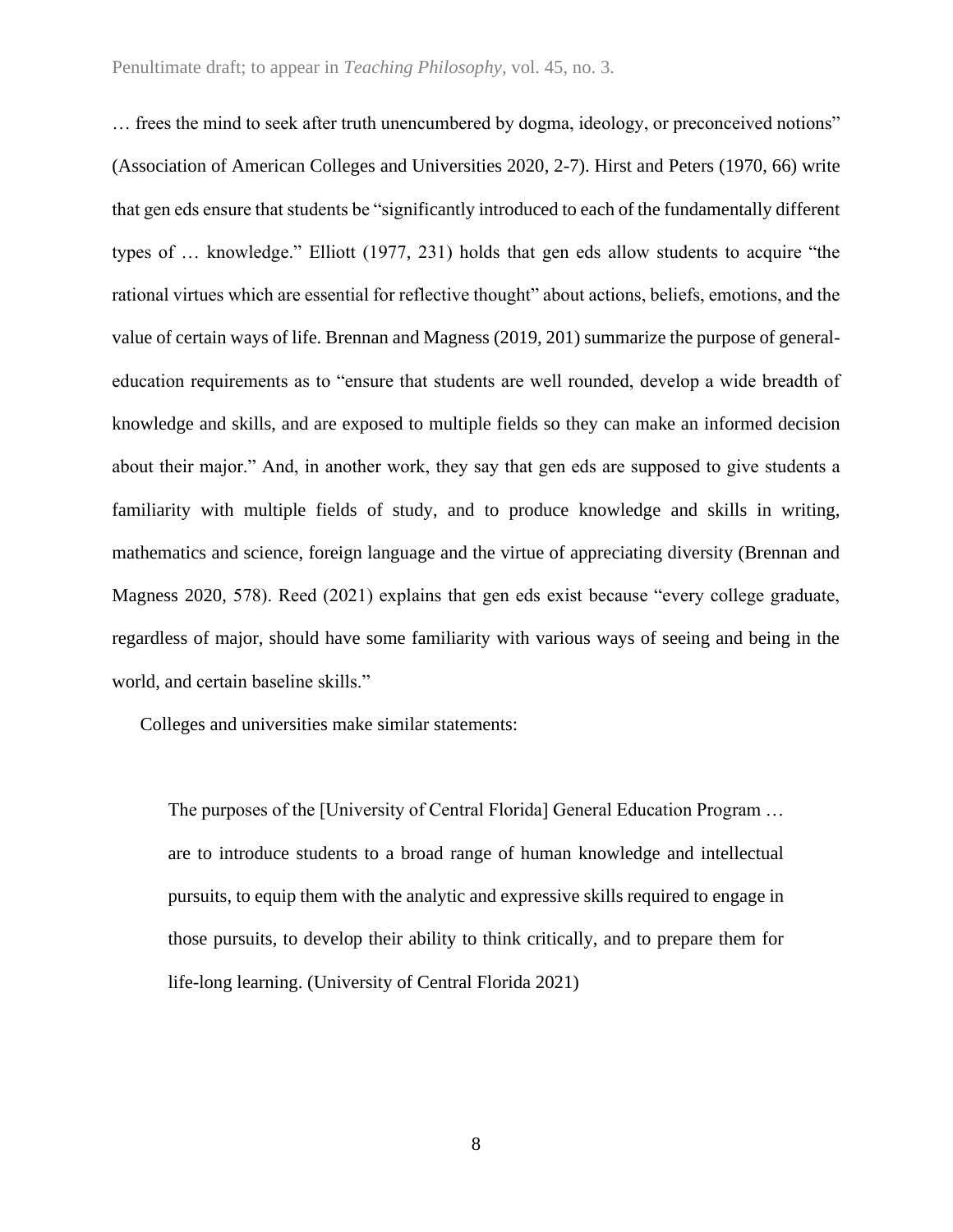Princeton's general education distribution requirements represent different ways of knowing, all of which the University believes are essential for educated citizenship. While each student will concentrate in a discipline, a broad exposure to other kinds of knowledge will enhance students' ability to discern what questions can be answered through methods native to their own fields and what questions require other methods. (Princeton University 2021)

At Whitman College, … [a] liberal arts education provides students depth and breadth. You'll explore multiple perspectives in a variety of departments …. The General Studies Program offers a framework for broad-based learning …. (Whitman College 2021)

These quotations represent supporters of gen eds as well as detractors, and come from a huge, public university, an Ivy League institution, and a small liberal-arts college.

Now we can detect at least four strands of thought in these rationales behind gen eds: that general-education courses be

- 1. *liberal*: aimed at improving the mind and at preparing students for democratic participation, but not at practical training nor inculcation of specific ideals;
- 2. *widely applicable*: covering, applying to, or useful in, many or all specific fields or topics;
- 3. *dissimilar* (to other courses and areas of study), so that a full general education will comprise a set of topics that are sufficiently diverse; and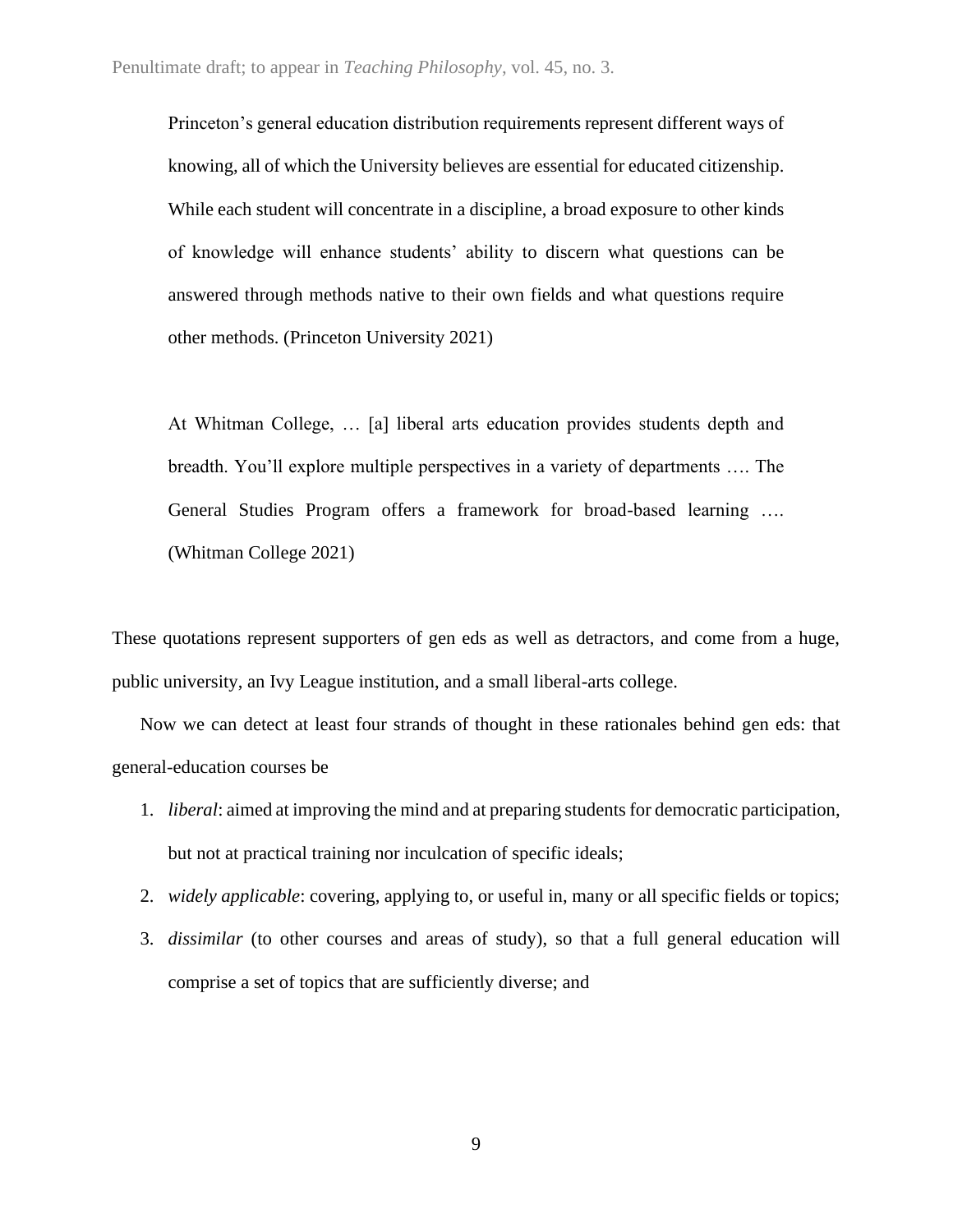4. *comprehensive*: comprising some particular set of valuable areas of study or skills, especially writing, critical thinking, and quantitative reasoning (Association of American Colleges and Universities 2015a).

Different colleges may interpret "general education" differently, but I will simply assume that most supporters of gen eds understand a general education to be something like as described in (1)-(4).

I will argue in the rest of this section that given this conception of gen eds, we should affirm (C2) of the Argument from Content. Philosophy courses as gen eds satisfy the aims of liberality, wide applicability, and dissimilarity (to other fields' courses), perhaps better than any other discipline's courses satisfy them. (My arguments in the section following this one will address comprehensiveness.)

#### 2.1. Liberality

The definition of "liberal" mentioned above comprises both positive and negative components. On the positive side, the definition mentions the presence of the intention to improve the mind and preparation for participation in democracy. On the negative side, the definition mentions the absence of teaching practical skills and the absence of inculcating specific ideals, as well as avoiding preconceived dogma or ideology.

If we could rely on etymology alone, then surely a discipline by the name of "love of wisdom" would be clearly intended to improve the mind. But academic philosophy is also normally *advertised* as directly intended to improve the mind. The standard set of arguments for studying philosophy usually begins with citing philosophers' performance on general academic measures such as the GRE (Daily Nous n.d.). Purported justifications of studying philosophy, even if they mention particular careers, tend explicitly to cite intellectual virtues and skills (New York University Department of Philosophy n.d.; Rutgers Department of Philosophy n.d.). Of course,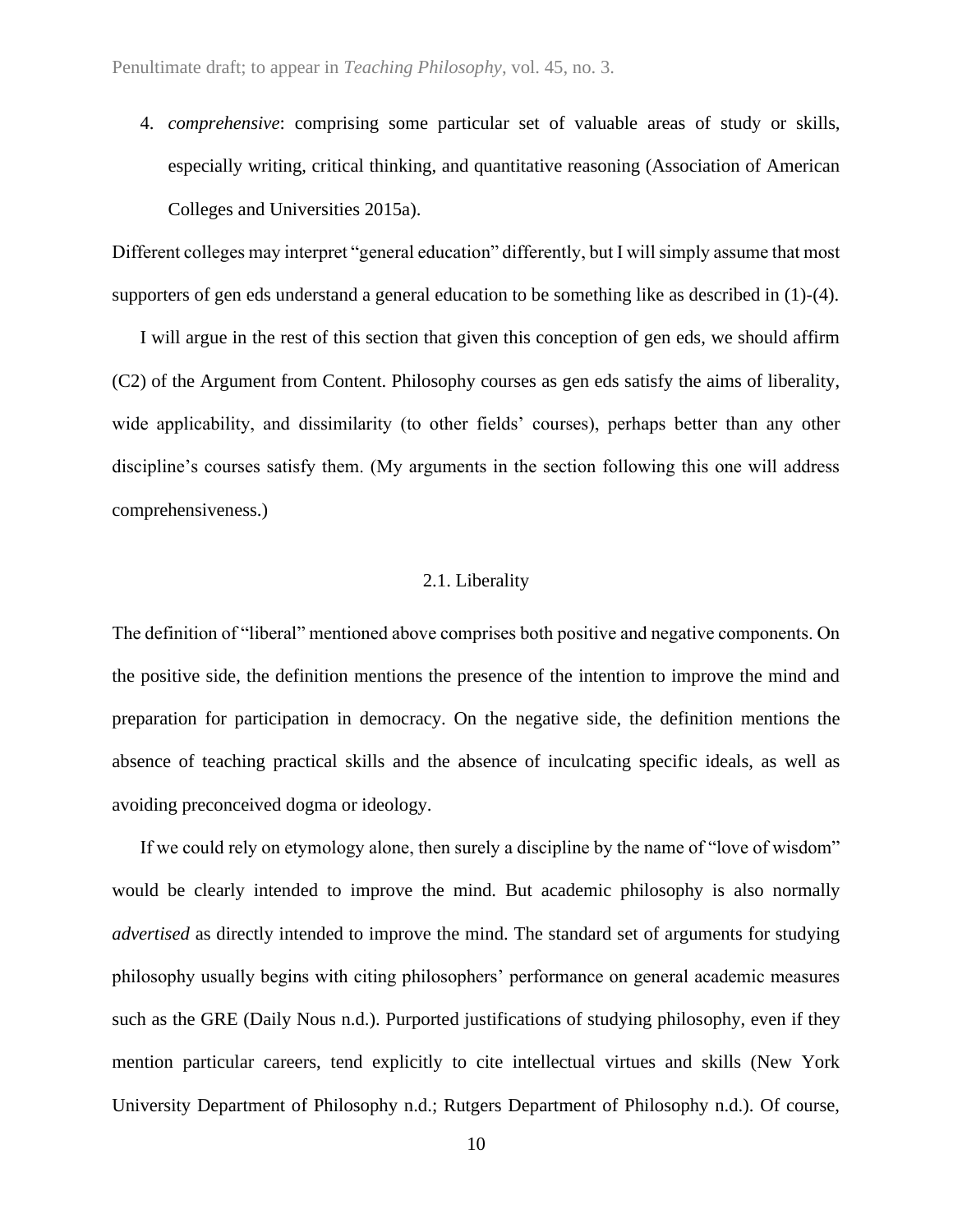there is also a general sense of "improving the mind" that is usually satisfied whenever *any* knowledge is bestowed. But that's presumably not what defenders of gen eds have in mind; otherwise, an education that focused only on memorizing digits of pi would qualify as "liberal." Finally, as for participation in democracy, the Association of American Colleges and Universities writes that democracy depends on "a free people who are united in their commitment to the fundamental principles [democracy] is intended to preserve and advance—justice, liberty, human dignity, equality of persons" and to equip students for "civic involvement and the creation of a more just and inclusive society" (Association of American Colleges and Universities 2020, 4). Many or most courses in ethics and social or political philosophy are largely centered on examination of, and defenses of, those fundamental principles.

The negative side of the definition requires that the liberal education avoid teaching practical skills and inculcating specific ideals or dogma. If this means what we intuitively think of when it comes to "practical skills"—maintaining a good credit score, making friends, or keeping a houseplant alive—then philosophy at least is no-more-practical than any other discipline in the academy is. And it's easy to cite certain other disciplines, such as nursing, that deliver morepractical skills. Now, does philosophy inculcate specific ideals? Popular philosophy-textbooks generally present two or three viewpoints about each issue without taking a stand on which is correct.<sup>10</sup> Someone might argue that a philosophy education still tacitly inculcates the general ideal that we ought to try to *have true beliefs*. But even there, philosophy—unlike perhaps every other discipline—questions that very ideal and questions the value and trustworthiness of philosophy itself.<sup>11</sup> So even if, in some sense, every discipline implicitly advocates for the ideal of trusting or valuing that discipline's content or methods, philosophy seems to do this less than every other discipline does. More generally, philosophy courses tend to be about questioning even what are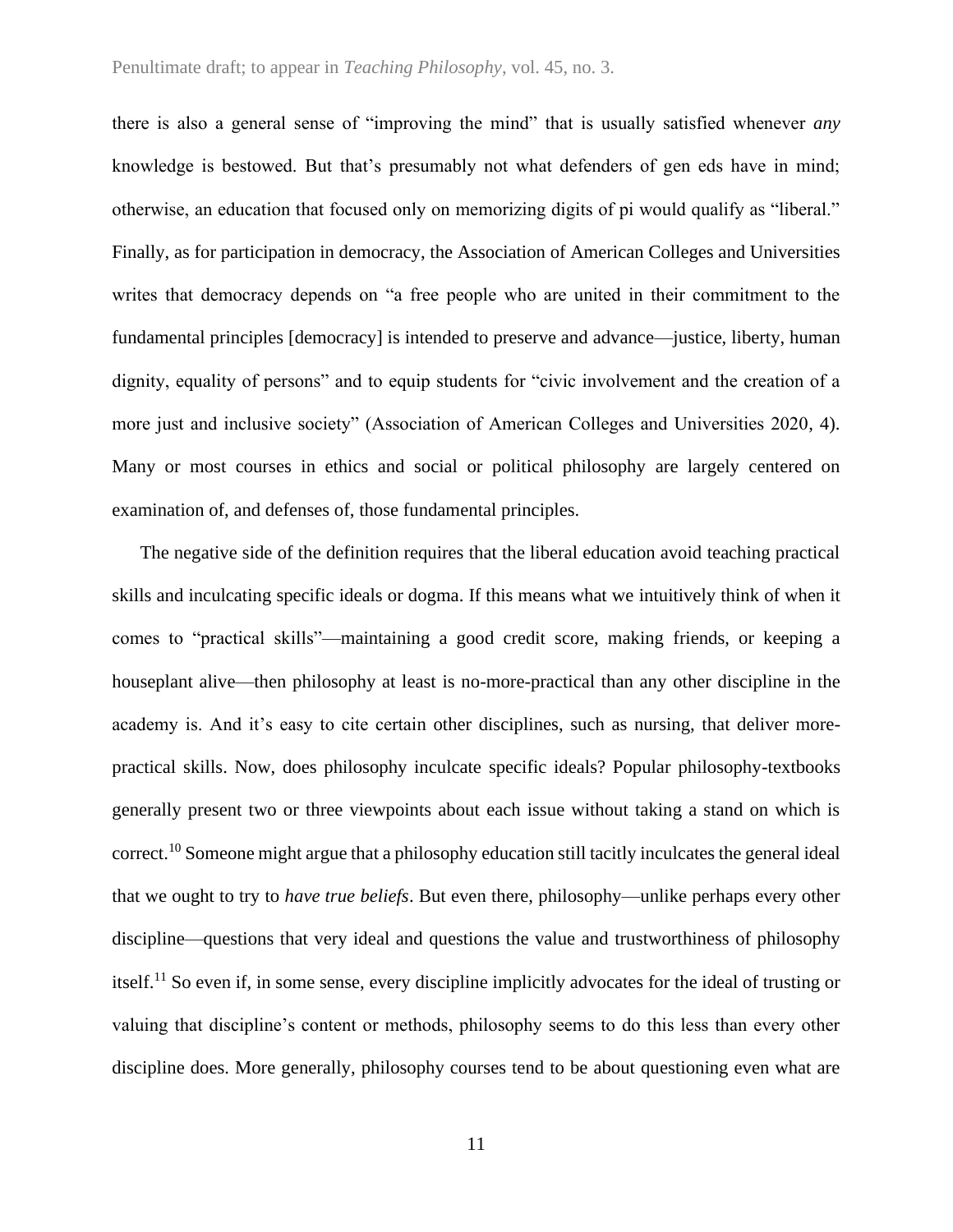apparently the most-common or deepest preconceived notions, about the existence of God, the self, or free will, and about the trustworthiness of our senses or of society's prevailing moral attitudes.

## 2.2. Wide Applicability

Many of the characteristically philosophical skills are intended to apply to *inquiry* in general. Obvious examples are the studies of logic, critical thinking, and epistemology. Philosophy is one of the only disciplines to focus directly and explicitly on the nature of acquiring knowledge and the project of evaluating evidence and arguments. One might argue that psychologists also study the acquisition of knowledge and evaluation of evidence, for example in cognitive psychology. Perhaps this is true; if so, then I would advocate for including cognitive psychology in philosophy courses, or including a cognitive psychology course as a gen ed, although there is some evidence that philosophy does better than psychology in teaching some aspects of critical thinking (Burke et al. 2014). But to return to philosophy, it is one of the only disciplines to focus directly and explicitly on *normative* or evaluative topics: how one *should* behave and make one's decisions, and what's really *valuable* in the world. This includes logic and epistemology (plus some of the philosophy of science) but also ethics, broadly construed. It is thereby more general in focus than any other discipline is; it includes a realm that almost no other discipline ever intentionally ventures into. In any case, it is difficult to imagine any discipline more-directly aimed at cultivating the mind's abilities in general than philosophy, which is mostly about how the mind ought to function and how we ought to make all our choices: logic, epistemology and the philosophy of science, and value theory including ethics. The remainder of philosophy—especially philosophies of language, mind, and action—is mostly about what the mind is and how it actually does function, topics that apply to almost every moment of the average human life.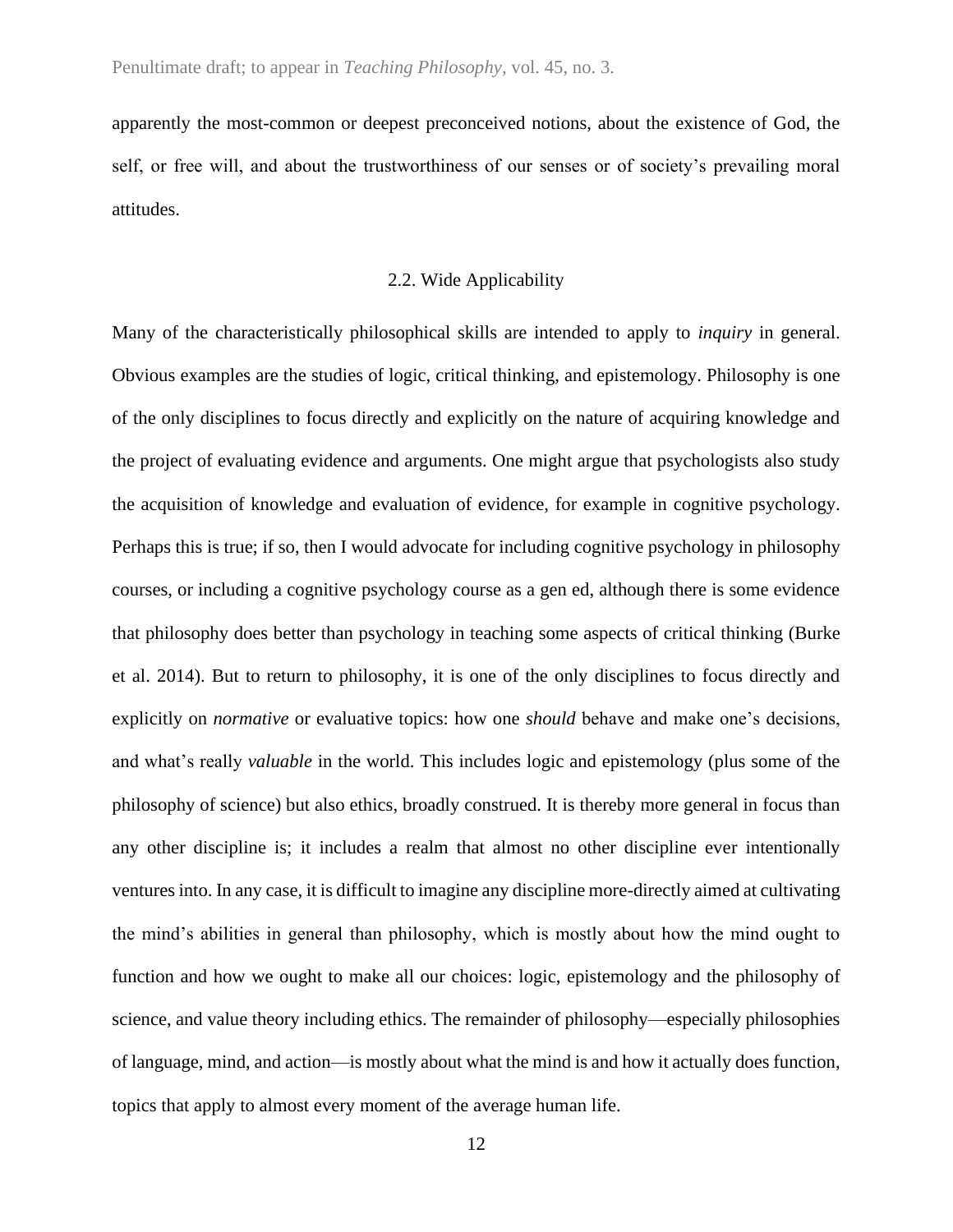While philosophy is applicable to inquiry in general, it's also applicable to being a human in general. Logic, epistemology, and some of the philosophy of science are about intentional reasoning and knowledge-gathering, which are mostly human pursuits. Ethics and other valuetheory subfields are also mostly about our intentional choices. Some metaphysics, especially philosophy of mind and of action, are about the nature of being a person. This is more basic and more universal than any discipline that investigates something primarily applicable to a specific career. (As noted, some areas of psychology might have some claim to be included in gen ends as well.) But this contrasts with everything else. The vast majority of any college biology course is inapplicable to the students' daily lives unless they become biologists. Students might need to have some medical knowledge in order to be well-functioning human beings, but arguably, it's more important that they have some philosophy-of-science knowledge, namely, that they have excellent reason to *trust* medical science. Analogous points apply to literature, history, and calculus. This doesn't mean that these disciplines are useless, but instead, simply that they're far more *specific* than philosophy is.

Here someone might object that the explicit *content* of these other courses isn't the only material that students are learning in them. Perhaps natural-science courses teach students to respect science. Perhaps literature courses teach students about the human condition. Perhaps history courses teach students to be better citizens, and perhaps calculus courses teach critical thinking. But unfortunately, this is dubious. There seems to be very little transfer of learning from college courses, at least in the way they're commonly taught today (Caplan 2018, 50; Soderstrom and Bjork 2015). There is substantial empirical evidence that if you want to teach some topic, you should teach it directly; don't teach something else and hope that there's some kind of spillover. I want to add again that I am not claiming that these other disciplines are any less "useful" in general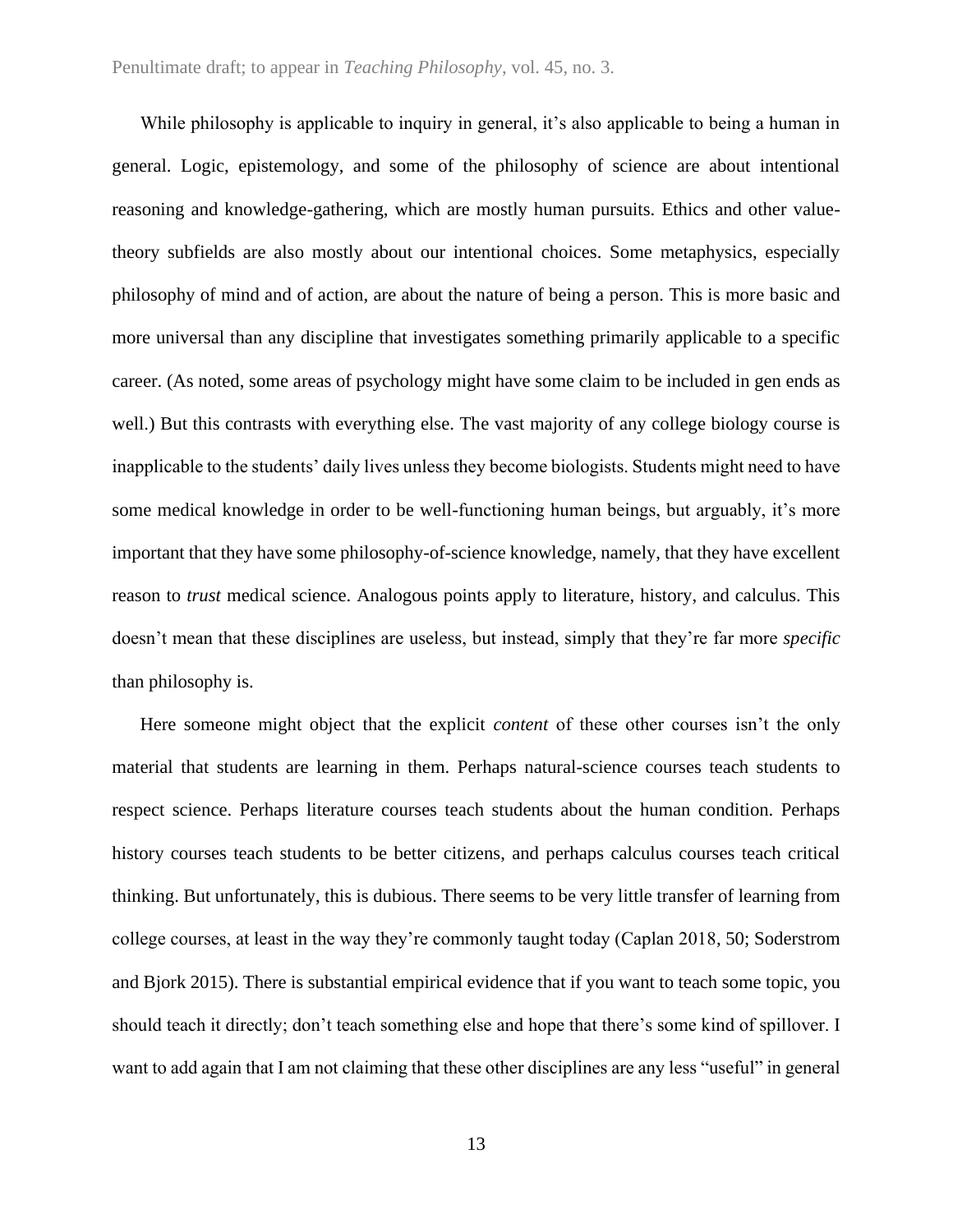than philosophy is. Instead, I take myself to have shown that they are more *specific* in an important sense of specificity relevant to the rationales behind gen eds. The knowledge from these disciplines mostly applies to specific careers and lives, and only rarely to all human lives.

One might argue, further, that philosophy is also more *fundamental* in content than any other discipline is. This is implied even by lay definitions of "philosophy":

The rational, abstract, and methodical consideration of reality as a whole or of fundamental dimensions of human existence and experience. (The Editors of

Encyclopedia Britannica 2020)

It's not initially obvious what it means, exactly, for a discipline to be "fundamental." But if we assume it means something like "foundational," then the same arguments for the general applicability of philosophical topics would clearly imply arguments for the fundamentality of philosophical topics. If philosophy is about how to decide how I should act and how I should form beliefs, then it is at the foundation of all other choices and all other belief acquisition. And philosophy assesses fundamental assumptions that other disciplines take for granted, while philosophy generally questions any assumptions that other disciplines question as well. That's another way of showing that philosophy is foundational to inquiry in general, and hence, has wide applicability.

Granted, not all of philosophy is about how all human beings should live their lives and form beliefs. Much of a philosophical education comprises formal and informal logic, epistemology, and value theory, all of which are arguably normative (cf. Steinberger 2021 and Howard-Snyder et al. 2019, 36). But some of a philosophy education, such as metaphysics, philosophy of mind and language, and the history of philosophy, seems largely or almost entirely descriptive. In response, perhaps this shows that there is little reason to include metaphysics and history as gen eds. One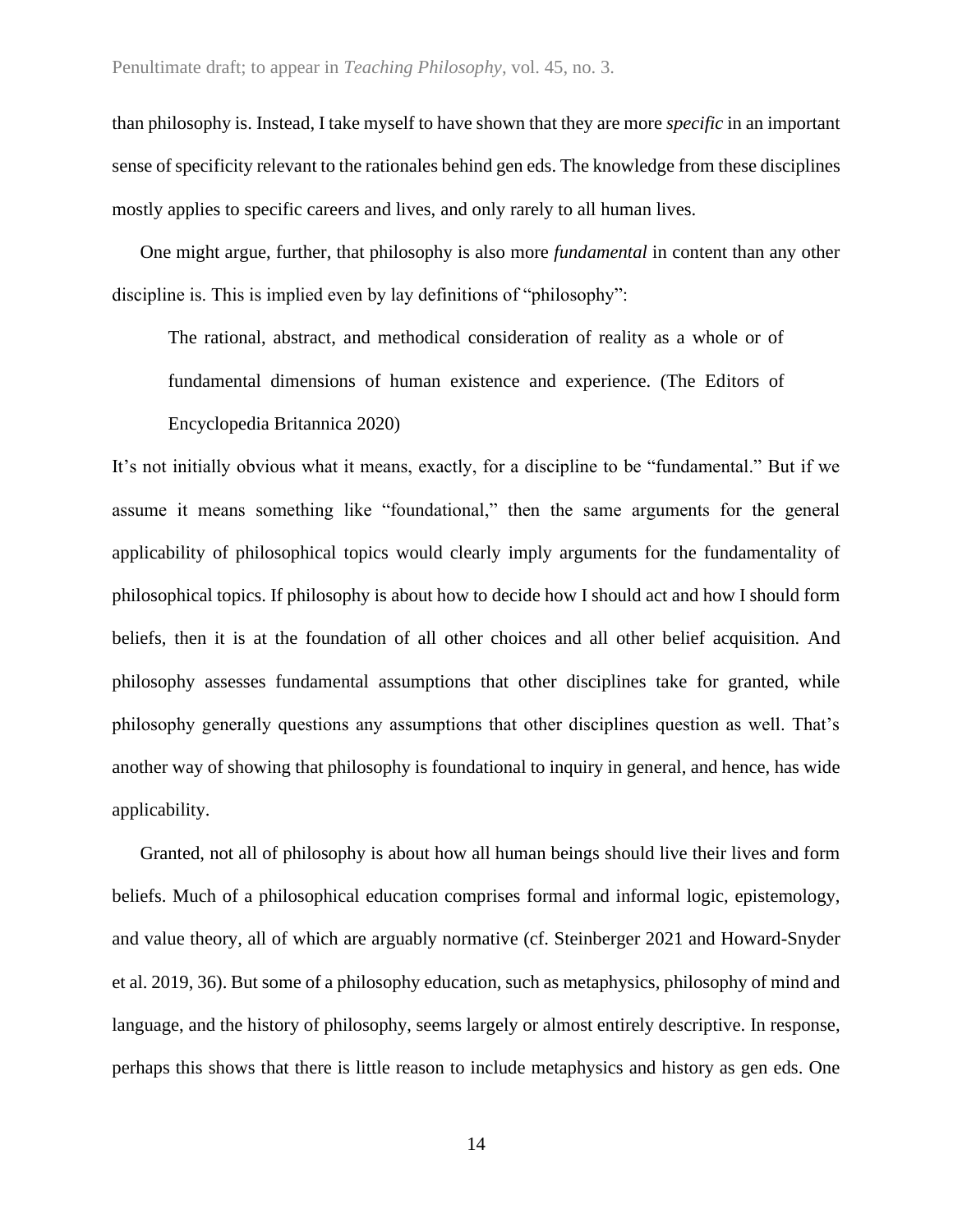#### Penultimate draft; to appear in *Teaching Philosophy*, vol. 45, no. 3.

might also respond that metaphysics is at least fundamental in the sense just discussed, and that as noted, many topics within those other fields apply to being a person most generally: personal identity, free will, consciousness, and language. And perhaps one cannot understand the rest of philosophy without understanding some of the history of philosophy. So what about the specific topic-areas, such as philosophy of science and philosophy of religion? These subdisciplines also strike me as largely descriptive. However, they do seem more general than the targets of their study: philosophy of science is about the nature of science, the nature of scientific evidence, and the value of scientific methods, rather than about particular scientific facts. And philosophy of religion covers topics in many other subfields as well, since one's theological views might imply a lot about other traditional debates in philosophy, such as in metaethics and the physicalismdualism debate. In that sense, these subfields are at least more general and more fundamental than most other fields are.

#### 2.3. Dissimilarity

Now let us turn to the topic of dissimilarity. Philosophy is fundamentally different from nearly all of the other disciplines studied at most colleges, in at least two important ways.

First, arguably, the primary method of investigation in philosophy is non*-*empirical. There are a weak and a strong version of this thesis. The weak version is that while philosophy uses empirical data, scientific *experiments* are almost never *cited* as primary evidence in academic philosophy papers. The truth of this thesis is obvious to anyone who has ever opened a philosophy journal. The strong version is that most philosophical argumentation is *based on* self-evidence, conceivability, intuition, plausibility, common sense, thought experiments, arguments from analogy, reflective equilibrium, and citation of theories that are themselves primarily justified in those ways. (The exception would be the history of philosophy, but the *subjects* of that history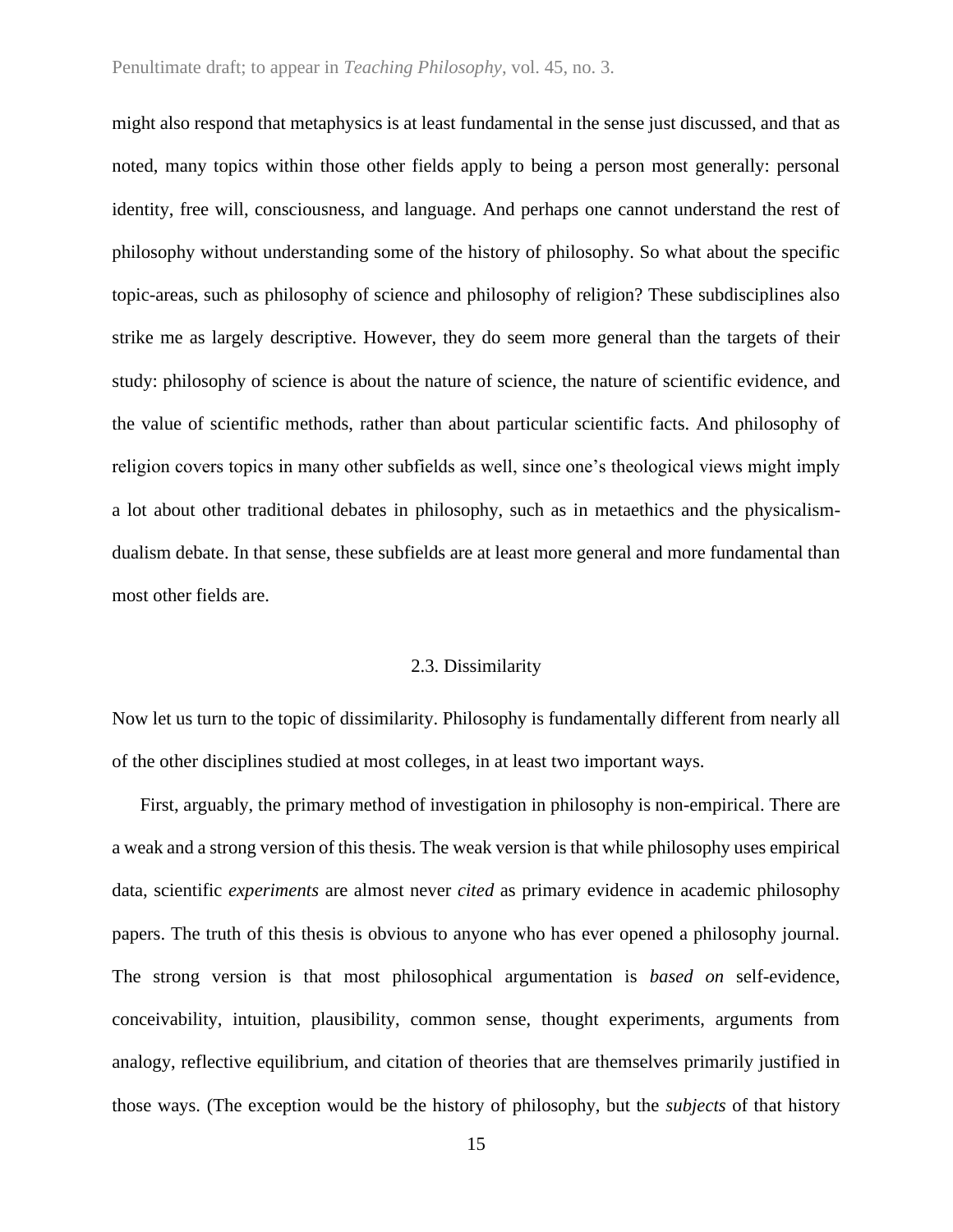arguably use the methods just cited anyway.) Some philosophers find the strong thesis plausible (cf. Bealer 1996), but to defend it rigorously would require far more space than I have here.

If I'm correct that philosophy relies on non-empirical evidence to a much greater degree than other fields do, then in some sense, philosophy's closest cousins in the academy are pure mathematics and theoretical physics. These disciplines might therefore have some claim to being included in a general education on the grounds of dissimilarity (to most other fields of study). But these fields aren't very dissimilar to other fields in the academy: the natural and social sciences incorporate mathematics very closely and share much in common with each other in method and scope. So philosophy nevertheless stands out as *more* different from the other topics in the academy than are theoretical physics and pure mathematics. In turn, for everyone other than philosophy majors, to require philosophy as a gen ed satisfies the aim of diversity.

Someone might respond here by identifying another set of fields that don't use scientific experiments: the other humanities. Yet many of the humanities (for example, literary and art criticism) tend extensively to cite others' written work as their primary sources of evidence. Hence, their primary source of evidence is still empirical, broadly construed. What about the purely creative arts? The act of creative expression itself, such as in sculpture or dance, doesn't really cite any evidence at all nor make any explicit arguments. Therefore, I would grant that these disciplines are very dissimilar to most of the rest of what's studied in the academy. They might have some prima facie claim to being included as gen eds, at least because of their dissimilarity to most other fields. However, it's not as obvious that they qualify as "liberal" nor as "widely applicable."

The second major difference between philosophy and other fields is that many of philosophy's primary topics are, as noted, inherently normative: arguments' conclusions assert that we ought to live or form beliefs in a certain way, or make claims about what's truly valuable or good. Hence,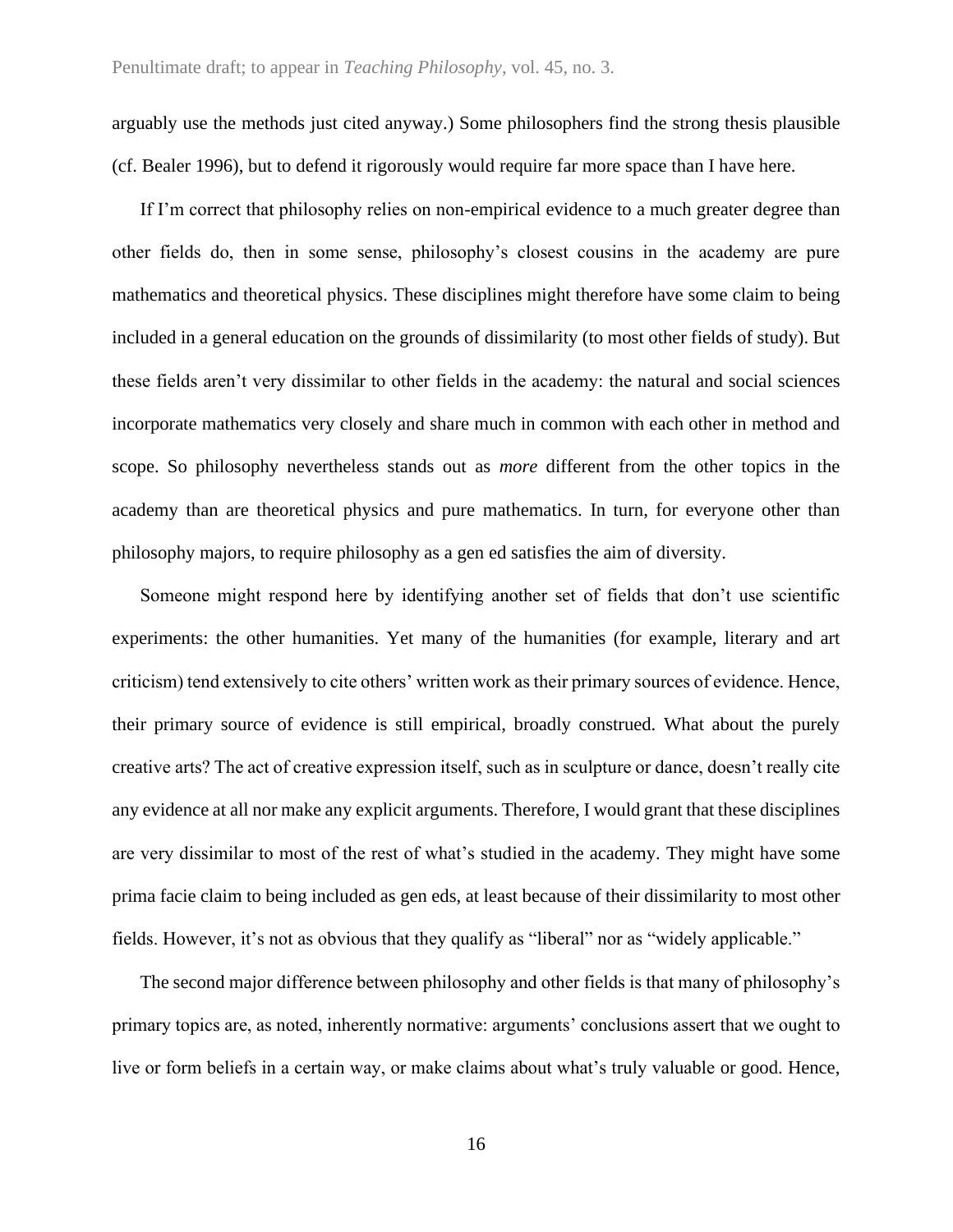if the point of gen eds is to include variety, the resulting educational career must include philosophy, at least epistemology and value theory. Even those who attempt naturalistic reductions of ostensibly normative areas of philosophy will admit that those areas are at least superficially normative, for example in their language. In this way philosophy differs from superficially (and deeply) descriptive fields, such as almost all of the rest of the academy.

Another objection might come from other disciplines, especially from humanities and the social sciences. Surely some English professors and sociologists will argue that they're teaching their students how to live their lives, or what's truly valuable in life. Indeed, philosophers tend to appear on many reading lists for courses that aren't in the "philosophy" department (Ha 2016). Reply: If these courses actually contain in-depth discussion and evaluation of assigned texts that argue for explicitly normative conclusions, then these courses will also qualify as dissimilar to many other disciplines' courses. (They might not, however, count as "liberal" or as "widely applicable," given the aforementioned limitations on transfer of learning.) In the end, I can grant that the more a course *outside* the philosophy department is similar to a traditional *philosophy* course, the more it belongs in a set of general-education requirements. I don't think that looks like much of an objection to my thesis.

Overall, philosophy is dissimilar from other disciplines at arguably *fundamental* points, such as descriptive-versus-normative and a priori-versus-empirical. These differences are *in addition* to philosophy's being dissimilar in the familiar content-related and style-related ways: that it's about epistemic justification and logic rather than about plate tectonics or poetry, and that it uses its own writing styles. I would add, finally, that philosophy also tends to be *internally* diverse in content: intuitively, philosophy of logic seems very different from aesthetics, and applied ethics seems very different from formal epistemology. In contrast, many other fields tend to build up knowledge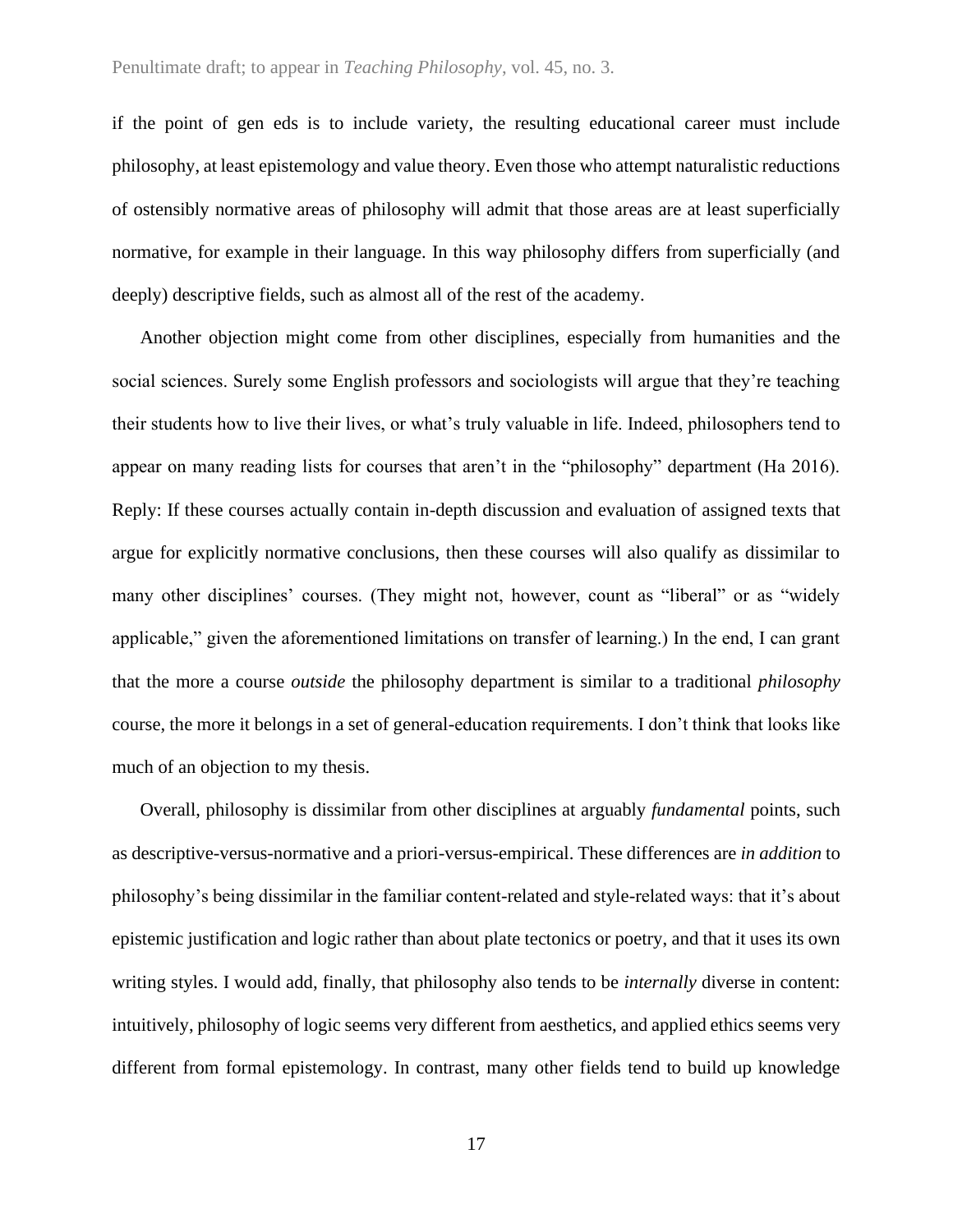progressively and iteratively: one needs elementary Spanish before intermediate Spanish, but the latter will still employ much of the knowledge acquired in the former. Precalculus, unsurprisingly, comes before calculus. Yet a philosopher can excel in ethics courses without having taken a day of a metaphysics course, and can excel in modal logic without having read a word of the modern philosophers. Thus, philosophy tends to be internally diverse as well. If part of the point of a gen ed is that it be part of a diverse education, then everyone—not just philosophy majors—should take philosophy courses.

#### 2.4 Conclusion so far

I have argued that philosophy courses match the standard conception of gen eds better than most or all other disciplines' courses. This conclusion is not intended to impugn the overall *value* of other areas of study, but instead, only to suggest that philosophy happens to *match* a certain popular *conception* of what gen eds ought to be. Therefore, given the Low Bar view, it's clear that philosophy courses should be included among gen eds, indeed, perhaps far clearer than it is for most other disciplines. This completes the Argument from Content.

#### 3. The Argument from Outcomes

The Argument from Outcomes also has two premises:

- O1. If a discipline's courses, more than most other disciplines' courses, produce valuable skills and knowledge in students, then that discipline's courses should be included among gen eds.
- O2. Philosophy courses, more than most other disciplines' courses, produce valuable skills and knowledge in students.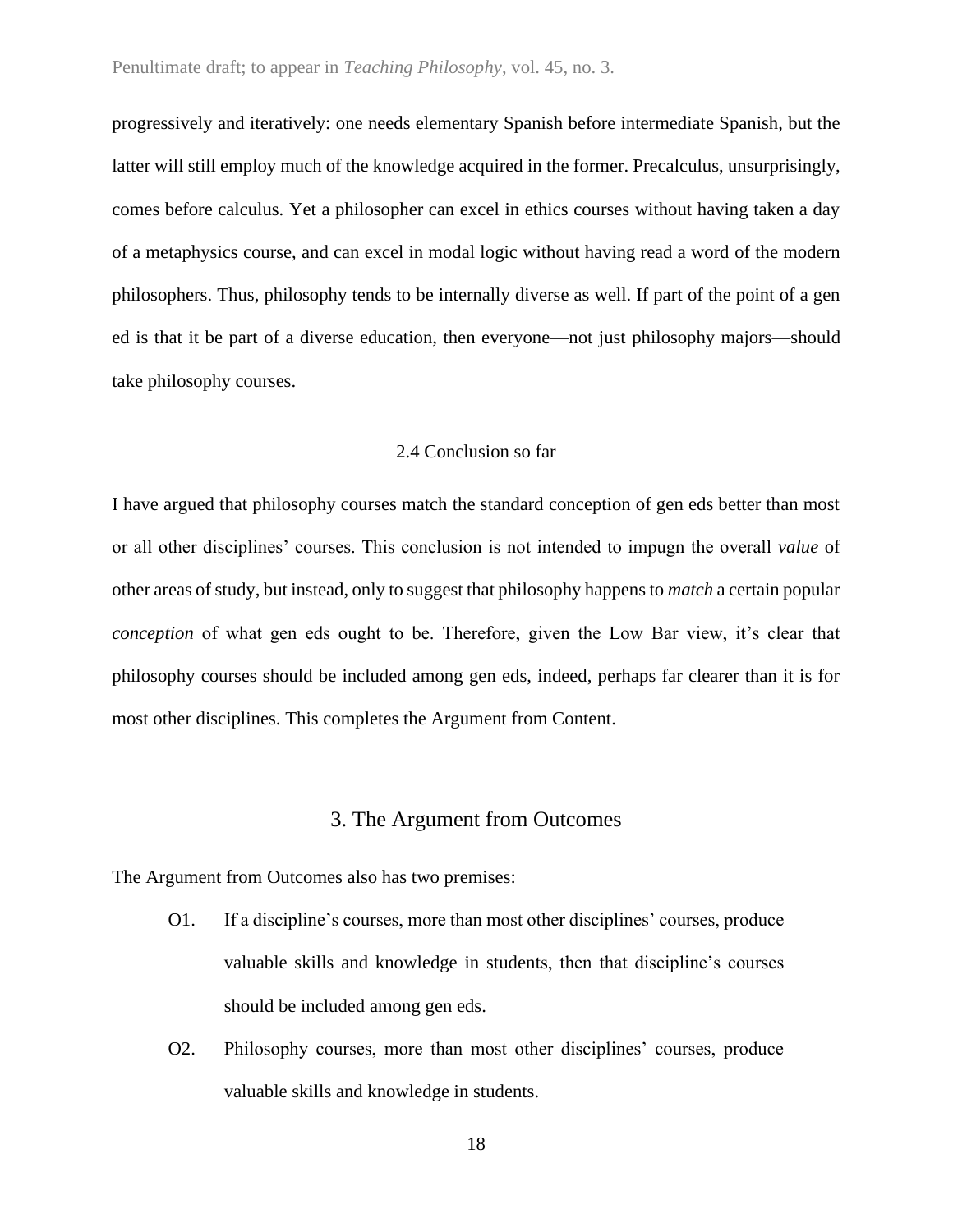Premise (O1) is compatible with the High Bar view of gen eds. According to that view, a discipline's courses should only be required as gen eds if they actually do produce valuable skills and knowledge. As before, the High Bar imposes a necessary rather than sufficient condition. But in this case, it's a shorter step than in the Argument from Content to that sufficiency. After all, if a certain discipline's courses actually produce valuable skills and knowledge, then that's at least a paternalistic and a consequentialistic reason to include that discipline's courses in every student's academic career: paternalistic because it benefits the students and consequentialistic because—as we'll see below—the actual skills and knowledge generated are likely to be beneficial to the wider society. And importantly, this would be true regardless of whether we call those courses "generaleducation courses." If, at the end of the day, we jettison "general-education courses" and replace them with "required philosophy courses," then I haven't said anything in this paper to recommend against that measure. Note, also, that as with the Argument from Content, I've included a condition, "… more than most other disciplines' courses." As before, this should help to satisfy those readers who come to the table with a presumption against gen eds. If, for example, we are very much against gen eds, and think that students should only be required to take one generaleducation course throughout their careers, then there would be an excellent case for ensuring that that one course is a philosophy course.

Now what about premise (O2)? Most philosophers have encountered the claim that philosophy majors perform extremely well on postgraduate standardized tests and graduate-school and professional-school admissions (Hoekema 1986). For example, philosophy majors tend to score at or near the top on the GRE, on the LSAT and in law-school admission rates, on the GMAT, and on the MCAT, and at or near the top in acceptance rates to medical school. They also score among the highest in IQ estimates.<sup>12</sup> Yet we don't yet know whether this is a *treatment* effect or instead a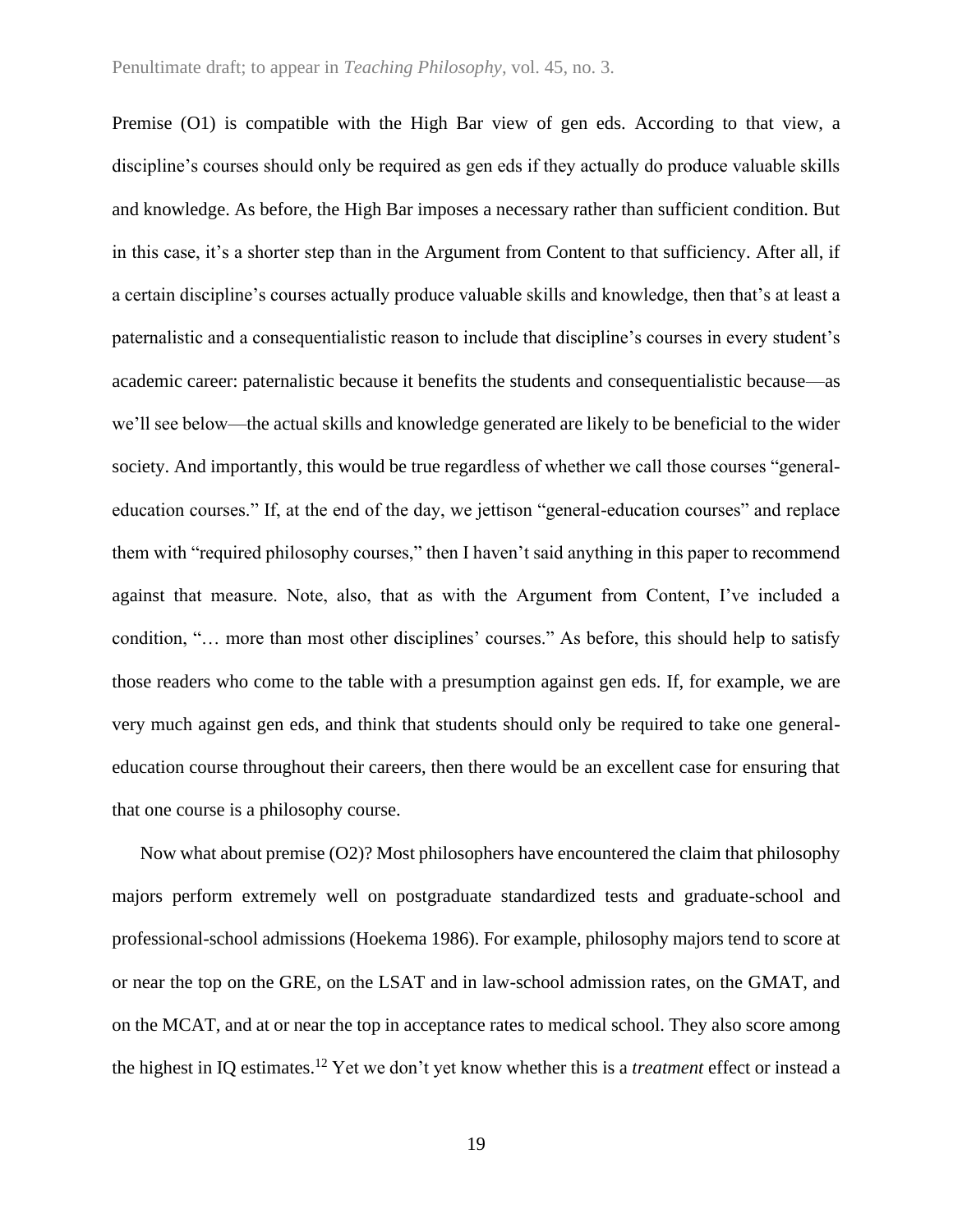*selection* effect. Perhaps a philosophical education doesn't actually *make* anyone any smarter (which would be a treatment effect), but instead, simply certifies that some people are *already* smart. This is the basis of a potentially powerful objection to similar cases for taking philosophy courses. Here's a version of the objection:

Suppose we know the following facts to be true:

- 1. People with bachelor's degrees are generally smarter and more successful than people without bachelor's degrees.
- 2. Philosophy majors tend to be smarter and more successful than other majors.

Even if claims 1 and 2 are true (and yes, they are true), it does not follow that getting a bachelor's degree or that majoring in philosophy *makes* you smarter or more successful. (Brennan and Magness 2019, 59, emphasis original)

This objection does not obviously apply to the Argument from Content. That argument dealt only with the standard view of gen eds. But we must now deal with the question of whether gen eds actually *give* students useful skills and knowledge. We might be interested in whether philosophy courses teach the skills particular to philosophy itself, and we might be interested in whether philosophy courses teach general academic skills, such as those potentially measured on the GRE and LSAT. To the degree that philosophical education has been studied, the results are encouraging.

### 3.1. Philosophical Skills and Knowledge

We have good evidence that some ethics instruction and some critical-thinking instruction produce measurable benefits in college students. Both, especially critical thinking, are widely required as intended general-education outcomes (Association of American Colleges and Universities 2015a).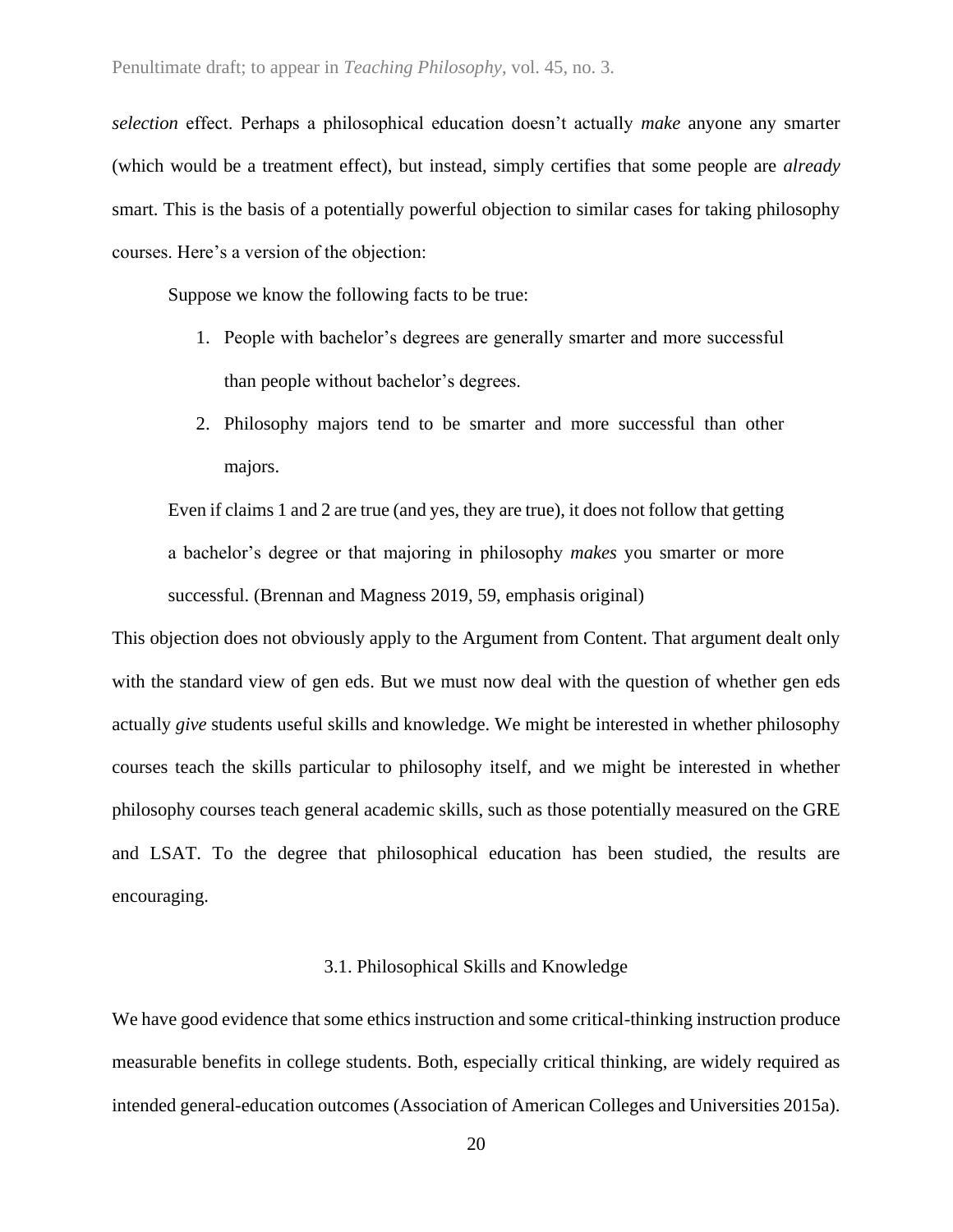Thus, both help satisfy the aim of comprehensiveness, in addition to helping satisfy the aims of liberality and wide applicability. These facts thus further support the Argument from Content. But given the assumption that ethical reasoning and critical-thinking skills are valuable to the student and to the broader society, these facts also support the Argument from Outcomes. Of course, one might question that assumption. I'm not sure what to say in defense of the claim that the world would be better, and people's lives would be better, if people were better at ethical reasoning and critical thinking. Perhaps this thesis depends on moral realism, but many readers will be happy with that assumption (Bourget and Chalmers 2014, 476). One might also argue that many of the world's problems are partly results of insufficient epistemic rationality (Huemer 2016); if so, then this supports the claim that a population with better critical-thinking skills would make the world a better place. And presumably, individual lives would be better if the people living those lives were more epistemically rational; for example, they might lead healthier lives because they knew they should get vaccinated, and they would be less likely to spread diseases. In any case, critics of gen eds usually don't argue that gen-ed outcomes are *pointless*; instead, they argue that gen-ed courses don't clearly *achieve* those outcomes. For example, I'm certain that Caplan regards epistemic irrationality to be a very serious social problem (Caplan 2011); he just doesn't think that college education does a good job of curing irrationality (Caplan 2018, ch. 2). Yet we have good evidence that philosophy courses, at least, often do achieve those intended outcomes, such as improving critical-thinking skills.

To begin with, intervention studies have repeatedly shown that a moderate degree of classroom-style ethics education (especially the method of cases, presentation of dilemmas, class discussion, and appeals to coherence) can improve people's morally salient reasoning and behavior.<sup>13</sup> Here, someone might object that there is evidence that ethicists, at least, are not morally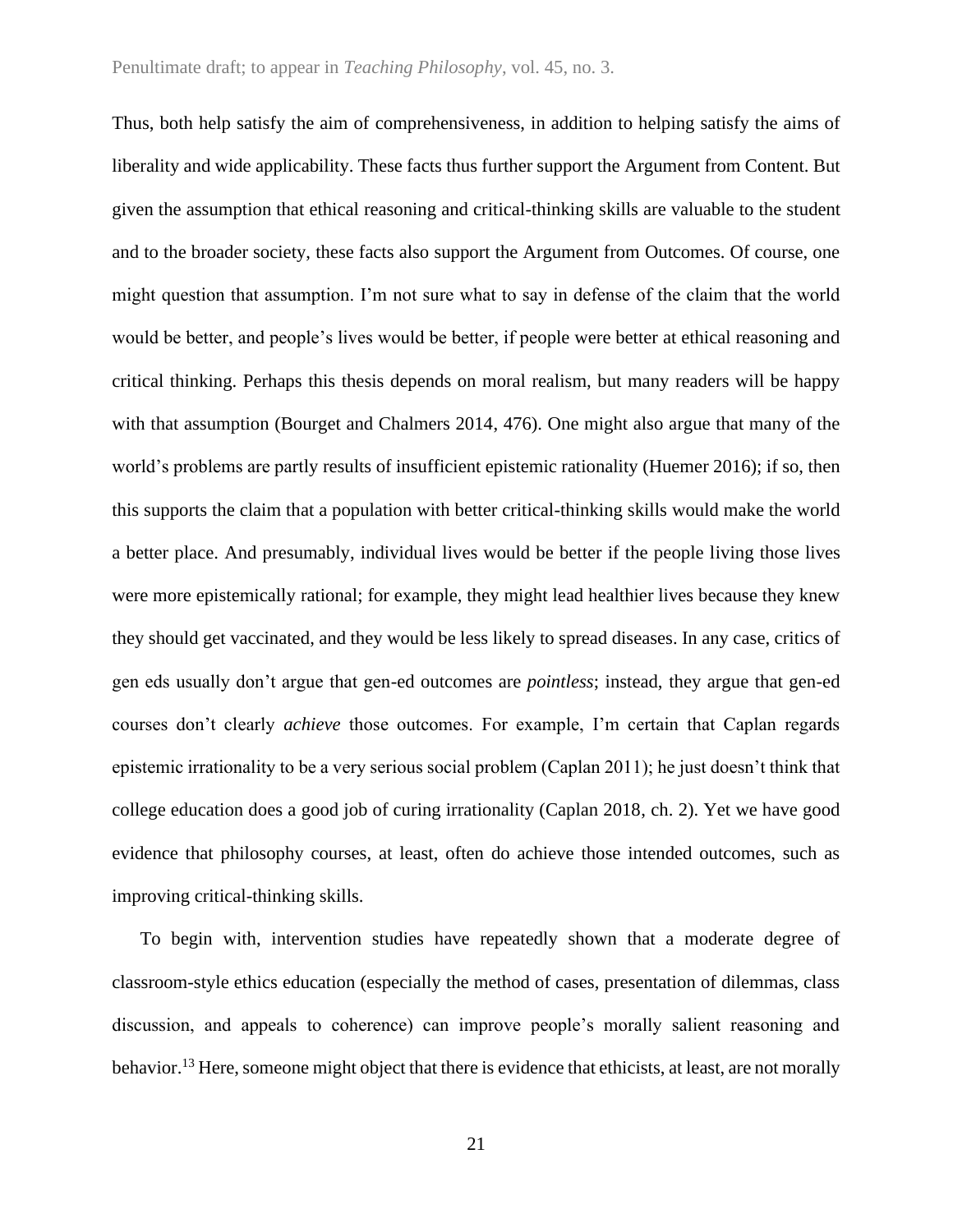better than non-ethicists are.<sup>14</sup> But I grant that protracted, postgraduate study of ethics may be counter-productive. Indeed, especially if certain metaethical or metaphilosophical views are correct, we should *expect* this result. Perhaps we should worry that long-term philosophical education is misleading, especially since it might give the student better ability to rationalize their decisions (cf. West et al. 2012; Kornblith 1999, 182).

We must also consider whether philosophical education actually teaches critical thinking. Recall that transfer of learning is rare (Caplan 2018, 50; Soderstrom and Bjork 2015). So perhaps a *necessary* condition for effectively teaching critical thinking would be to teach logic, which is normally a part of a philosophy education. But it doesn't follow that teaching logic is *sufficient* for instilling critical-thinking skills. Fortunately, we also know that it is possible to improve people's critical thinking and reflective judgment through philosophy instruction, and there is some evidence that this is not merely a selection effect.<sup>15</sup> There is also some evidence that even philosophers are subject to various cognitive biases to nearly the degree that laypeople are (Horvath and Wiegmann 2021). However, these are typically judgment biases such as framing effects, which at most suggest some unreliability in moral intuitions, rather than suggesting that philosophers regularly commit fallacies.

Unfortunately, most colleges do not publicly report whether their gen ed courses actually instill the intended skills and knowledge. But it is possible, at least, to approach the question of selection versus treatment when it comes to philosophy. As noted above, there is actually some evidence that some of the effects of a philosophy education are not merely selection. Annis and Annis (1979) found that logic courses improved on critical-thinking measures by the end of the course. Ross and Semb (1981) and Harrell (2004) found that an introductory philosophy course also improved critical thinking. Iliadi et al. (2019), in a study in Greece, found that students who have experience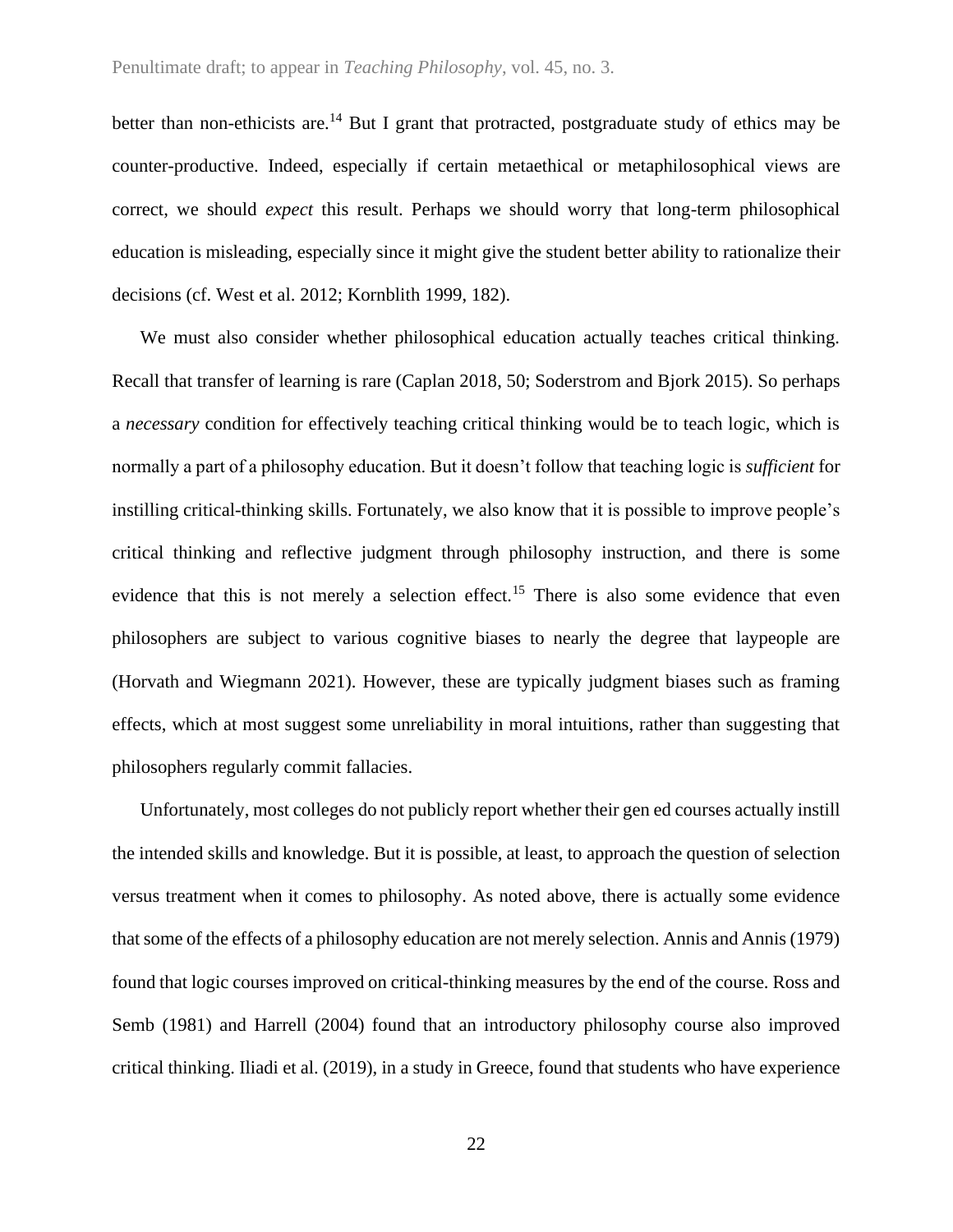with philosophy are better at argument recognition and evaluation, again suggesting a treatment effect. In some test questions in the study, those who had no experience with philosophy only answered correctly in 14% of cases. Yet those who studied philosophy *but are not philosophy majors* answered correctly in 18% of cases. Philosophy *majors* only scored correctly in 20% of cases. In the argument-related questions as a whole, those with no prior experience scored correctly in 40% of cases; those who take some philosophy but aren't philosophy majors scored correctly in 45%; and undergraduate philosophy majors scored correctly in 48%. Thus, the major contributing factor to critical-thinking success is not whether one is a philosophy major but whether one *takes philosophy courses*. Philosophy instruction produces better reasoning-skills even in students who have not intentionally selected philosophy as a career. (Someone might object that it's still those with antecedent *interest* in philosophy who take philosophy courses, but I reply that in Greece, the vast majority of students take philosophy courses at the secondary-school level (Iliadi et al. 2019).) In any case, these results make a prima facie case for believing that philosophy instruction improves argument-related skills. I leave it to critics to present their opposing case. More generally, the sources surveyed above suggest that (as one might expect) there are better and worse ways to teach these skills. Perhaps, then, when treatment effects are weak, the blame sometimes lies with the instructor. Anecdotally, I report that philosophy instructors are very rarely extensively trained in evidence-based teaching techniques, especially not in specific areas such as criticalthinking instruction.

Still, critics are likely to cite empirical data about the failures of gen-ed requirements to promote widely applicable skills. For example, as noted, there is good reason to doubt that meaningful transfer of learning occurs (Caplan 2018, 50). In response, even if this is correct, then this simply tells us which philosophy courses should be gen eds: those that directly teach the skills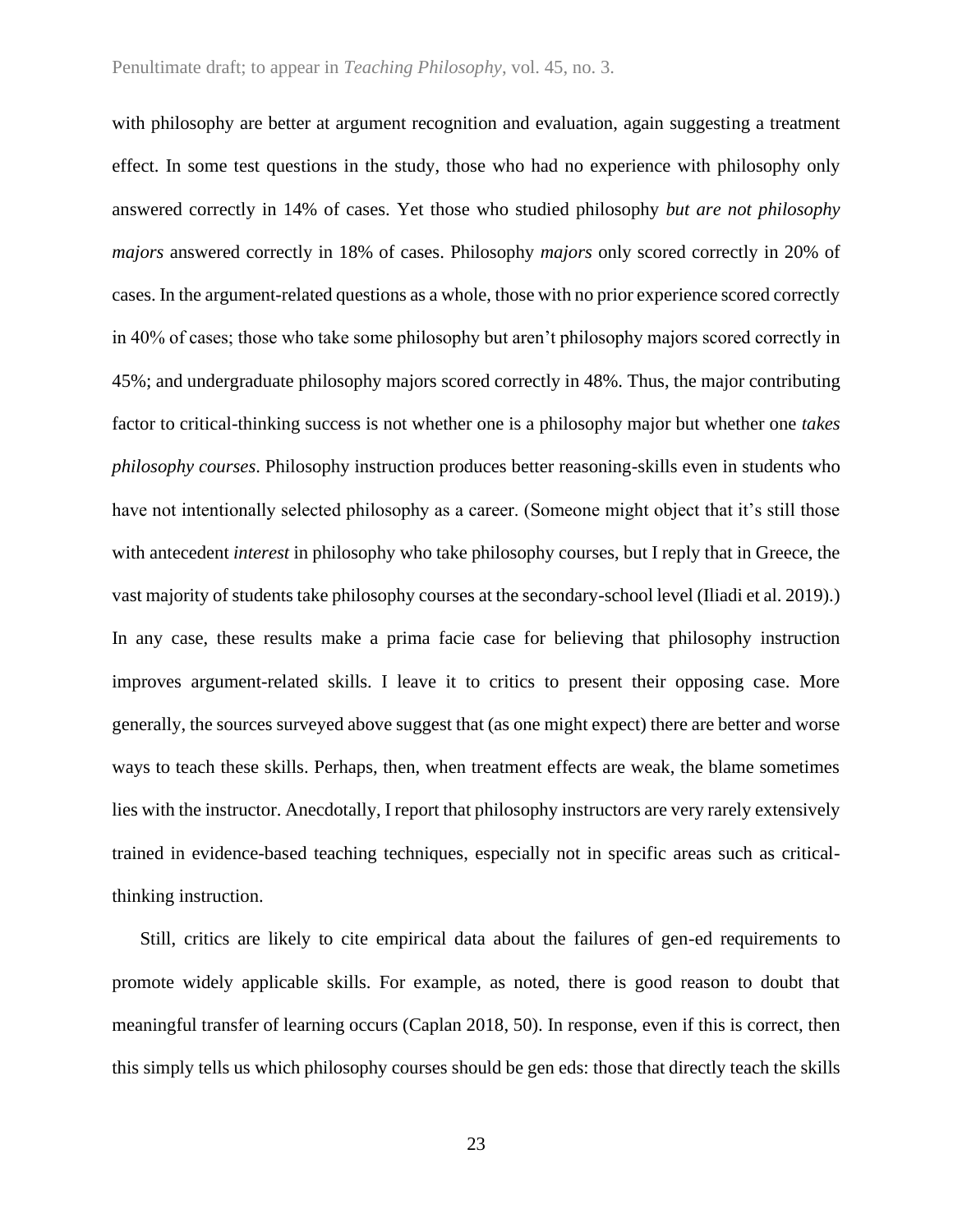we want to teach. If we want people to know how to form justified beliefs, we can teach logic and critical thinking. If we want people to know how, from the moral perspective, they should behave in the real world, we can teach ethics and other value-theory subdisciplines. If we want people to know what knowledge is and how it's acquired, we can teach some epistemology.

A critic might also cite the data about lack of long-term retention of what one learns in college overall (Caplan 2018, 40). Reply: These data don't report whether there is long-term retention of logical and ethical skills and knowledge, nor long-term retention of general academic skills. Indeed, given that various professions and institutions require these tests and postgraduate degrees, we can surmise that employers expect that graduates who perform well on these tests (or acquire the postgraduate degree in question) will retain (or be likely to develop), in the long term, the knowledge and skills that allowed them to score well in the first place (cf. Somin 2018). But graduates actually can retain their knowledge and skills in the long term when they practice or mentally retrieve that knowledge or skill frequently (Karpicke 2016; Ericsson 2008). So here, as before, the general nature of philosophy helps to defend it as a gen ed. It is very difficult to imagine a normal human life in which the subject almost never is called upon to evaluate an argument or item of evidence, or to make a morally salient decision.

#### 3.2. General Academic Performance

I've argued that there is good evidence that philosophy education actually causes students to become better at the philosophy-related skills of critical thinking and ethical reasoning. But what about general academic performance? As above, philosophers' stellar performance on the GRE, LSAT, and other tests and admission rates might be selection and it might be treatment. If it's a treatment effect, then we might suspect that students who take a few philosophy courses as part of their gen eds will gain some of that effect, even if they don't major in philosophy. In turn, this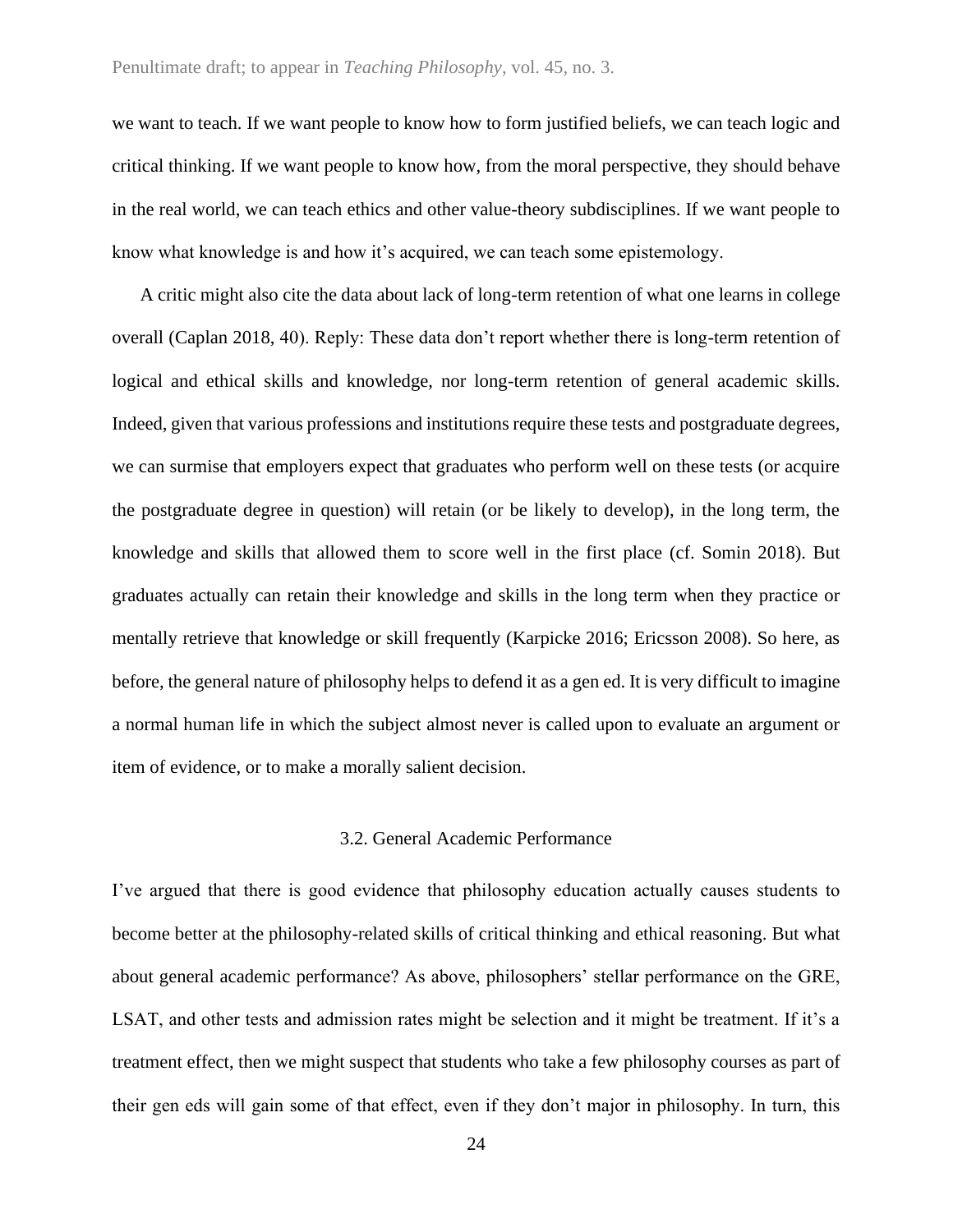would be more evidence that philosophy education does a very good job satisfying the generaleducation aims of liberality, wide applicability, and comprehensiveness, in addition to producing valuable outcomes.

We can compare the ACT and SAT results of students who *intend* to major in philosophy or religion (the two majors are typically combined in statistics) to the GRE, LSAT, and GMAT scores, and law-school acceptance rates, of those who actually *complete* their degrees in philosophy or religion. Completing the philosophy or religion degree seems to make an averagesized contribution to GRE verbal and quantitative skills and to LSAT scores, a large contribution to law-school acceptance rate, and a very large contribution to GRE writing skills and to GMAT (chiefly writing and reasoning) skills, versus other majors' average contributions.<sup>16</sup> This is some evidence that students who begin as first-year philosophy majors improve greatly by the time they graduate with philosophy degrees, while students who begin as first-year STEM or English majors don't improve nearly as much by the time they get their STEM or English degrees, at least not in certain skills. But if this were just a selection effect—smart students choose to major in philosophy—then the improvement wouldn't be nearly as great; these smart students would have performed much better than the average on the ACT and SAT as well.

Someone might object that the gain in performance relative to the average may be because smart students end up switching into the philosophy major, or poor students end up switching out of it. Reply: There is no evidence that philosophy is a particularly difficult major. Philosophy majors' GPAs are lower than average but not by much (about a quarter of a standard deviation from the mean) (Lindsay 2020), and grades are a major determining factor for whether students switch majors (Rask 2010). Similarly, NSSE data suggest that philosophy isn't in the top thirteen of majors by average hours per week spent studying (Muniz 2021), and by broad major categories,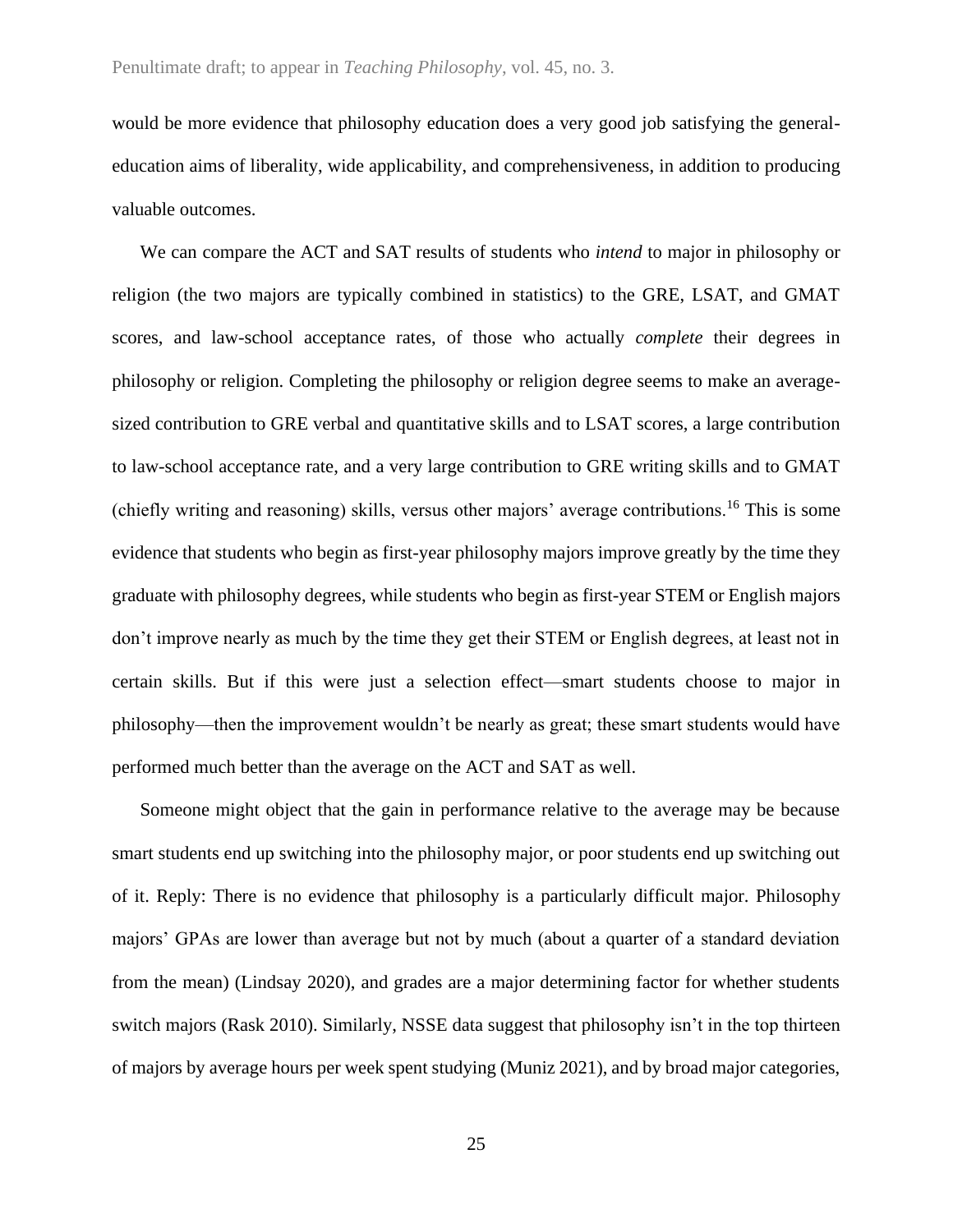arts-and-humanities senior students report studying around the average amount (National Survey of Student Engagement n.d.). Other sources show that the most-common major-switching cases due to perceived difficulty are out of STEM fields (Wright 2018, 12). Here, someone might also object that maybe these are *good* students switching *into* philosophy majors. But presumably, if that were true, then the contribution would be to *quantitative reasoning* more than to writing; we know that intended STEM majors perform very well in mathematics sections of the SAT. Yet *intended* philosophy-and-religion majors do better versus the math means than *actual* philosophy *graduates* do (National Center for Education Statistics 2017; Educational Testing Service 2019). If a lot of intended STEM majors were actually switching into philosophy, then philosophy graduates' math performance would be much better than intended philosophy majors' math performance.<sup>17</sup>

Someone might finally object that the treatment effect we seem to observe is from *majoring* in philosophy (or religion), not merely from taking a couple of philosophy courses to satisfy gen eds. Reply: This doesn't seem to be the case when it comes to critical-thinking and logic skills; see the previous subsection's discussion of the Greek study (Iliadi et al. 2019). More generally, I'm not aware of any reason to think that the majority of the effect of taking philosophy courses happens at the last few courses taken rather than the first few courses. By analogy, presumably someone who has spent 20 hours learning Spanish is much better at it than someone who has spent zero hours, but someone who has spent 120 hours is only slightly better than someone who has spent 100 hours. Certainly, more courses will contribute to more benefit, but it's likely that some of the benefit is achieved in just a few courses, especially since courses later in the career tend to be more specific: "Metaphysics" versus "Introduction to Philosophy," for example. But if the objection to my case is essentially, "You have argued that everyone should take a few philosophy courses.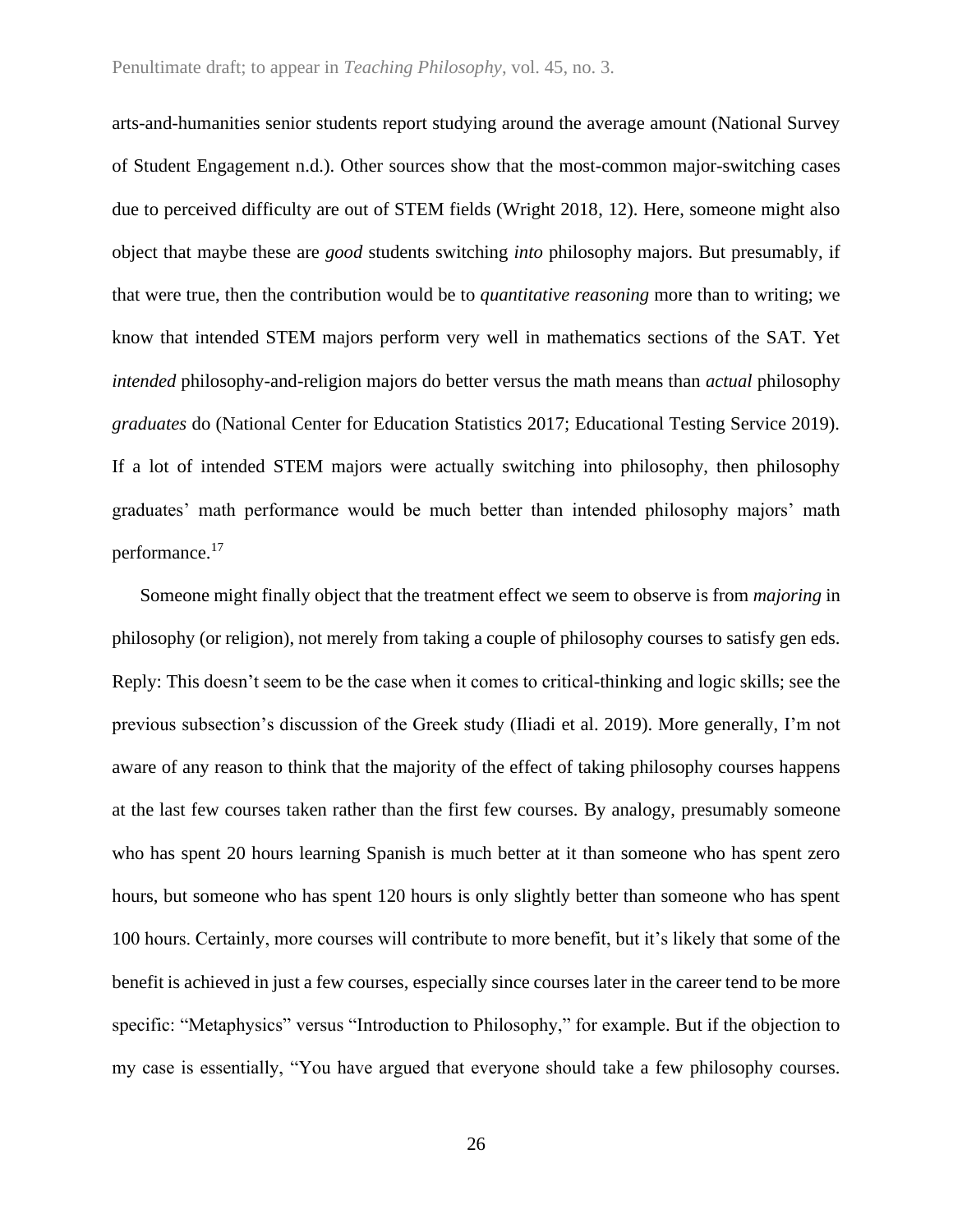You're wrong. Everyone should take lots of philosophy courses," then I grudgingly concede the point.

#### 3.3 Conclusion so far

Overall, then, there is some evidence that philosophy instruction actually improves both its target skills (e.g., critical thinking and moral reasoning) and general academic performance, especially in analytical and persuasive writing. Indeed, the most common general-education learning outcome of twenty-two outcomes measured is "writing skills," so improvement in writing would be an important outcome of general education (Association of American Colleges and Universities 2015b, 4). And I've argued that probably, at least some of this performance is a treatment effect, rather than mere selection. As with the Argument from Content, this conclusion is not intended to suggest that other areas of study are of lesser value *overall* than philosophy is. My position is compatible with the view that many other disciplines have produced much more overall value to society than philosophy has. Instead, I hope to have shown that from the perspective of *intended general-education outcomes*, and certain valuable skills, there is good evidence that philosophy does better than most other disciplines at achieving those outcomes. I leave it to other disciplines to present their own cases.

#### 4. Conclusion

Including philosophy courses among gen eds is compatible with both the Low Bar and the High Bar views of gen eds. Indeed, even if there is some presumption against gen eds, philosophy courses survive this presumption because they seem to do better than nearly all other disciplines at meeting the standard view of the nature of gen eds, and at producing generally valuable skills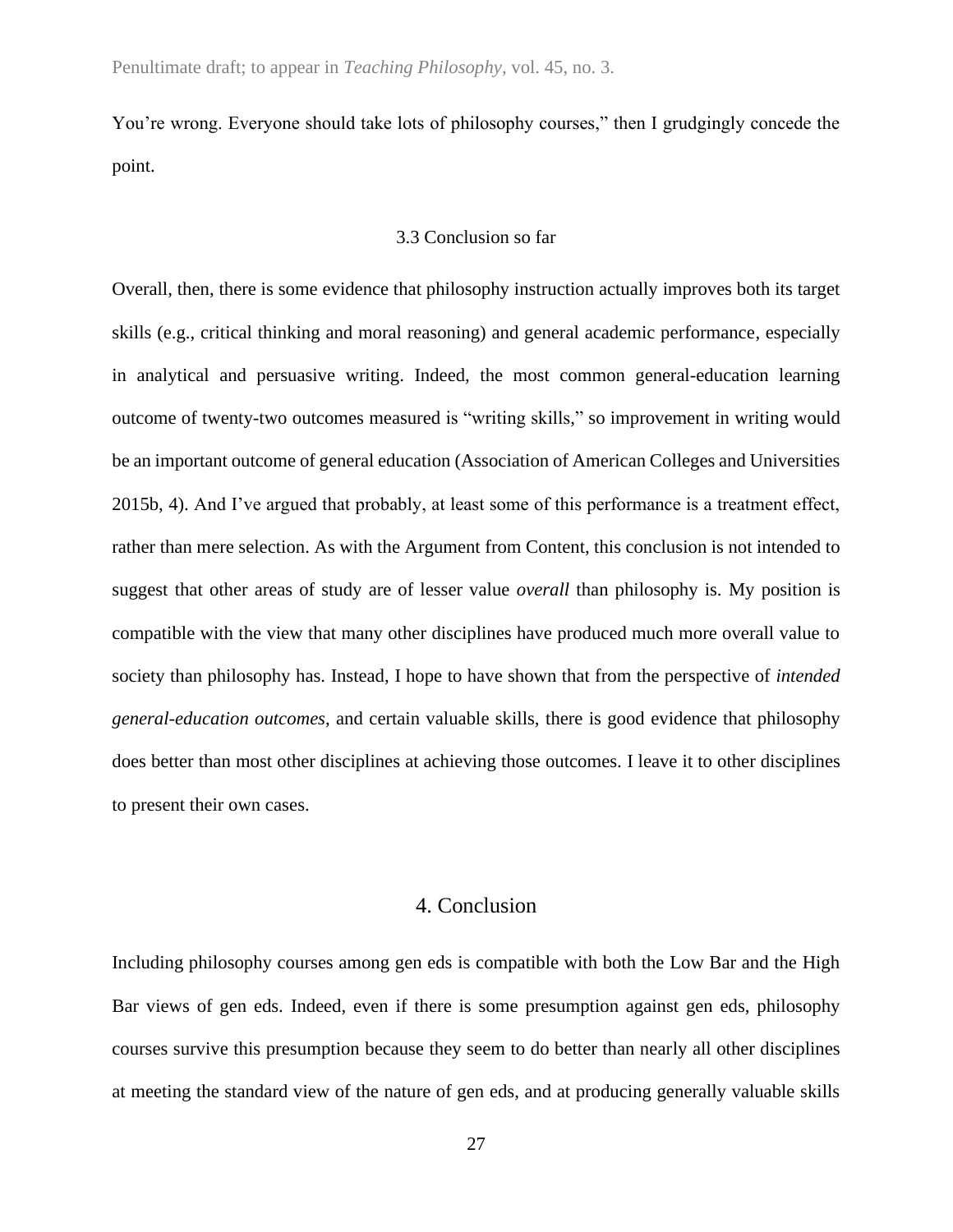#### Penultimate draft; to appear in *Teaching Philosophy*, vol. 45, no. 3.

and knowledge. Hence, even if we believe that the general-education portion of the curriculum at most colleges should be greatly *reduced*, there is still good reason to include philosophy courses. Yet as noted, some philosophers and economists criticize the very existence of gen eds. These authors would say that the general-education portion of the curriculum should be *eliminated*.

I don't have the space herein to provide a full defense of gen eds. Indeed, I'm not convinced that they deserve a full defense. But I hope I've shown that for two views about gen eds—Low Bar and High Bar—it is plausible that philosophy courses should be included as gen eds. Indeed, even those readers who reject gen eds overall should take seriously the possibility that *philosophy* courses in particular produce valuable skills and knowledge. As noted, there might be good reason to abandon gen eds. But it doesn't follow that colleges have no reason to impose philosophycoursework requirements on their graduates. As we've seen, there is good evidence that such a requirement will lead students to acquire valuable skills and knowledge. At a time in which both philosophy departments and general-education curricula are under threat, at least philosophers can make a very strong case in their own defense.<sup>18</sup>

#### **Notes**

- <sup>1</sup> See e.g. Weinberg (2021) for a summary and helpful links. In 2021 alone, nine instances of threatened cuts to philosophy programs are listed so far.
- $2$  For example, philosophy enrollment has declined by 29% from 2001 to 2020 (U.S. Bureau of Labor Statistics n.d.a). This continues a steep decline since 1970 (National Center for Education Statistics 2020b).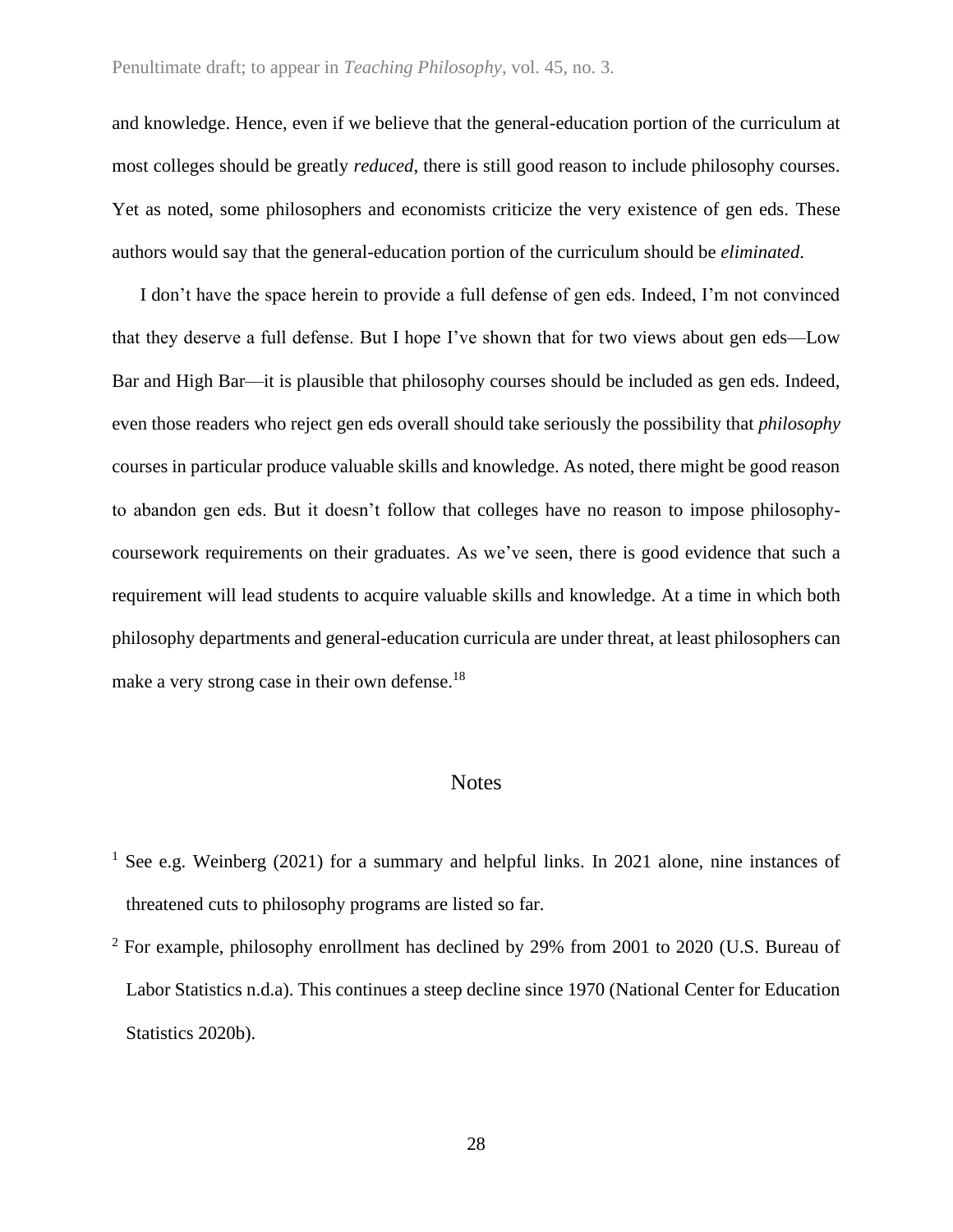- <sup>3</sup> As noted, philosophy enrollment has been declining for decades (National Center for Education Statistics 2020b), and philosophers have been aware of the need to advertise philosophy since at least 2011 or so; see for example the charts and graphs presented at *Daily Nous* (n.d.). Yet philosophy graduates have been declining in population steadily: from 0.706% of total majors in 2011-12 to 0.695% in 2012-13, 0.641% in 2013-14, 0.584% in 2014-15, 0.529% in 2015-16, 0.496% in 2016-17, 0.485% in 2017-18, and 0.478% in 2018-19. This continues a steady decline from previous years. (National Center for Education Statistics 2020b). I take this to be strong evidence that there is no easy, obvious way to grow the population of philosophy majors.
- <sup>4</sup> See e.g. Association of American Colleges and Universities. (2015b). As noted, I believe philosophy is the only discipline that can be said to have its own entry; "writing skills" can be taught by different departments (e.g. business schools' discipline-specific writing courses), as can "quantitative reasoning."
- <sup>5</sup> According to U.S. Bureau of Labor Statistics (n.d.b), in 2001, 0.43% of employees of "colleges, universities, professional schools, and junior colleges" were philosophy or religion teachers. By May 2020, 0.66% relative to the total of "colleges, universities, and professional schools" employment was philosophy and religion teachers, which is 88% of the total employment in the sum of colleges, universities, professional schools, and junior colleges (U.S. Bureau of Labor Statistics n.d.a). Weighting these types of school by percentage of total employment yields 0.58% of employees in higher education in 2020 as philosophy or religion instructors. Thus, there has been an increase of 35% relative to total from 2001 to 2020. In same period, philosophy majors declined by 29% relative to the total (National Center for Education Statistics (2020b). (I borrow this method of estimation from Brennan and Magness (2019, 164-65).)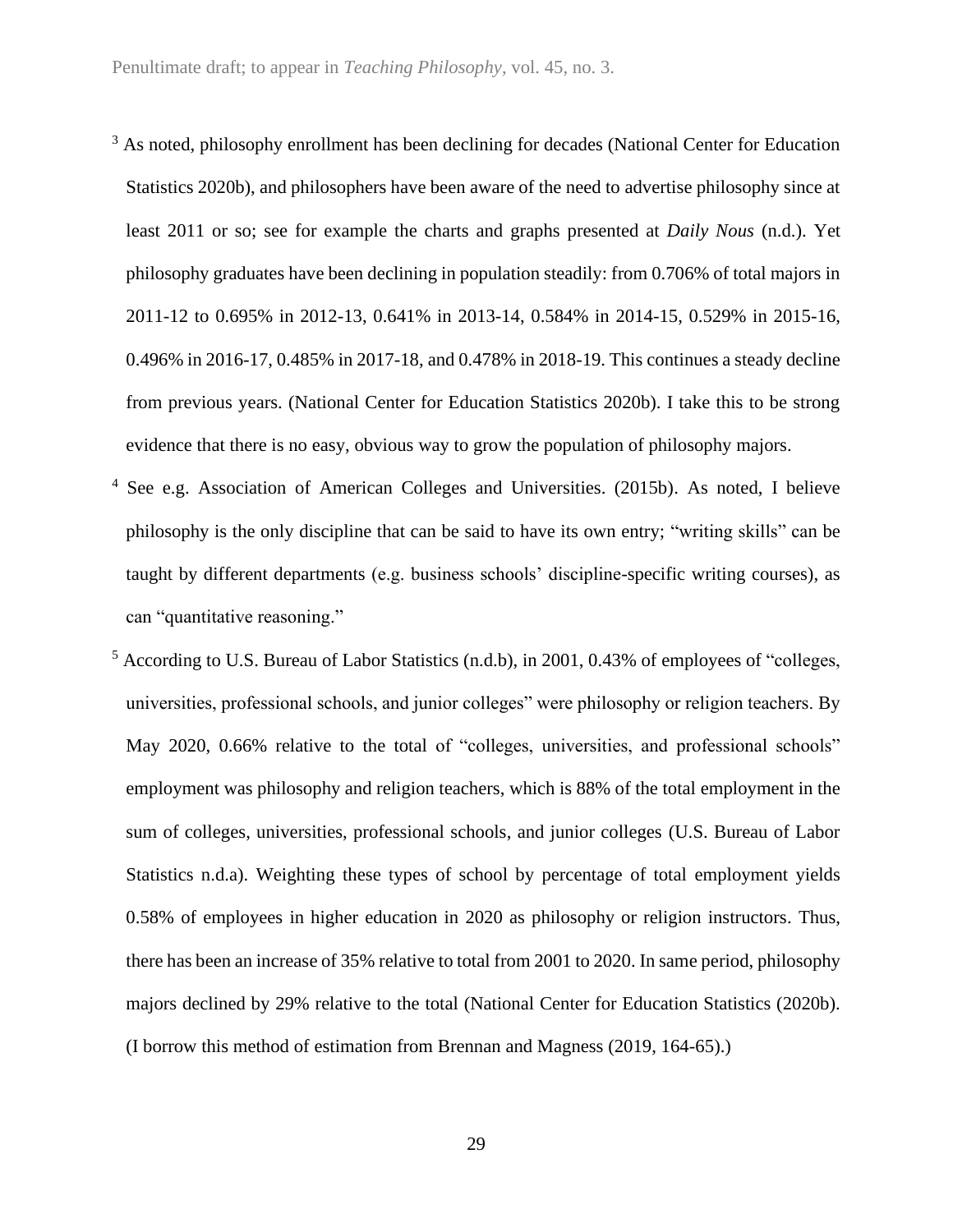- <sup>6</sup> That case, following Caplan (2018, chs. 8-9) and Brennan and Magness (2019, ch. 7) and (2020), comprises four main points. (1) College is expensive, and the cost of college has been rising much faster than inflation (Akers 2020). (2) Humanities courses are over-represented in the average college career, and humanities content is over-represented among gen-ed intended outcomes, relative to the proportion of students who major in humanities (cf. Association of American Colleges and Universities 2015a; National Center for Education Statistics 2020b). (3) Similarly, students often don't like general-education requirements, don't understand the rationale behind them, and tend to take such courses less seriously (Rosenberg 2015; Hanstedt 2020). (4) There is little-to-no high-quality empirical research indicating that students acquire useful knowledge or skills from standard gen ed courses and retain those benefits in the long term (Caplan 2018, 50; Brennan and Magness 2019, ch. 7; Brennan and Magness 2020).
- $<sup>7</sup>$  Here, someone might ask why, if these courses really are so unpopular and useless, colleges still</sup> require them. The critic of gen eds will reply following Caplan (2018) and Brennan and Magness (2020). Basically, faculty members have political power at colleges and, like other political power, that power can be used to extract rents. As long as curriculum committees require proportional representation from most departments or academic divisions, gen-ed disciplines will have the votes necessary to retain their places in the gen-ed curriculum.
- <sup>8</sup> See Caplan 2018, ch. 9; Brennan and Magness 2019, ch. 3. Beyond this, perfectionism itself is not a very popular theory of well-being anyway; see Crisp 2021.
- $9$  The pressure to trim gen-ed curricula comes from the general flattening or decline in college enrollment rates (National Center for Education Statistics 2020a); see also n. 1. As for defending the philosophy major in general, this becomes necessary when philosophy enrollments steeply decline; see e.g. National Center for Education Statistics (2020b), which reports that philosophy-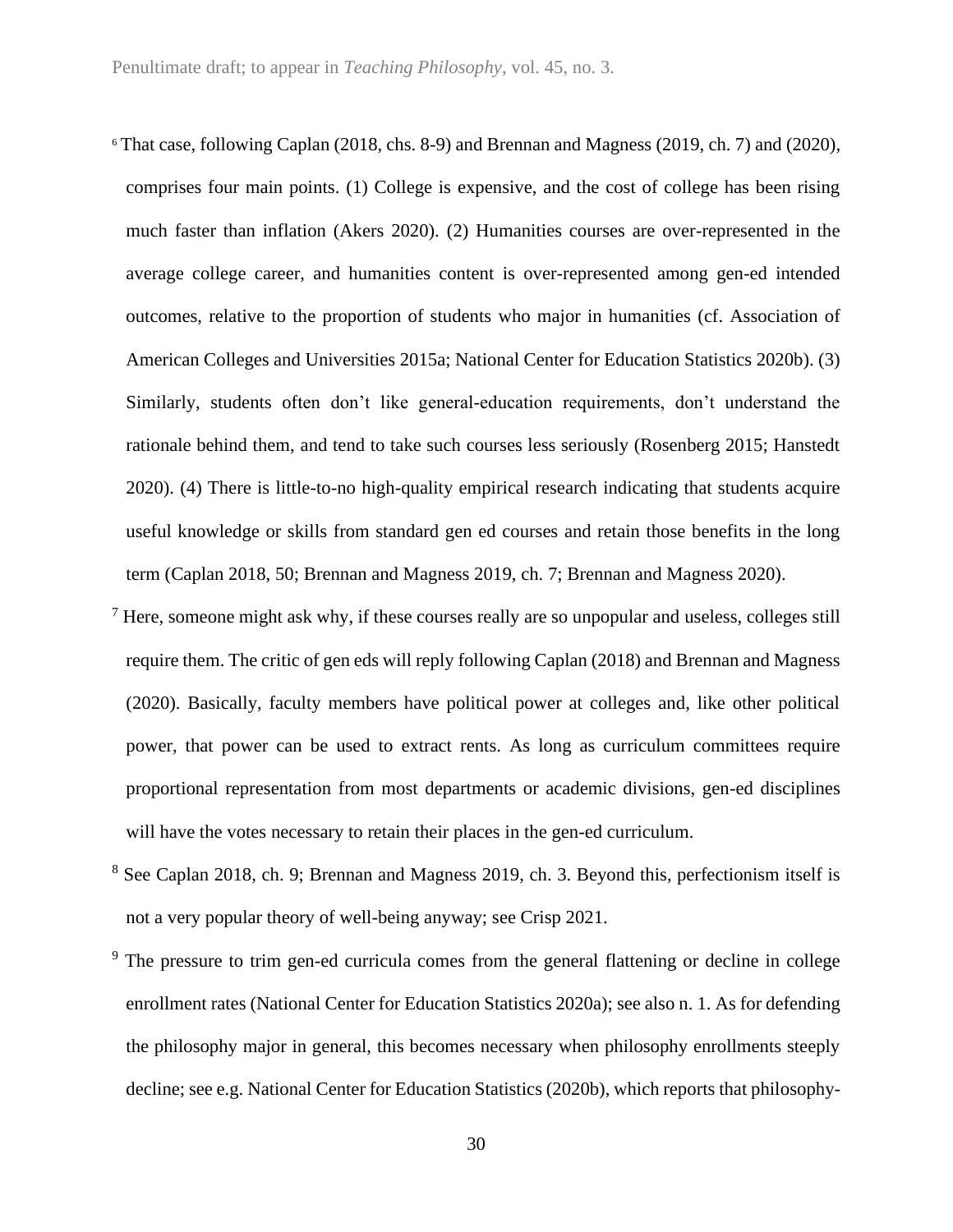and-religious-studies bachelor's degrees were 0.97% of those awarded in 1970-71, 0.72% in 1980-81, 0.68% in 1990-91, 0.70% in 2000-01, 0.75% in 2010-11, and 0.50% of those awarded in 2015-18. Thus philosophy and religion majors declined a lot from 1970-71 to 1980-81, and declined a lot again from 2000-01 to 2015-18.

- <sup>10</sup> See for example Pojman and Vaughn (2020); Rosen et al. (2018); Solomon et al. (2021); Shafer-Landau (2020a); Shafer-Landau (2020b). I add anecdotally that the vast majority of philosophy textbooks I've encountered are not opinionated; they attempt to provide multiple perspectives without endorsing any particular one.
- <sup>11</sup> See e.g. Sorensen 1992; Gendler and Hawthorne 2002; Williamson 2007; Pritchard et al. 2010; Cappelen 2012; Chalmers 2015; and D'Oro and Overgaard 2017.
- <sup>12</sup> On the GRE, see Educational Testing Service (2019). On the LSAT and law-school admission rates, see American Philosophical Association (2019) and Nieswiadomy (2017). On the GMAT, see Graduate Management Admission Council (2012, 13). On the MCAT and medical-school acceptance rates, see Association of American Medical Colleges (2020) and Jung (2000). On IQ, see Educational Testing Service (2012).
- $13$  Horne et al. (2021) found evidence that arguments from analogy and appeals to coherence improve moral reasoning. Holyoak and Powell 2016 also found evidence that appeals to coherence can change moral beliefs. Duke (2020) found that an ethics simulation game (analogues of which have been employed in ethics courses) can improve moral reasoning. Salvador (2019) found evidence that moral-dilemma discussion improves ethical judgment. Dahm (2015) and Schlaefli et al. (1985) also found such evidence. Cain and Smith (2009) found that classroom ethics discussion improves moral-reasoning skills. Blatt & Kohlberg (1975) also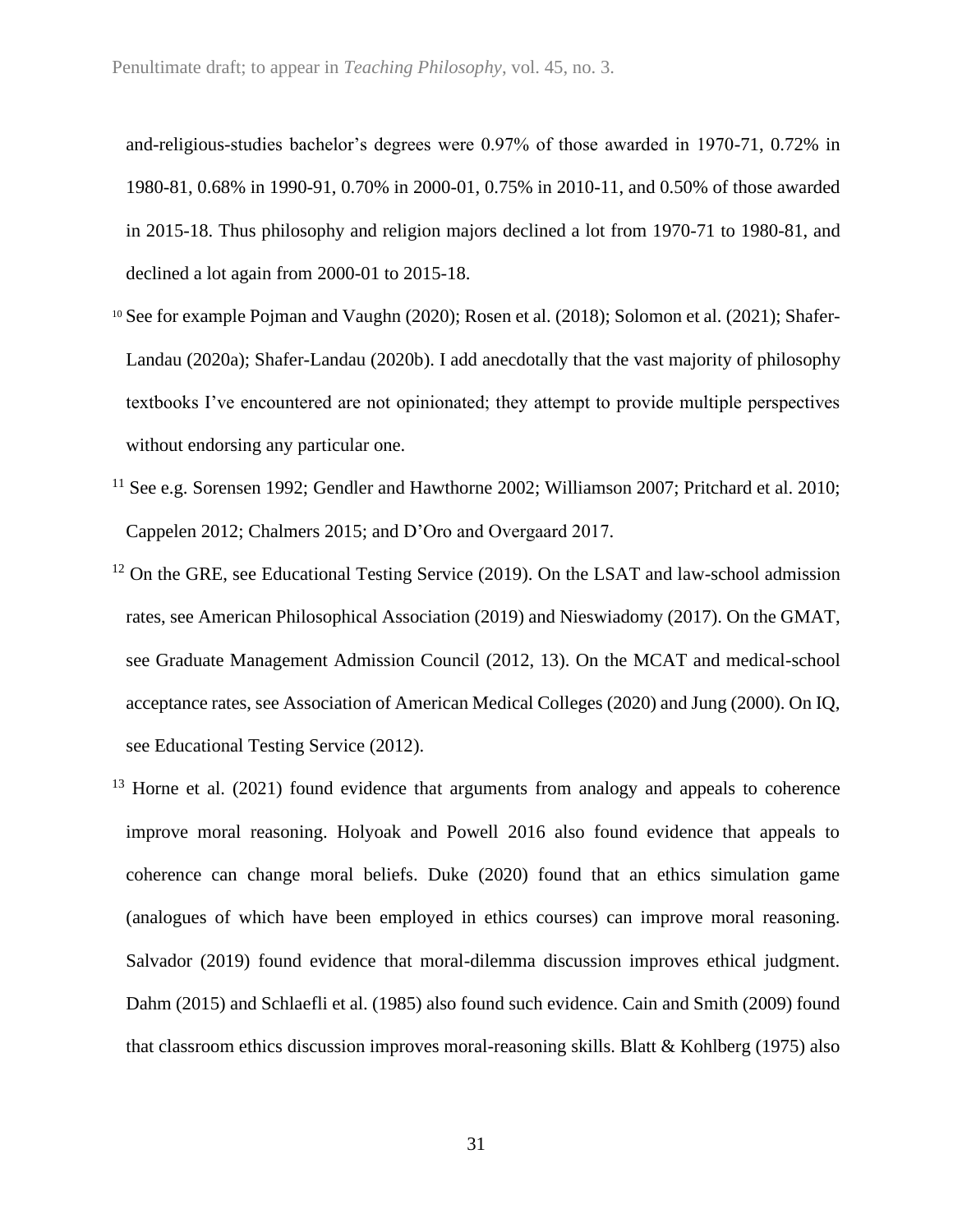found support for classroom discussion of moral problems. Cf. Blasi (1980) who found that in general, discussion of morality in terms of reasons and arguments yielded better moral judgment. <sup>14</sup> See e.g. Schwitzgebel et al. (2014) and Schoenegger and Wagner (2018) although see Klugman (2019) for rebuttal.

- <sup>15</sup>Annis and Annis (1979) found some improvement from philosophy instruction on criticalthinking ability. Ortiz (2007) found some effect in analytic-philosophy courses comprising critical-thinking instruction and argument mapping. See also Burke et al. (2013), which found philosophy to be somewhat better than psychology for teaching critical thinking. See Dwyer et al. (2015) on argument mapping and reflective judgment. And see Iliadi et al. (2019) for strong evidence that philosophy instruction's improvement in students' critical-thinking skills is not merely a selection effect. See also Ross et al. (1981) and Harrell (2004) who found evidence for treatment effects. Huber and Kuncel (2016) argue that domain-specific critical-thinking teaching is likely to be more effective than "general" approaches, but El Soufi and See (2019) find that *explicit* instruction in *general* critical thinking skills was most likely to improve critical-thinking skills. Possin (2016) also argues that trying to teach critical thinking "across the curriculum" is ineffectual, and that we can successfully teaching critical thinking by actually focusing on explicitly and substantively teaching it in multiple courses.
- <sup>16</sup> See e.g. ACT, Inc. (2016), National Center for Education Statistics (2017) and Educational Testing Service (2019). See Metcalf (2021) for a general summary.
- $17$  Granted, there is some evidence that the GRE is a poor predictor of graduate-school and career performance (Benderly 2017). But most undergraduate students don't plan to go into graduate school anyway (Baum et al. 2017). Hence, if preparation for graduate school or careers were the point of gen eds, this would be a problem for measuring gen-ed usefulness by GRE score. But if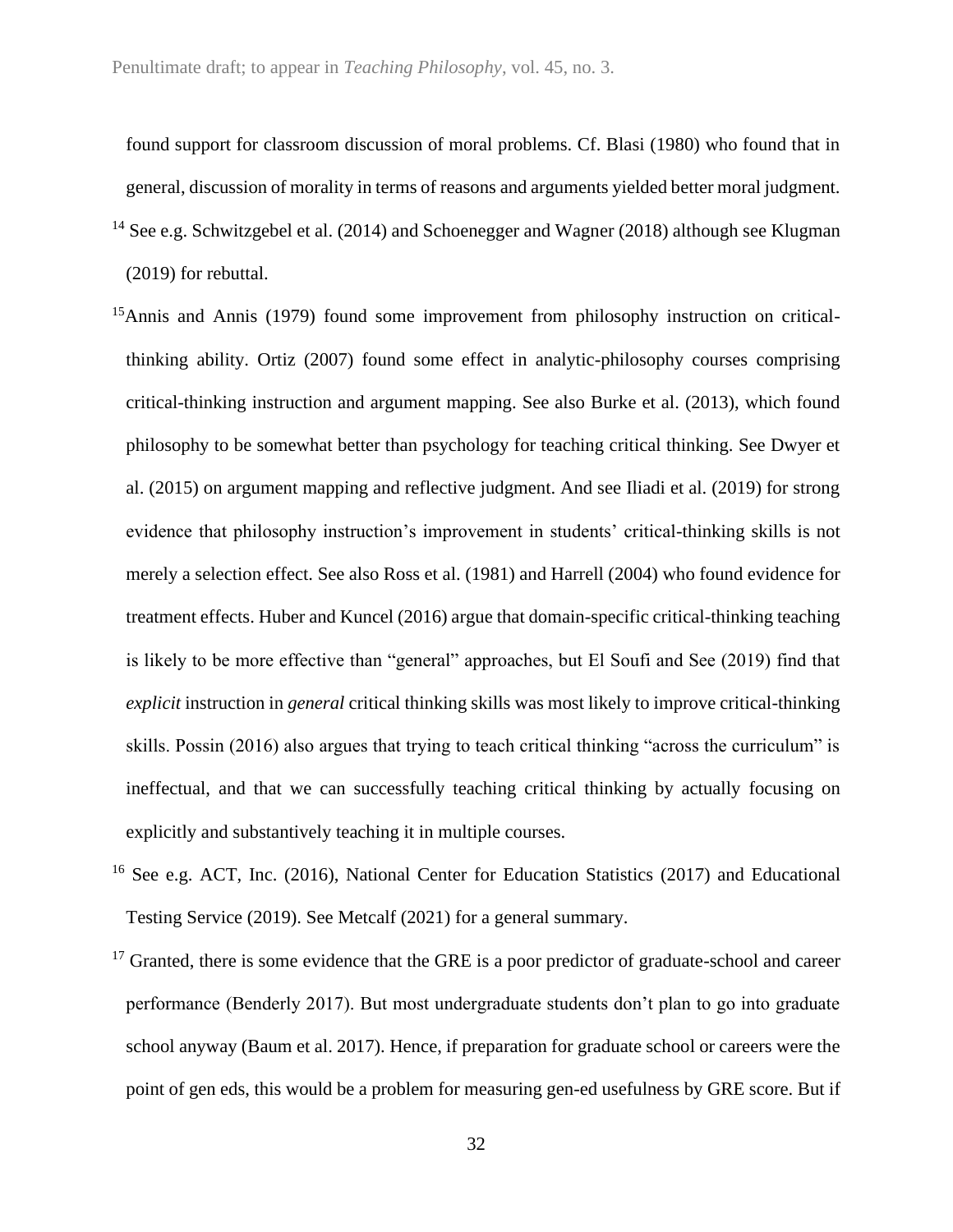the point of gen eds is instead some combination of rationales (1)-(4) above, then the point about graduate-school success is irrelevant.

<sup>18</sup> I would like to thank Marcus Arvan, Jason Brennan, Nick Byrd, Chelsea Haramia, Daniel Massey, Justin Weinberg, and anonymous referees for helpful discussion of some of the arguments and ideas in this paper.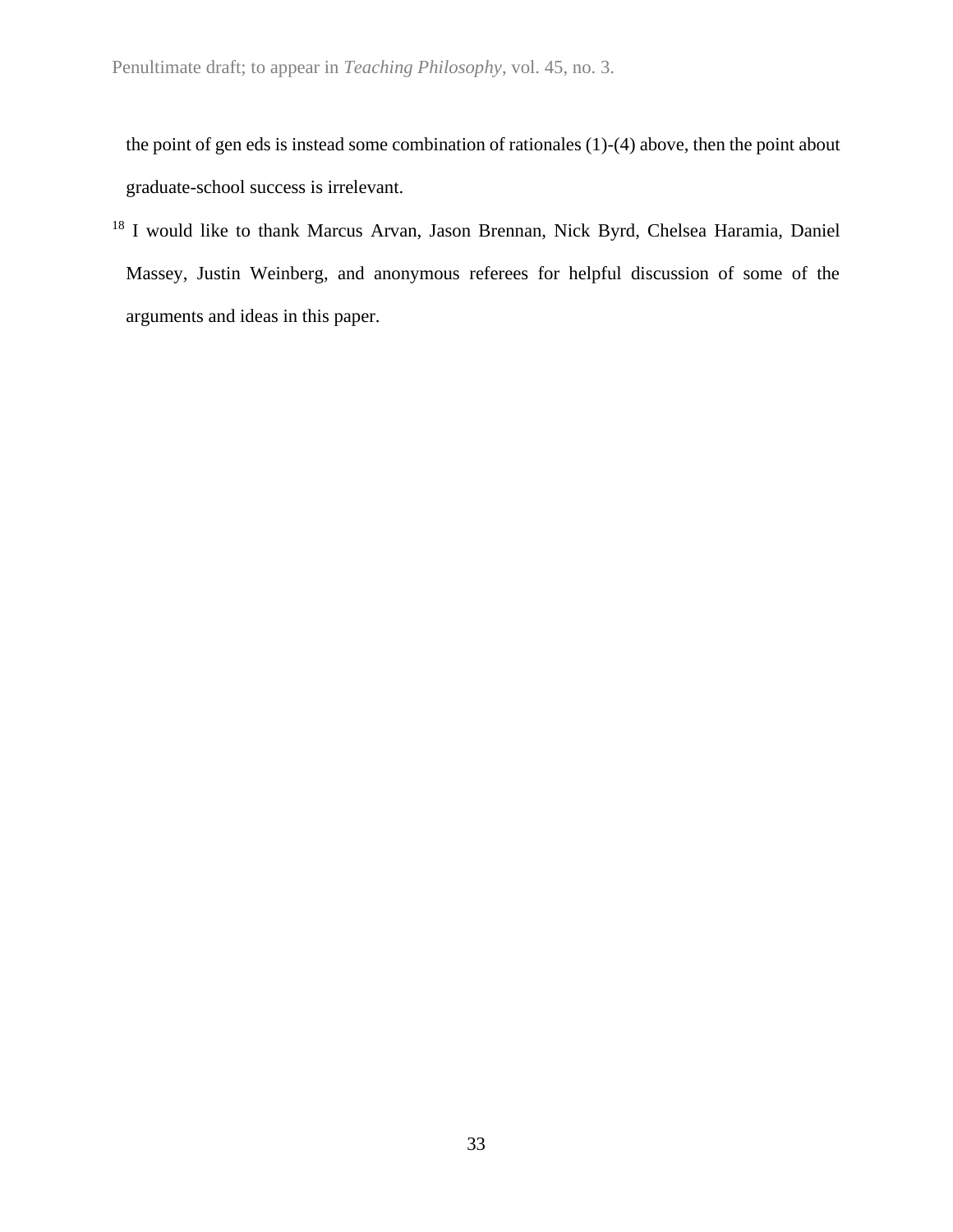# Bibliography

- ACT, Inc. (2016). *The ACT: Profile report—national: Graduating class 2016*. ACT. http://www.act.org/content/dam/act/unsecured/documents/P\_99\_999999\_N\_S\_N00\_ACT -GCPR\_National.pdf
- Akers, B. (2020). A new approach for curbing college tuition inflation. Manhattan Institute. https://www.manhattan-institute.org/new-approach-curbing-college-tuition-inflation
- American Philosophical Association. (2019). *Philosophy student performance on the Law School Admissions Test (LSAT)*. American Philosophical Association. https://cdn.ymaws.com/www.apaonline.org/resource/resmgr/Data\_on\_Profession/Philoso phy\_performance\_on\_LS.pdf
- Annis, L. F. & Annis, D. B. (1979). The impact of philosophy on students' critical thinking ability. *Contemporary Educational Psychology, 4*(3), 219-26.
- Arteaga, C. (2018). The effect of human capital on earnings: Evidence from a reform at Colombia's top university. *Journal of Public Economics, 157*, 212-25.
- Association of American Colleges and Universities. (2015a). *Recent trends in general education design, learning outcomes, and teaching approaches*. Association of American Colleges and Universities.

https://www.aacu.org/sites/default/files/files/LEAP/2015\_Survey\_Report2\_GEtrends.pdf

Association of American Colleges and Universities. (2015b). *Trends in learning outcomes assessment: key findings from a survey among administrators at AAC&U member*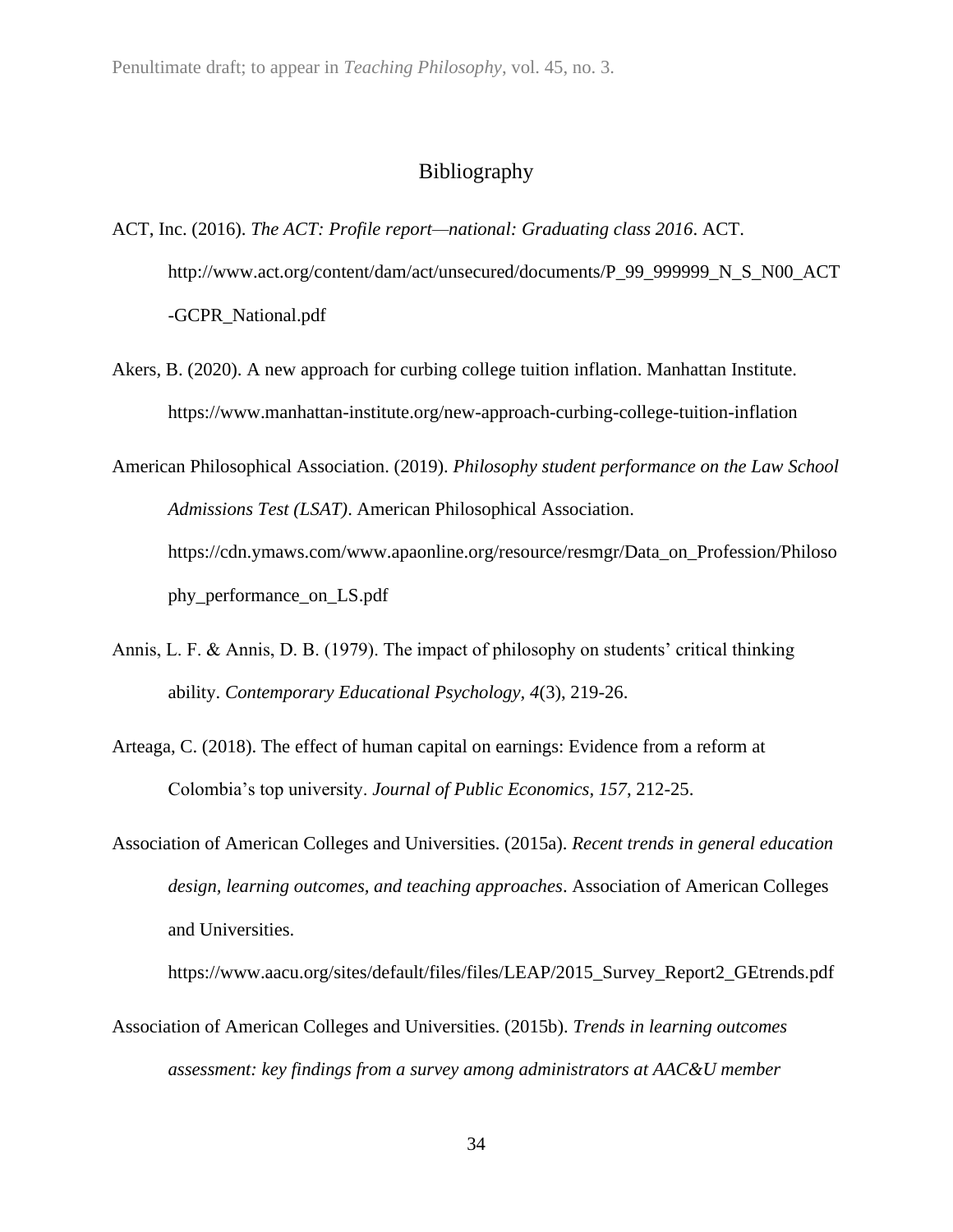*institutions*. Association of American Colleges and Universities.

https://www.aacu.org/sites/default/files/files/LEAP/2015\_Survey\_Report3.pdf

- Association of American Colleges and Universities. (2020). *What liberal education looks like: What it is, who it's for, & where it happens*. Association of American Colleges and Universities. https://portal.criticalimpact.com/user/25043/image/whatlibedlookslike.pdf
- Association of American Medical Colleges. (2020). *Table A-17: MCAT and GPAs for applicants and matriculants to U.S. medical schools by primary undergraduate major, 2020-2021*. Association of American Medical Colleges. https://www.aamc.org/media/6061/download
- Baum, S. & Steele, P. (2017). *Who goes to graduate school and who succeeds?* Urban Institute Access Group, 17 January. https://www.urban.org/sites/default/files/publication/86981/who\_goes\_to\_graduate\_scho ol\_and\_who\_succeeds\_1.pdf
- Bealer, G. (1996). *A priori* knowledge and the scope of philosophy. *Philosophical Studies, 81*(2/3), 121-42.
- Benderly, B. L. (2017, June 7). GREs don't predict grad school success. What does? *Science*. https://www.sciencemag.org/careers/2017/06/gres-dont-predict-grad-school-successwhat-does
- Blasi, A. (1980). Bridging moral cognition and moral action: A critical review of the literature. *Psychological Bulletin, 88*(1), 1-45.
- Blatt, M. M. & Kohlberg, L. (1975). The effects of classroom moral discussion upon children's level of moral judgment. *Journal of Moral Education, 4*(2), 129-61.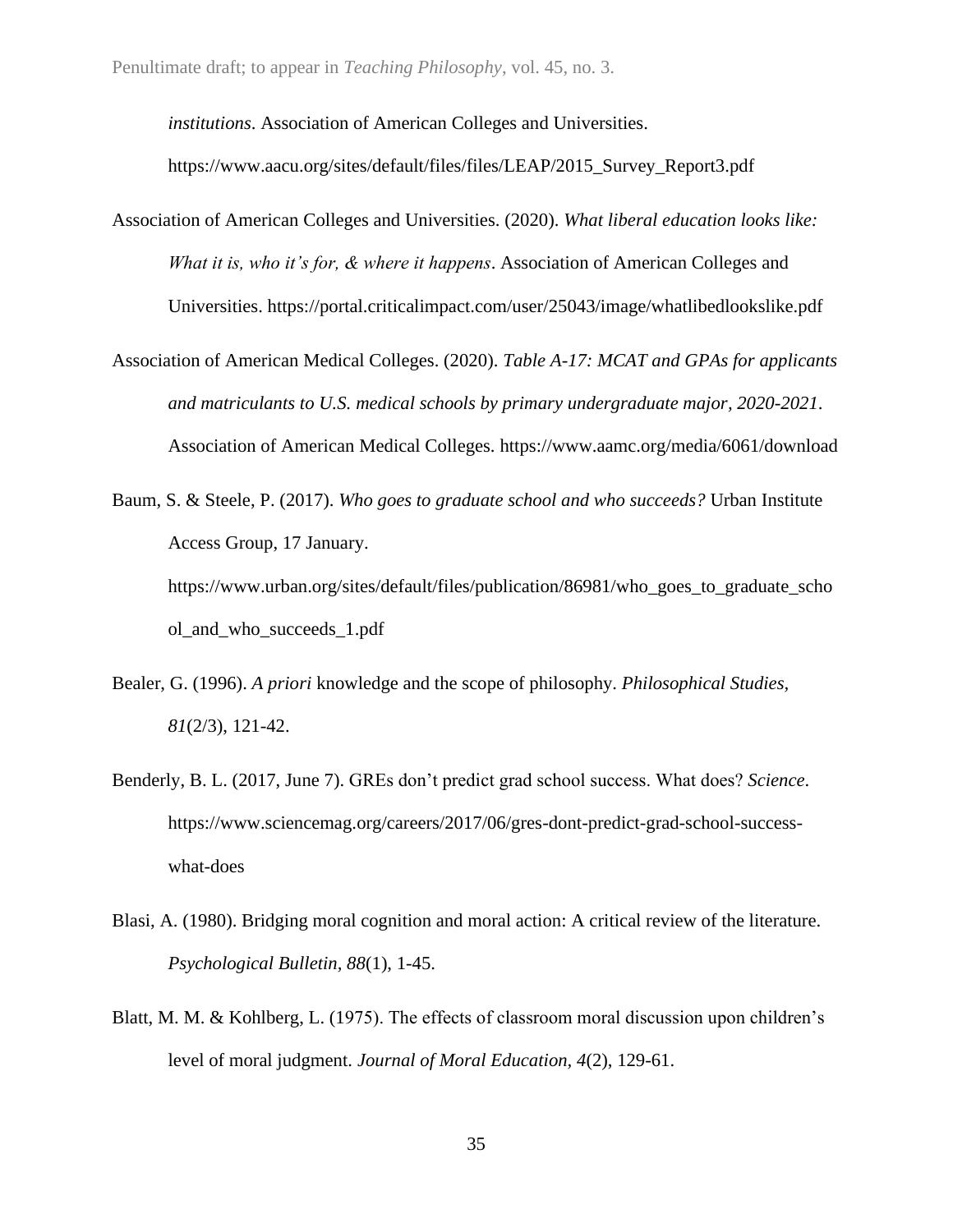Bourget, D. & Chalmers, D. J. (2014). What do philosophers believe? *Philosophical Studies, 170*(3), 465-500.

Brennan, J. & Magness, P. (2019). *Cracks in the ivory tower*. Oxford University Press.

- Brennan, J. & Magness, P. (2020). Sucker U. In B. Fischer (Ed.), *College ethics* (2nd ed.) (pp. 578-93). Oxford University Press.
- Burke, B. L., Sears, S. R., Kraus, S., Roberts-Cady, S. (2013). Critical analysis: A comparison of critical thinking changes in psychology and philosophy classes. *Teaching of Psychology, 41*(1), 28-36.
- Cain, J. & Smith, D. (2009). Increasing moral reasoning skills through online discussions. *Quarterly Review of Distance Education, 10*(2), 149-63, 249, 252.
- Caplan, B. (2011). *The myth of the rational voter: Why democracies choose bad policies*. Princeton University Press.

Caplan, B. (2018). *The case against education*. Princeton University Press.

Cappelen, H. (2012). *Philosophy without intuitions*. Oxford University Press.

Carnevale, A. P. & Cheah, B. (2015). The economic value of college majors. Georgetown University Center on Education and the Workforce. https://cew.georgetown.edu/cewreports/valueofcollegemajors/#resources

Chalmers, D. (2015). Why isn't there more progress in philosophy? *Philosophy, 90*(1), 3-31.

CollegeBoard. (2014). *2014 college-bound seniors: Total group profile report: total group*. CollegeBoard. https://secure-media.collegeboard.org/digitalServices/pdf/sat/TotalGroup-2014.pdf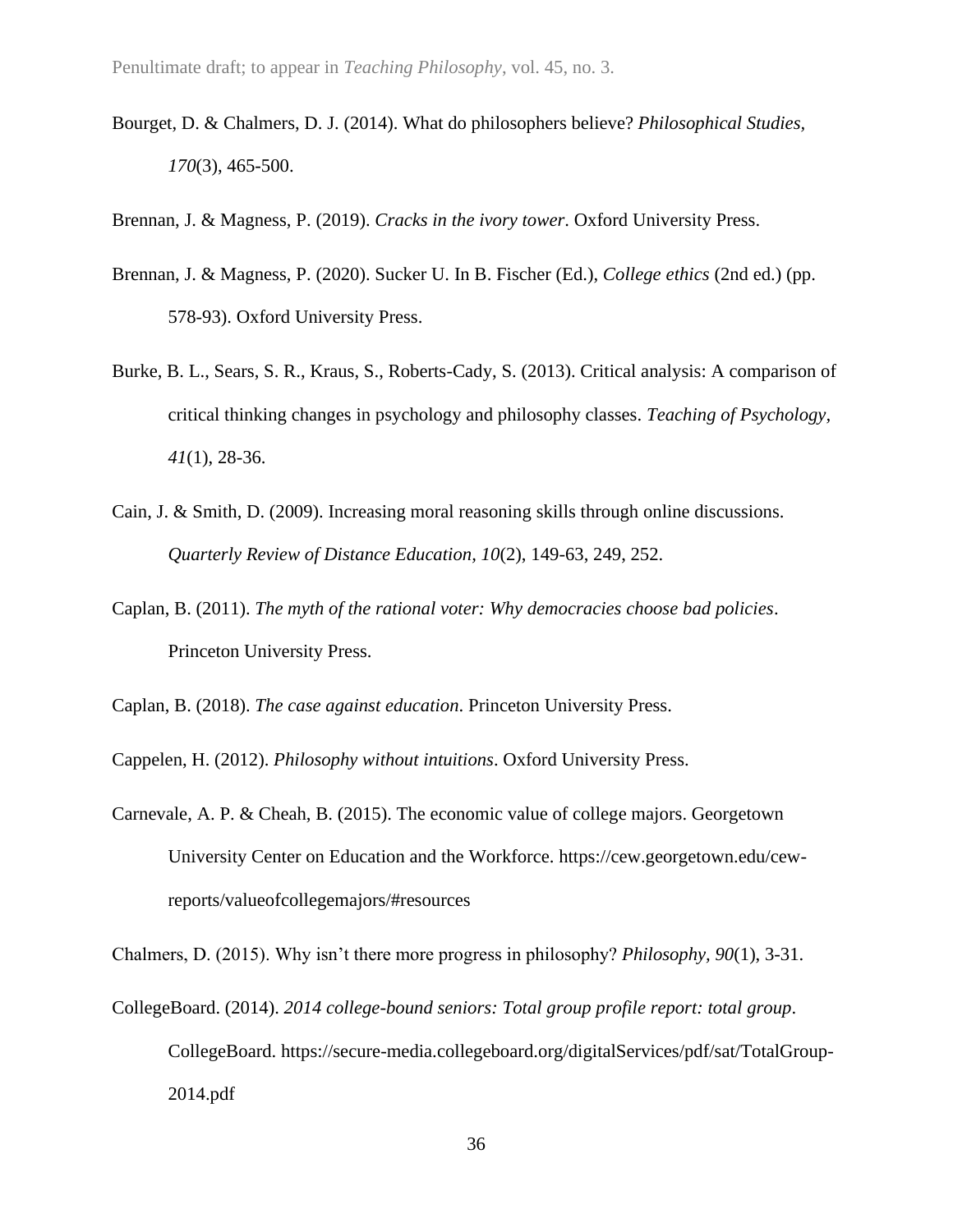- Crisp, R. (2021). Well-being. In E. N. Zalta (ed.), *The Stanford Encyclopedia of Philosophy, Summer 2021 Edition*. https://plato.stanford.edu/archives/sum2021/entries/well-being/
- D'Oro, G. & Overgaard, S. (2017). *The Cambridge companion to philosophical methodology*. Cambridge University Press.
- Dahm, M. J. (2015). A dilemma-based approach to teaching ethics: Life lessons for family and consumer sciences college seniors. *Journal of family and consumer sciences education, 32*(1), 29-41.
- Daily Nous. (n.d.) *Value of philosophy*. Daily Nous. https://dailynous.com/value-of-philosophy/
- Duke, L. K. (2020). Ethics intervention assessment in MBA core and undergraduate capstone marketing courses. [Unpublished doctoral dissertation]. Temple University.
- Dwyer, C. P, Hogan, M. J., & Stewart, I. (2015). The effects of argument mapping-infused critical thinking instruction on reflective judgment performance. *Thinking Skills and Creativity, 16*, 11-26.
- Editors of Encyclopaedia Britannica. (2020). Philosophy. In Editors of Encyclopaedia Britannica (eds.), *Encyclopaedia Britannica* (online ed.). Encyclopaedia Britannica. https://www.britannica.com/topic/philosophy
- Educational Testing Service. (2012). *IQ estimates by college major*. Statistic Brain Research Institute. https://www.statisticbrain.com/iq-estimates-by-intended-college-major/
- Educational Testing Service. (n.d.). *Test content*. Educational Testing Service. https://www.ets.org/gre/revised\_general/about/content/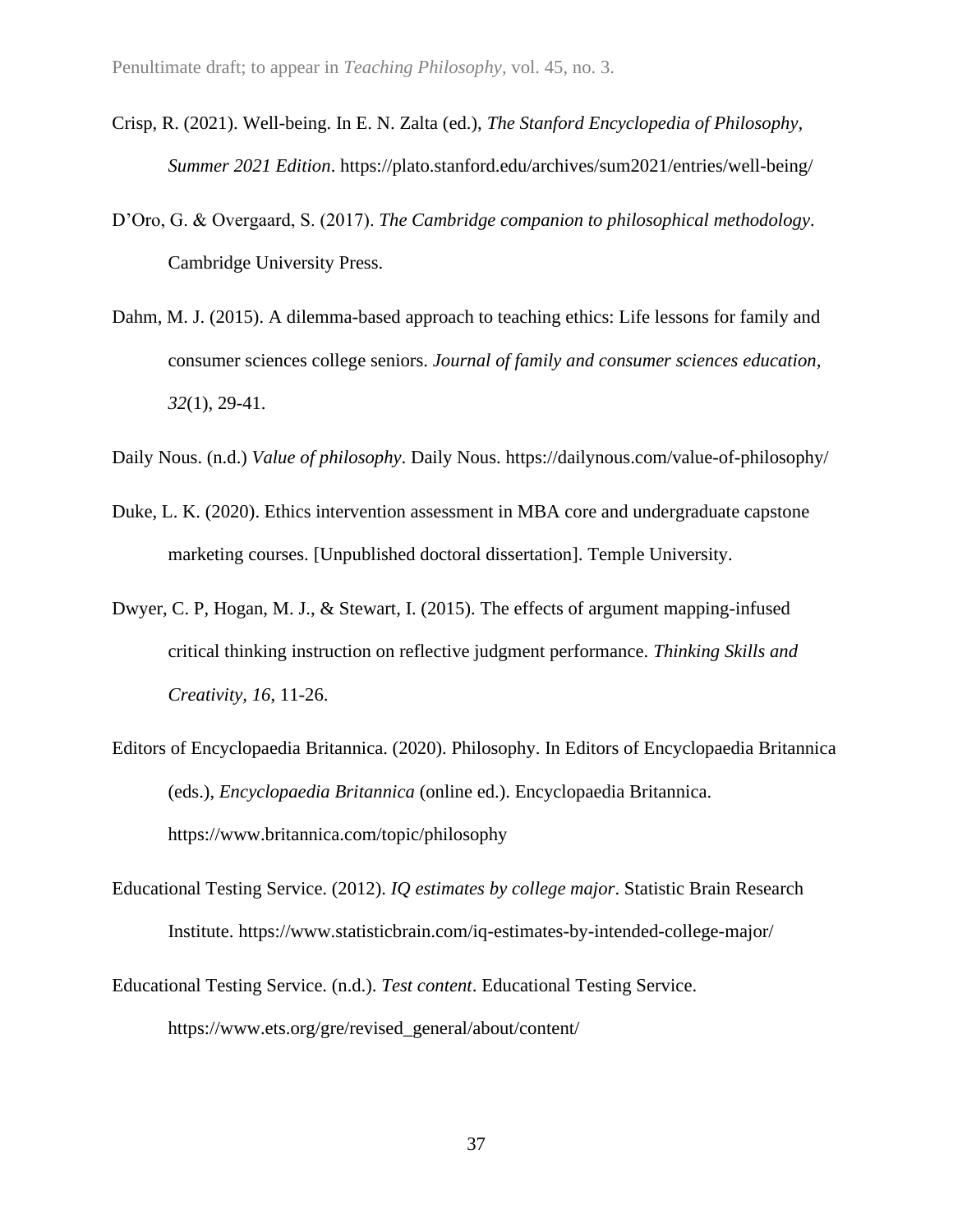- Educational Testing Service. (2019). *Table 4A: GRE General Test interpretive data by broad graduate major field*. Educational Testing Service. https://www.ets.org/s/gre/pdf/gre\_guide\_table4.pdf
- Educational Testing Service. (2020a). *GRE General Test interpretive data by graduate major field*. Educational Testing Service. https://www.ets.org/s/gre/pdf/gre\_table4B.pdf
- Educational Testing Service. (2020b). *GRE guide to the use of scores*. Educational Testing Service. https://www.ets.org/s/gre/pdf/gre\_guide.pdf
- El Soufi, N. & See, B. H. (2019). Does explicit teaching of critical thinking improve critical thinking skills of English language learners in higher education? A critical review of causal evidence. *Studies in Educational Evaluation, 60*: 140-62.
- Elliott, R. K. (1977). Education and justification. *Journal of Philosophy of Education, 11*(1), 7- 27.
- Ericsson, K. (2008). Deliberate practice and acquisition of expert performance: A general overview. *Academic Emergency Medicine, 15*(11), 988-94.
- Finley, A. (2021). *How college contributes to workforce success: Employer views on what matters most*. Association of American Colleges and Universities. https://www.aacu.org/sites/default/files/files/research/AACUEmployerReport2021.pdf
- Gendler, T. & Hawthorne, J. (Eds.). (2002). *Conceivability and possibility*. Oxford University Press.
- Graduate Management Admission Council. (2012). *Profile of graduate management admission test candidates: 2007-08 to 2011-12*. Graduate Management Admission Council.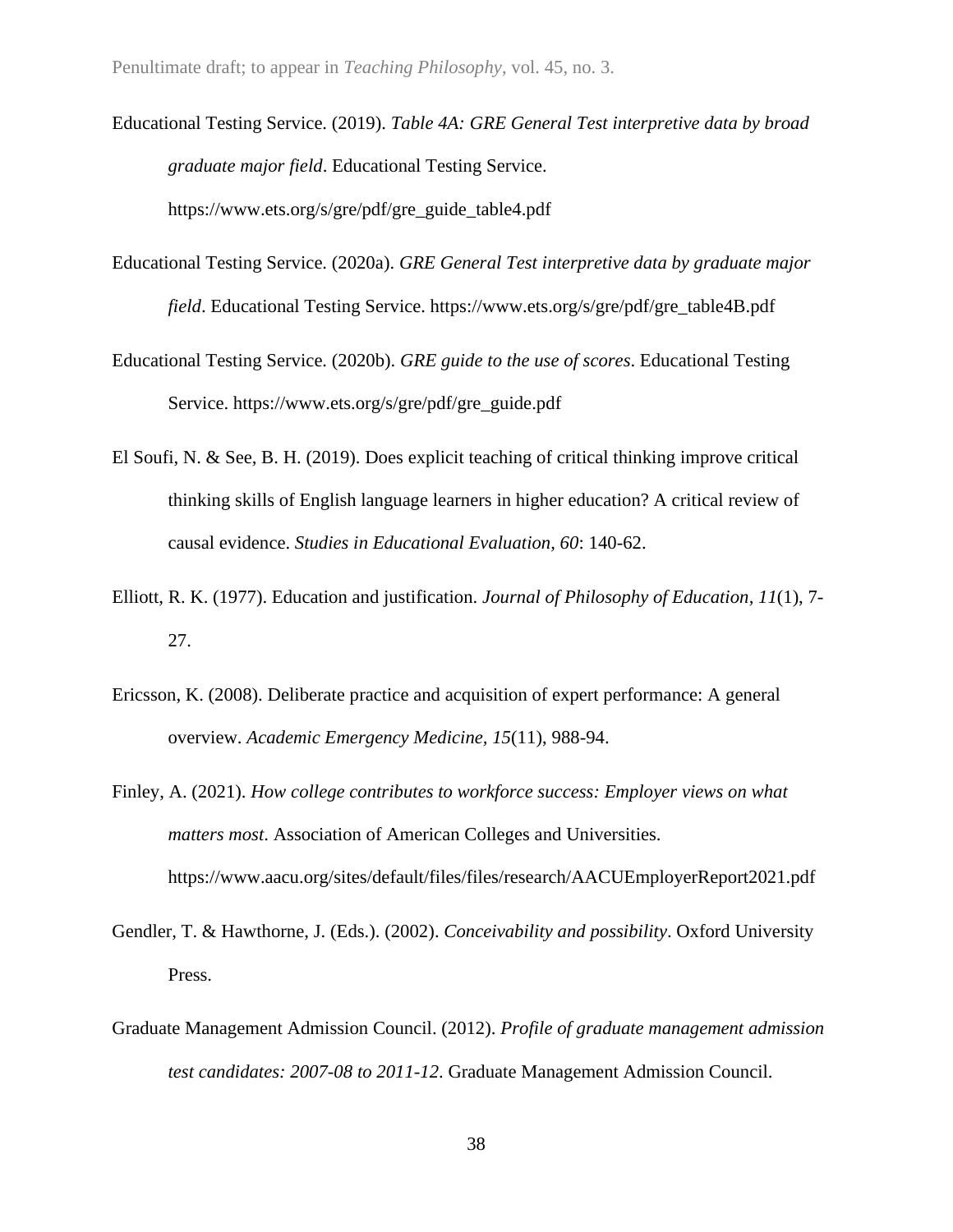https://www.gmac.com/-/media/files/gmac/research/gmat-test-taker-data/gmat-profile-ofcandidates-ty2008-to-2012.pdf

- Ha, T. (2016, January 16). These are the books students at the top US colleges are required to read. *Quartz*. https://qz.com/602956/these-are-the-books-students-at-the-top-us-collegesare-required-to-read/
- Hanstedt, P. (2020, February 10). It's time to get rid of distribution requirements. Inside Higher Ed (February 2020). https://www.insidehighered.com/views/2020/02/10/higher-ed-needsredesign-gen-ed-real-world-opinion
- Harrell, M. (2004). *The improvement of critical thinking skills in What Philosophy Is* (Tech. Rep. No. CMU-PHIL-158). Carnegie Mellon University, Department of Philosophy.

Hirst, P. H. & Peters, R. S. (1970). *The logic of education*. Routledge and Kegan Paul.

- Hoekema, D. A. (1986). Why major in philosophy? *Proceedings and Addresses of the American Philosophical Association, 59*(4): 601-606.
- Holyoak, K. J. & Powell, D. (2016). Deontological coherence: A framework for commonsense moral reasoning. *Psychological Bulletin, 142*(11), 1179-1203.
- Horne, Z., Rottman, J., & Lawrence, C. (2021). Can coherence-based interventions change dogged moral beliefs about meat-eating? *Journal of Experimental Social Psychology, 96*: 104160.
- Horvath, J. & Wiegmann, A. (2021). Intuitive expertise in moral judgments. *Australasian Journal of Philosophy*. https://doi.org/10.1080/00048402.2021.1890162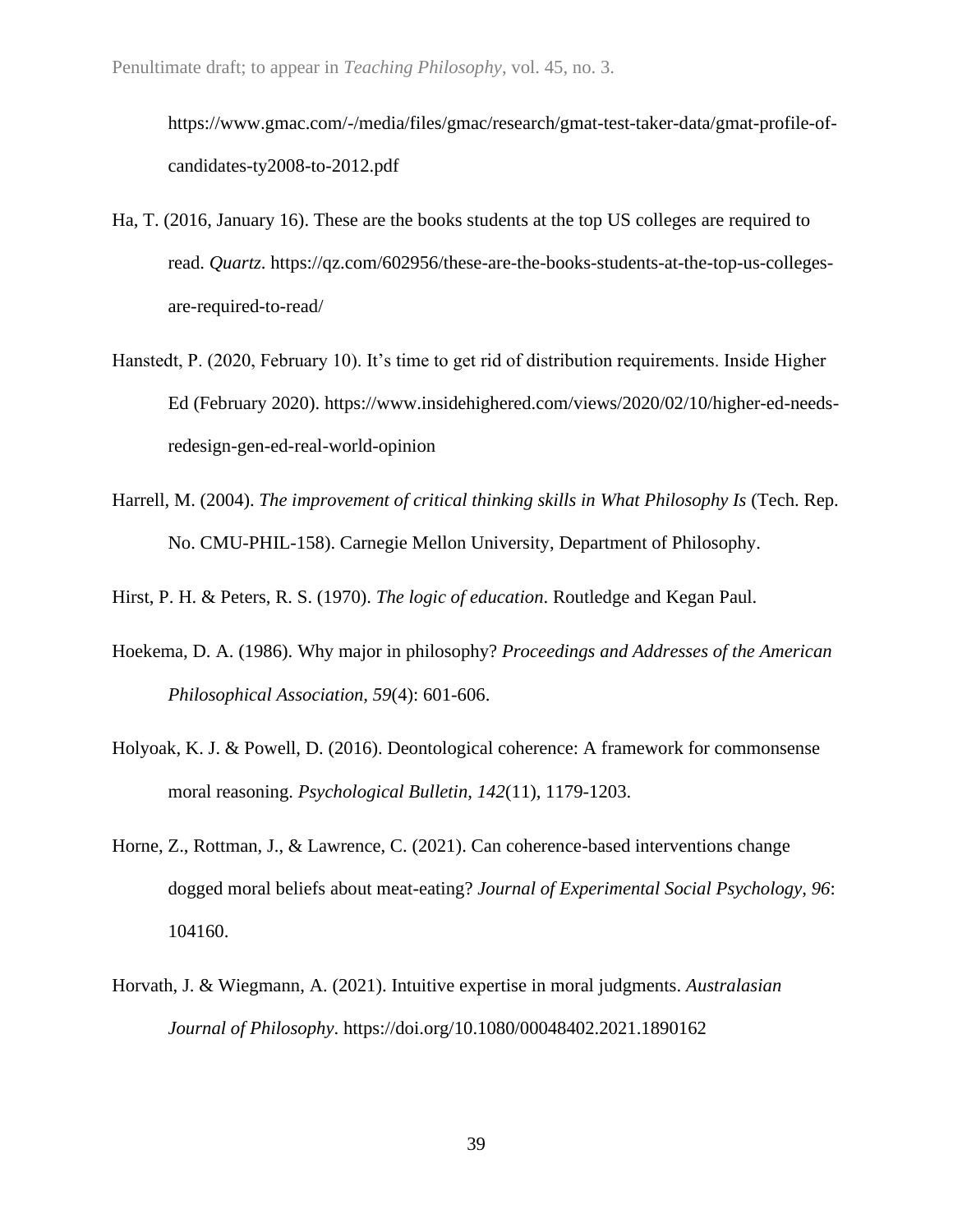- Howard-Snyder, D., Howard-Snyder, F., & Wasserman, R. (2019). *The power of logic*. McGraw-Hill Education.
- Huber, C. R. & Kuncel, N. R. (2016). Does college teach critical thinking? A meta-analysis. *Review of Educational Research, 86*(2): 431-68.
- Huemer, M. (2016). Why people are irrational about politics. In J. Anomaly, G. Brennan, M. Munger, and G. Sayre-McCord (Eds.) (pp. 456-67). Oxford University Press.
- Iliadi, S., Theologou, K., & Stelios, S. (2019). Are university students who are taking philosophy courses familiar with the basic tools for argument? *Teaching Philosophy, 42*(3), 197-220.
- Ioannidis, J. P. A. (2005). Why most published research findings are false. *PLOS Medicine, 2*(8): e124.
- Jung, Paul. 2000. Major anxiety. *The New Physician, 49*(6).
- Karpicke, J. D. (2016, June). A powerful way to improve learning and memory. *Psychological Science Agenda*. https://www.apa.org/science/about/psa/2016/06/learning-memory
- Klugman, C. (2019). Are ethicists more or less ethical: New studies can't answer the question. *Bioethics.net*. https://www.bioethics.net/2019/04/are-ethicists-more-or-less-ethical-newstudies-cant-answer-the-question/

Kornblith, H. (1999). Distrusting reason. *Midwest Studies in Philosophy*, 23(1), 181-96.

- Lindsay, S. (2020, February 13). What's the average college GPA? By major? PrepScholar. https://blog.prepscholar.com/average-college-gpa-by-major
- Makel, M. C. & Plucker, J. A. (2014). Facts are more important than novelty: Replication in the educational sciences. *Educational Researcher, 43*(6): 304-16.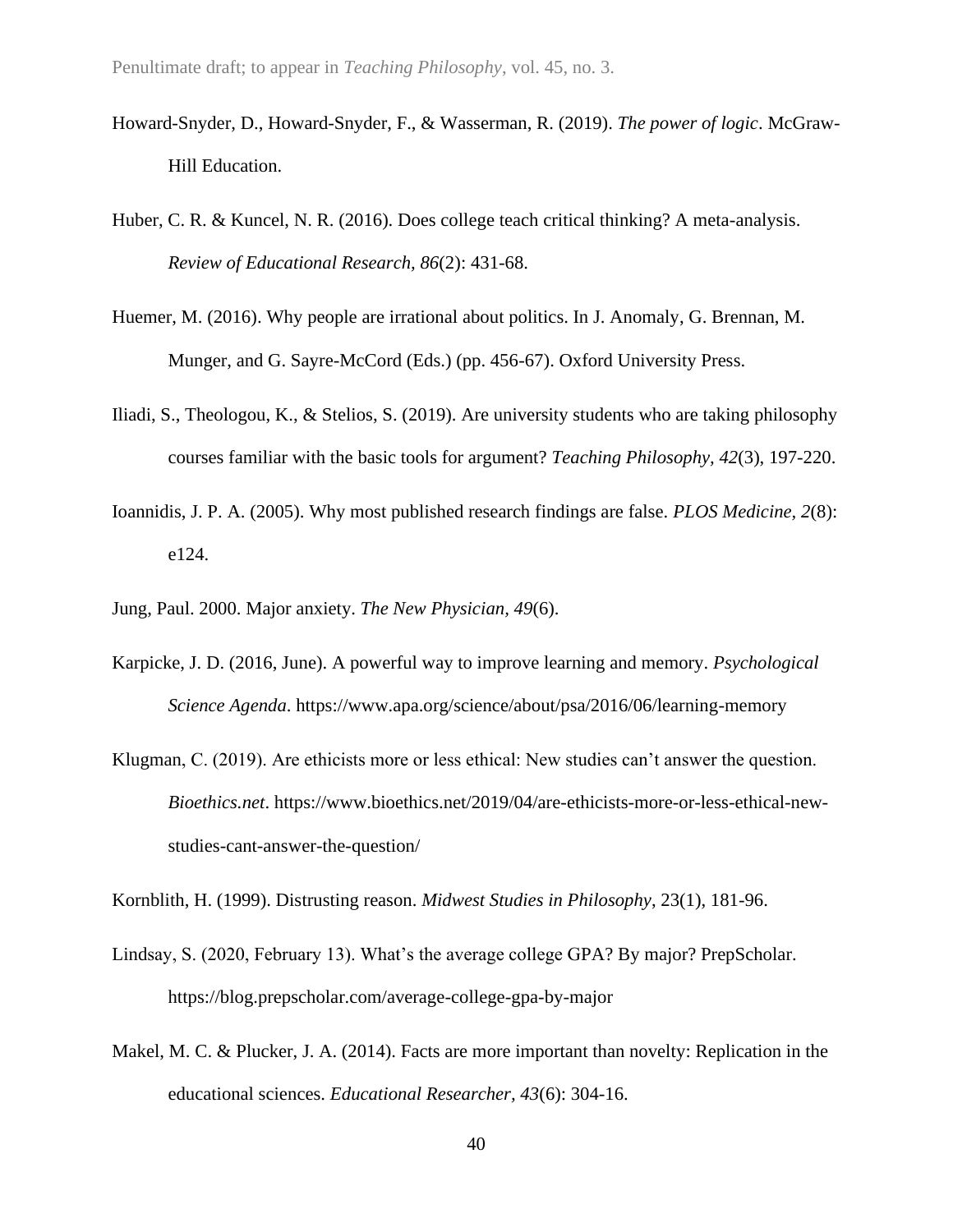- Metcalf, T. (2021, July 14). Philosophy majors & high standardized test scores: Not just correlation (guest post) (J. Weinberg, Ed.). *Daily Nous*. https://dailynous.com/2021/07/14/philosophy-majors-high-standardized-test-scores/
- Moore, A. (1957). The philosophy of general education. *Journal of Higher Education, 28*(2), 65- 69.
- Muniz, H. (2021, February). The 13 hardest college majors to challenge yourself. *PrepScholar*. https://blog.prepscholar.com/hardest-college-majors
- National Center for Education Statistics. (2017). "Table 226.30." In National Center for Education Statistics (Ed.), *Annual Reports*.

https://nces.ed.gov/programs/digest/d17/tables/dt17\_226.30.asp

National Center for Education Statistics. (2020a). "Table 302.20." In National Center for Education Statistics (Ed.), *Annual Reports*.

https://nces.ed.gov/programs/digest/d20/tables/dt20\_302.20.asp

National Center for Education Statistics. (2020b). "Table 322.10." In National Center for Education Statistics (Ed.), *Annual Reports*.

https://nces.ed.gov/programs/digest/d20/tables/dt20\_322.10.asp

- National Survey of Student Engagement. (n. d.). *NSSE Report Builder*. NSSE. https://bl-educcprtest.ads.iu.edu/SAS/rb\_nsse.html
- New York University Department of Philosophy. (N.d.). *About*. New York University. https://as.nyu.edu/philosophy/about.html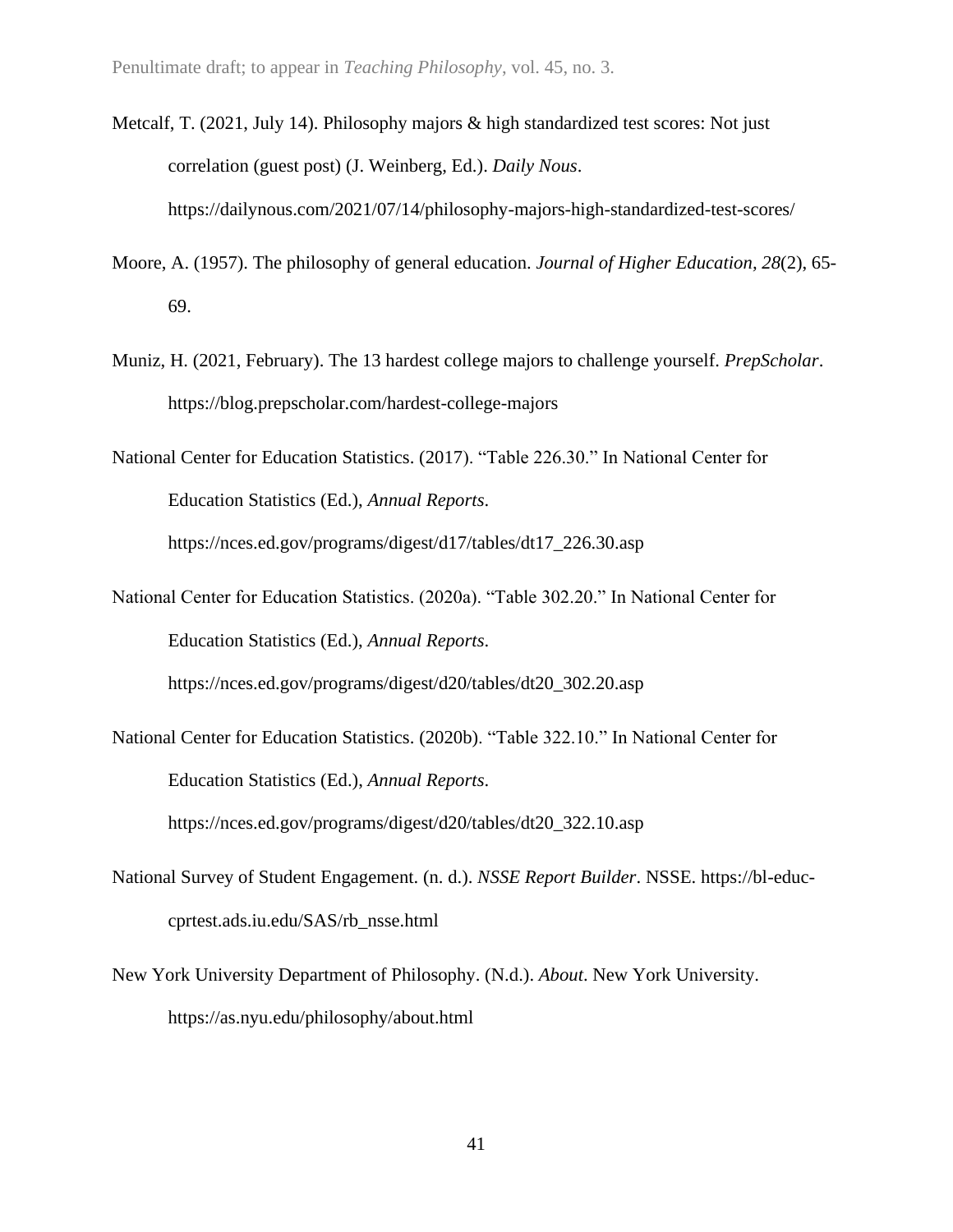- Nieswiadomy, M. (2017). LSAT scores of economics majors: The 2015-16 class update and 15 year history. *Journal of Economic Education*, 48(4): 327-32.
- Ortiz, C. M. Á. (2007). Does philosophy improve critical thinking skills? [Unpublished master's thesis]. University of Melbourne.
- Pojman, L. P. and Vaugh, L. (2020). *Philosophy: The quest for truth* (11 edition). Oxford University Press.
- Possin, K. (2016). Commentary on "Why Not Teach Critical Thinking" by B. Hamby. *OSSA Conference Archive, 60*.

https://scholar.uwindsor.ca/ossaarchive/OSSA11/papersandcommentaries/60

- Princeton Review. (n.d.) *SAT sections*. Princeton Review. https://www.princetonreview.com/college/sat-sections
- Princeton University. (2021). *General Education Requirements*. Princeton University. https://ua.princeton.edu/contents/general-education-requirements
- Pritchard, D., Millar, A., & Hadddock, A. (Eds.). (2010). *The Nature and Value of Knowledge*. Oxford University Press.
- Rask, K. (2010). Attrition in STEM fields at a liberal arts college: The importance of grades and pre-collegiate preferences. *Economics of Education Review*, 29(6): 892-900.
- Reed, M. (2021, June 15). Gen ed and humanities majors. *Inside Higher Ed*. https://www.insidehighered.com/blogs/confessions-community-college-dean/gen-ed-andhumanities-majors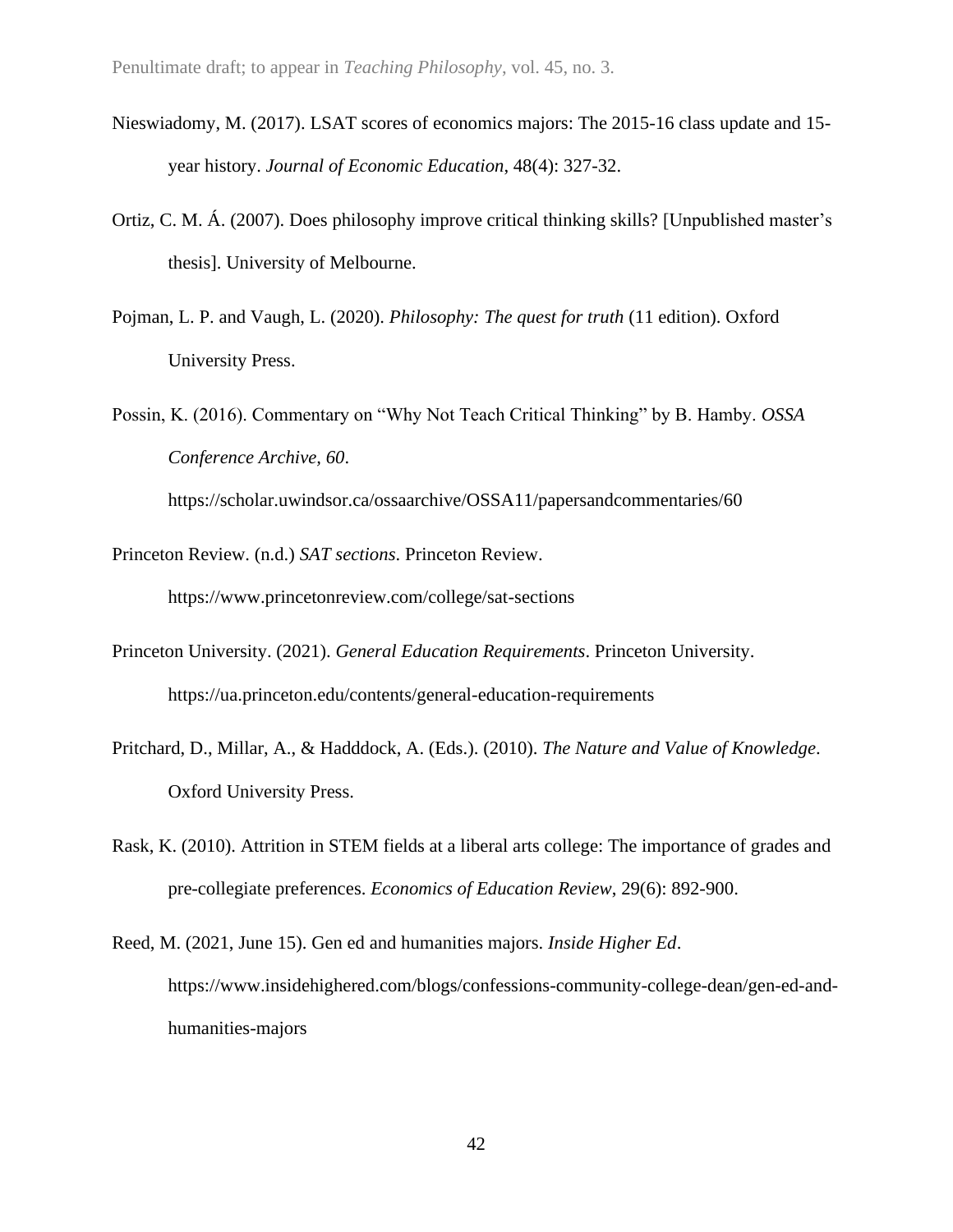- Rosen, G., Byrne, A., Cohen, J., Harman, E., & Shiffrin, S. V. (2018). *The Norton Introduction to Philosophy* (2nd edition). W. W. Norton & Co. Ltd.
- Rosenberg, J. S. (2015, May 6). General education under the microscope. *Harvard Magazine*, (May 2015). https://www.harvardmagazine.com/2015/05/harvard-college-generaleducation-criticized
- Ross, G. A. & Semb, G. (1981). Philosophy can teach critical thinking skills. *Teaching Philosophy*, 4(2): 111-22.

Ross, W. D. (2002 [1930]). *The Right and the Good* (P. Stratton-Lake, Ed.). Clarendon Press.

- Rutgers Department of Philosophy. (N.d.). *Philosophy both requires and fosters norms of civil, inclusive discourse*. Rutgers University. https://philosophy.rutgers.edu/about-us/discourse
- Salvador, R. O. (2019). Reexamining the "discussion" in the moral dilemma discussion. *Journal of Business Ethics, 156*(1): 241-56.
- Schlaefli, A., Rest, J. R., & Thoma, S. J. (1985). Does moral education improve moral judgment? A meta-analysis of intervention studies using the defining issues test. *Review of Educational Research, 55*(3): 319-52.
- Schoenegger, P. & Wagner, J. (2019). The moral behavior of ethics professors: A replicationextension in German-speaking countries. *Philosophical Psychology*, 32(4): 532-559.
- Schwitzgebel, E. (2019). The philosophy major is back on the rise in the U.S., with increasing gender and ethnic diversity. *The Splintered Mind*. https://schwitzsplinters.blogspot.com/2019/12/the-philosophy-major-is-back-on-risein.html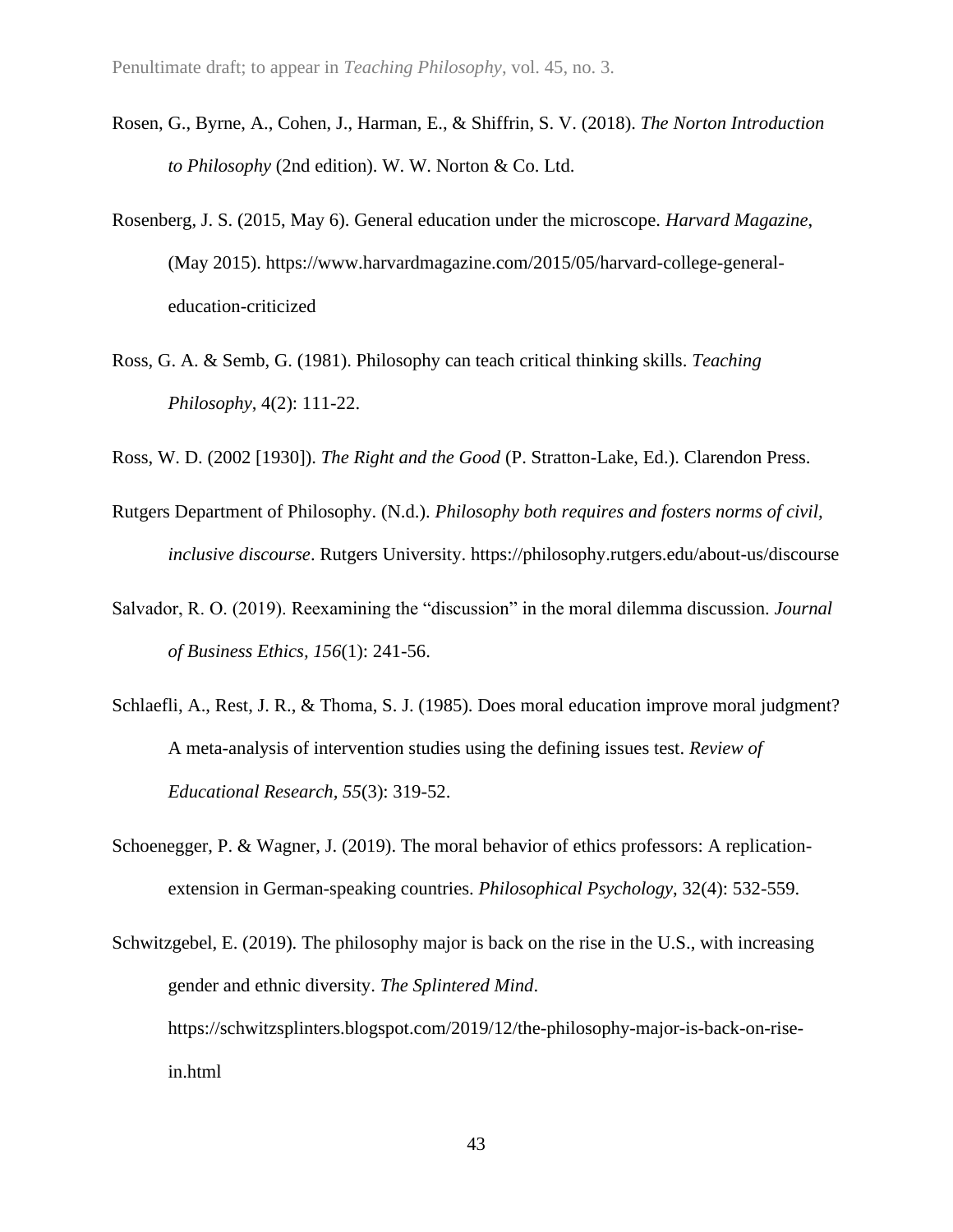- Schwitzgebel, E. & Rust, J. (2014). The moral behavior of ethics professors: Relationships among self-reported behavior, expressed normative attitude, and directly observed behavior. *Philosophical Psychology, 27*(3): 293-327.
- Shafer-Landau, R. (2020a). *The ethical life: Fundamental readings in ethics and moral problems* (5th edition). Oxford University Press.

Shafer-Landau, R. (2020b). *The fundamentals of ethics* (5th edition). Oxford University Press.

Smith, N. (2015, April 27). Economists: Drop the signaling fad. *Bloomberg Opinion*. https://www.bloomberg.com/opinion/articles/2015-04-27/economists-need-to-give-upon-overused-signaling-fad

Snyder, J. A. (2020, July 6). Sure, get rid of college admissions tests, but not because they're biased. *Inside Higher Ed*. https://www.insidehighered.com/admissions/views/2020/07/06/inequities-americansociety-go-well-beyond-testing-opinion

- Soderstrom, N. C. & Bjork, R. A. (2015). Learning versus Performance: An Integrative Review. *Perspectives on Psychology Science, 10*(2): 176-199.
- Solomon, R. C., Higgins, K. M., & Martin, C. (2021). *Introducing philosophy: A text with integrated readings* (12th edition). Oxford University Press.
- Somin, I. (2018, March 24). Bryan Caplan's case against education. *The Volokh Conspiracy*. https://reason.com/volokh/2018/03/24/bryan-caplans-case-against-education/

Sorensen, R. A. (1992). *Thought experiments*. Oxford University Press.

Spence, M. (1973). Job market signaling. *The Quarterly Journal of Economics, 87*(3): 355-74.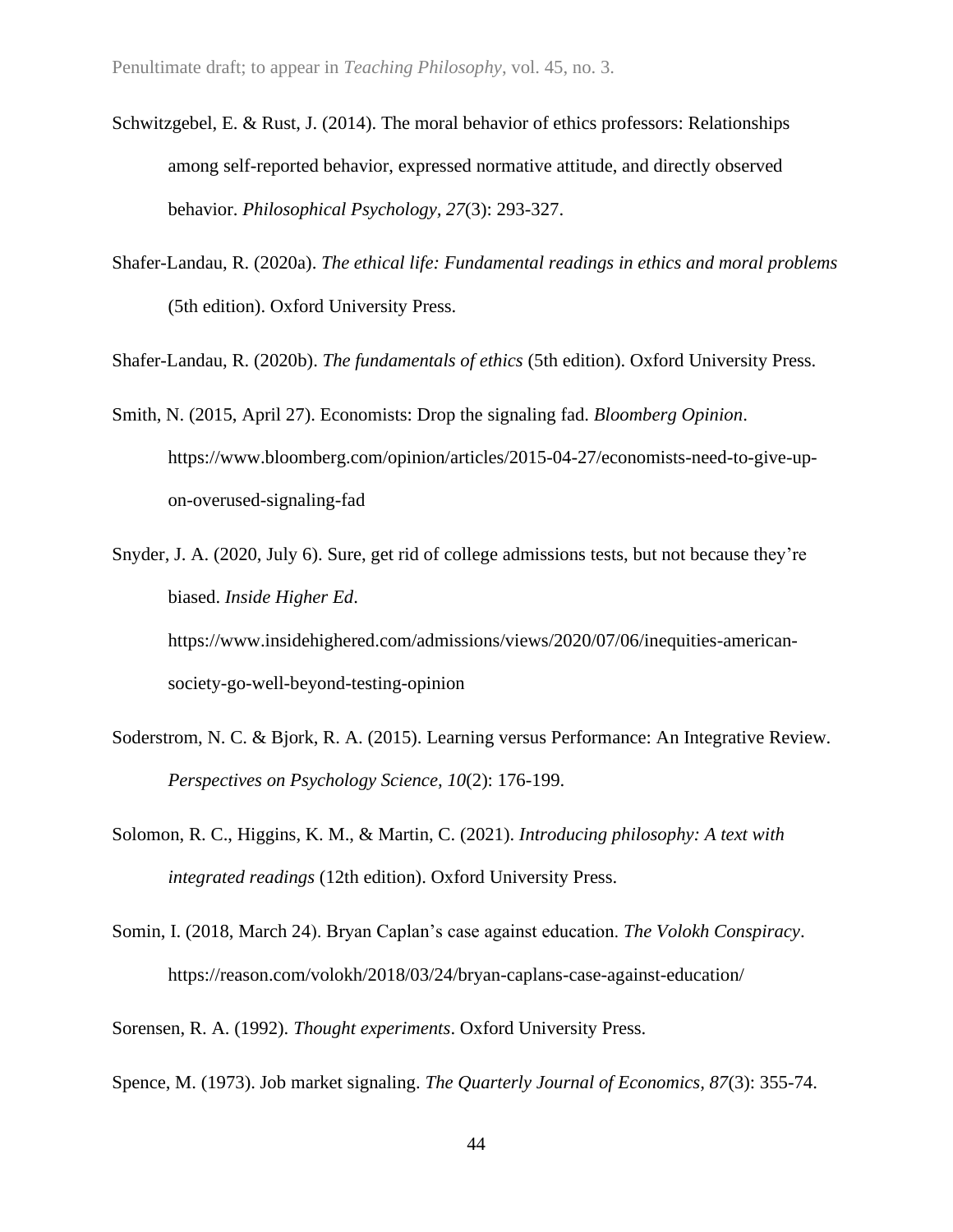Steinberger, F. (2021). The normative status of logic. In E. N. Zalta (ed.), *The Stanford Encyclopedia of Philosophy, Spring 2021 Edition*. https://plato.stanford.edu/archives/spr2021/entries/logic-normative/

- University of Central Florida. (2021). *General Education Program (GEP)*. University of Central Florida. https://undergrad.ucf.edu/gep/req/gepreq/
- U. S. Bureau of Labor Statistics. (N.d. a.) *Occupational Employment and Wages, May 2020*. U.S. Bureau of Labor Statistics. https://www.bls.gov/oes/current/oes251126.htm
- U. S. Bureau of Labor Statistics. (N.d. b.) *OEWS Data*. U.S. Bureau of Labor Statistics. https://www.bls.gov/oes/tables.htm
- Weinberg, J. (2021). Philosophy departments under threat: Information, pro-active strategies, defense (J. Weinberg, ed.). *Daily Nous*. https://dailynous.com/2021/10/06/philosophydepartments-threat-information-pro-active-strategies-defense/
- West, R. F., Meserve, R. J., & Stanovich, K. E. (2012). Cognitive sophistication does not attenuate the bias blind spot. *Journal of Personal and Social Psychology, 103*(3): 506-19.
- Whitman College. (2021). *General Studies Program*. Whitman College. https://www.whitman.edu/academics/general-studies
- Woolf, Matthew. (2021, March 26). Is education really a waste of time and money? *DevPolicyBlog*. https://devpolicy.org/is-education-really-a-waste-of-time-and-money-20210326-2/